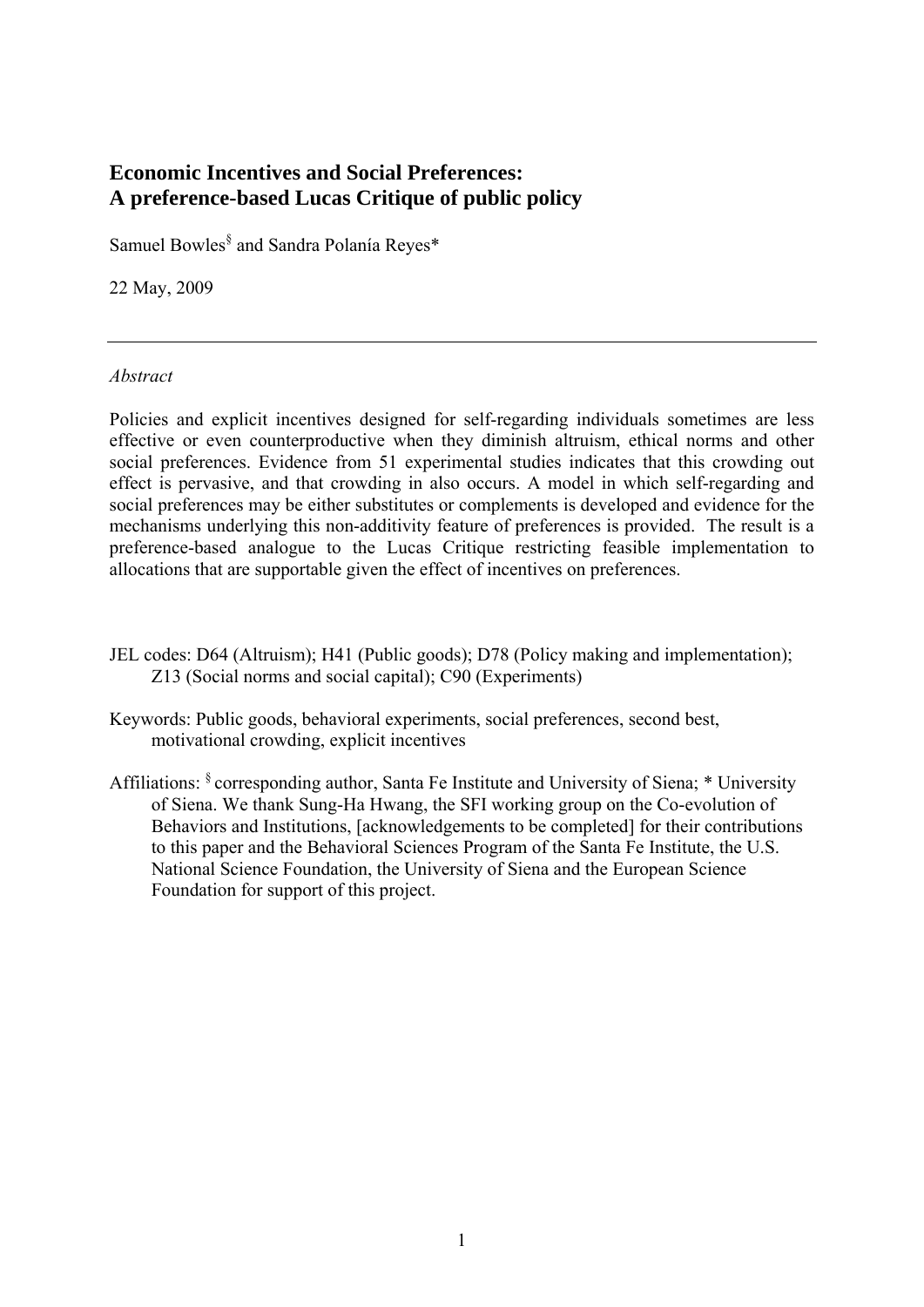## *1. Introduction*

Thomas Schelling recalls his "exciting and stimulating times" in the early 1950s White House as a young staffer in the Executive Office of the President. "People worked long hours," he remembered in a recent communication to one of us, "and felt compensated by the sense of accomplishment, and ... personal importance. Regularly a Friday afternoon meeting would go on until 8 or 9, when the chairman would suggest resuming Saturday morning. Nobody demurred. We all knew it was important, and we were important. ... What happened when the President issued an order that anyone who worked on Saturday was to receive overtime pay…? Saturday meetings virtually disappeared."

Since Richard Titmuss' *The Gift Relationship: From Blood Donations to Social Policy,* economists have been intrigued but for the most part unpersuaded by the claim that policies based on explicit economic incentives may be counter-productive when they induce people to adopt a 'market mentality' and thus compromise pre-existing values to act in socially beneficial ways (Arrow (1972), Bliss (1972), Solow (1971) ). At the time of its publication there were two strong reasons to doubt Titmuss' claim. First, there was little hard evidence that the social preferences such as altruism, fairness, and civic duty that are said to be eclipsed by economic incentives are important influences on individual behavior. Second, even if these social preferences were thought to be important influences on behavior, there was even less evidence (in the Titmuss (1971) book or elsewhere) that explicit economic incentives undermine them. As a result it was not implausible to hope that social preferences and selfinterest might contribute additively to the implementation of desirable social outcomes, or even in complementary ways. One could agree with Arrow (1971) that "norms of social behavior, including ethical and moral codes (may) ...compensate for market failures" and not worry that explicit economic incentives designed to overcome market failures might compromise social norms and hence be ineffective or even counter-productive.

Theoretical and empirical advances over the intervening years provide the basis for a reconsideration of these issues. First, evidence from both the behavioral experimental laboratory and the field has demonstrated that social preferences are important influences on economic behavior (Bewley (1999), Camerer and Fehr (2004), Fehr and Falk (2002), Fehr and Gachter (2000), Fehr, Klein and Schmidt (2007), Frey and Jegen (2001), Young and Burke (2001)).

Second, the importance of incomplete contracts has been widely recognized and studied empirically (Laffont and Matoussi (1995), Stiglitz (1987), Tirole (1999)). Partly as a result, the terms trust, reciprocity, fairness, gift exchange and social capital now appear in the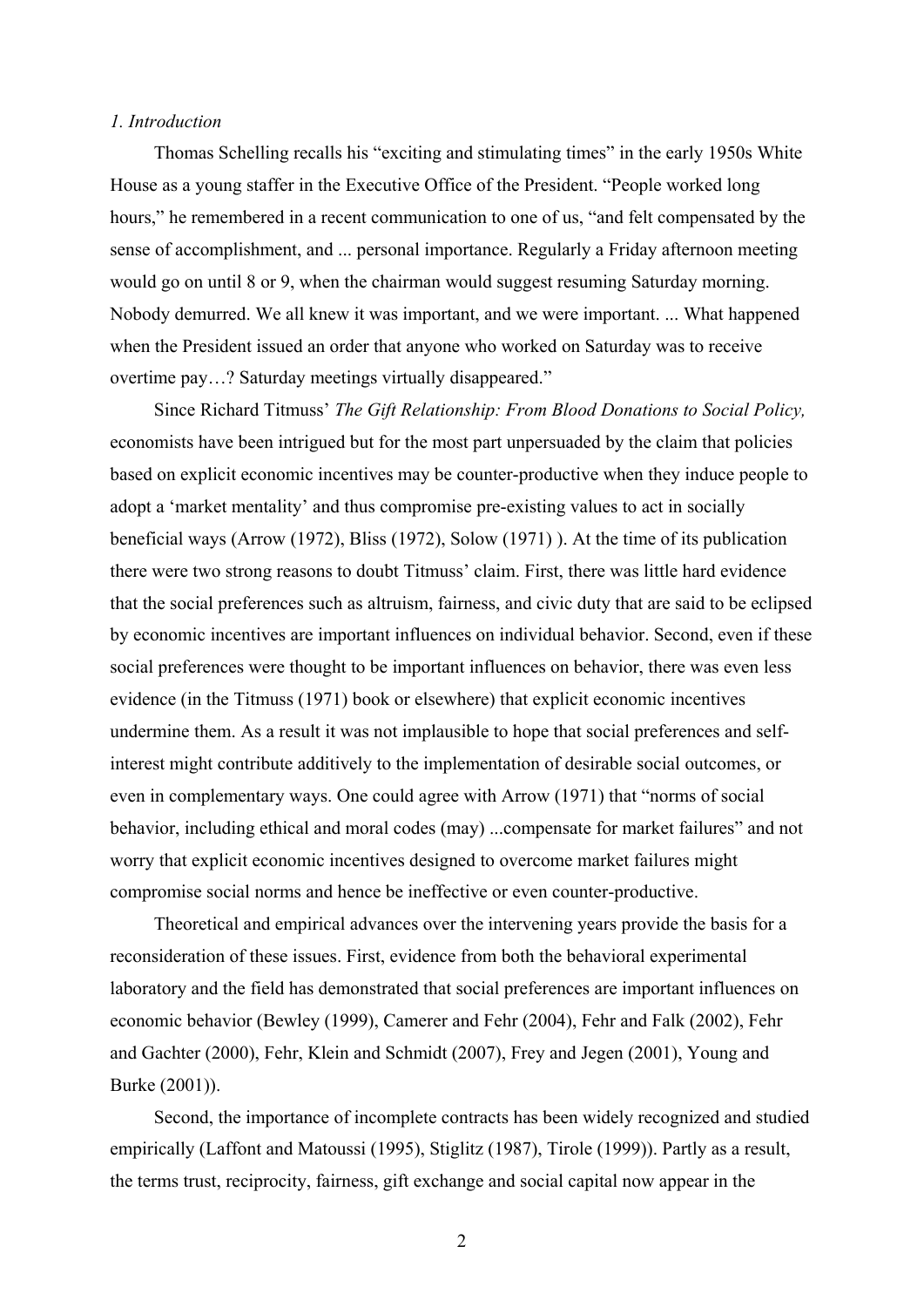modeling and empirical study of principal-agent relationships, the provision of public goods, and other standard economic applications, often referring to the social norms that underwrite mutually beneficial exchange, consistent with Arrow's observation (Akerlof (1984), Benabou and Tirole (2006), Ellingsen and Johannesson (2008)).

Third, we may soon be able to isolate the neurological bases of the sometimes counterproductive effects of explicit incentives. Recent advances in brain imaging and other techniques have provided provisional identification of distinct brain regions whose activation is associated with the expression of social preferences (Greene, et al. (2001), Rilling, et al. (2002), Sanfey, et al. (2003)) and provided evidence that explicit incentives diminish activity in these social reward networks (Li, et al. (2008)).

Fourth, economists have increasingly turned to the study of cases in which preferences are not exogenous but rather are shaped by individuals' economic and other experiences, including their exposure to incentives of differing types (Bar-Gill and Fershtman (2005), Becker (1996), Bisin and Verdier (2001), Bowles (1998)).

Finally, beginning with the Lucas Critique of the exogenous beliefs assumption in macroeconomic policy, advances in the theory of public policy have addressed cases in which incentives affect both beliefs and preferences and may thus have unintended effects (Aaron (1994), Bar-Gill and Fershtman (2005), Bowles (1989, (2004), Cervellati, Esteban and Kranich (2008), Frey (1997), Lucas (1976), Sobel (2005), Taylor (1987)).

Here we extend the logic of the Lucas Critique to questions of framing, motivations, and social norms, in short, to preferences. To do this we modify the standard public economics and mechanism design assumption that taxes, subsidies, and other explicit incentives affect behavior only indirectly, that is by altering the economic costs and benefits of the targeted activities. In this conventional approach explicit incentives thus do not appear directly in the citizen's utility function and as a result, the behavioral effects of explicit economic incentives and social preferences are separable, the effects of each being independent of the levels of the other. We modify the citizen's utility function so that this separability property need not hold and as a result the two kinds of motivations may be either complements -- social preferences being heightened by incentives appealing to self-interest - or substitutes, when explicit incentives are said to crowd out social preferences.

Our concern is not with the importance of other-regarding motives, but rather the plausibility of the separability assumption. Because it is so often implicit, it may help to identify what may be its first explicit statement by John Stuart Mill (1844): 97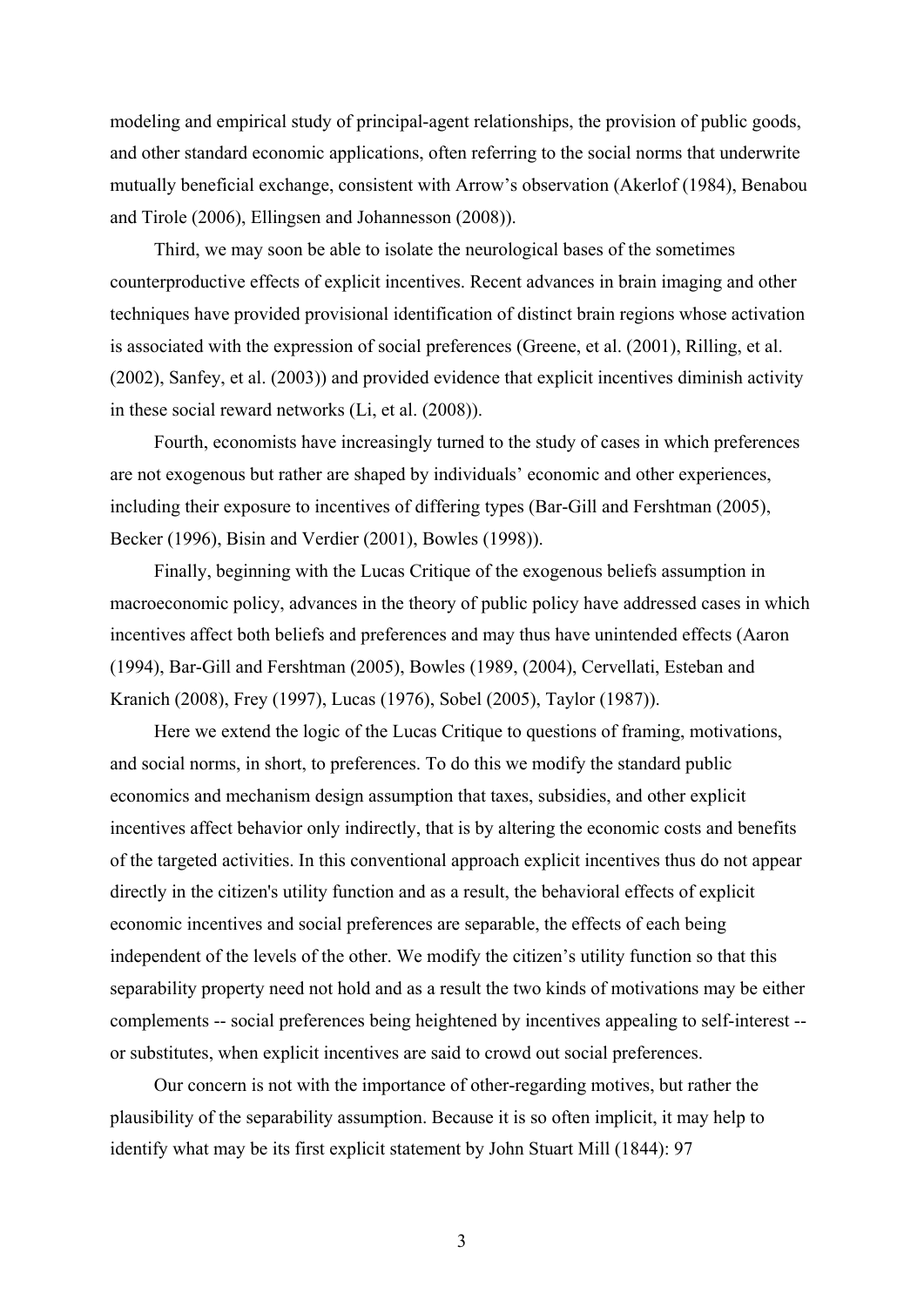[Political economy] does not treat of the whole of man's nature...,... it is concerned with him solely as a being who desires to possess wealth,... it predicts only such ...phenomena ...as take place in consequence of the pursuit of wealth. It makes entire abstraction of every other human passion or motive.

Incentives may have counter-intuitive and counter productive effects for reasons other than non-separability (Seabright (2009)). Strong monetary incentives, for example, may overmotivate an agent leading to greater than the optimal level of arousal posited by the so called Yerkes-Dodson law. This appears to be the mechanism underlying the negative effects of high incentives found in three experiments by Ariely, et al. (2005). Similarly, if agents have an income target, monetary incentives may allow target attainment with less effort. Camerer, et al. (1997) suggest that this may explain why New York City taxi drivers work fewer hours when they are making more per hour. Neither of these mechanisms involves the nonseparability of self-regarding and other regarding preferences, which is the focus of this paper.

The experimental evidence for non-separability that we survey here would not be very interesting if it did not reflect real-life behavior. Testing for separability in natural settings is difficult, but generalizing directly from experiments even for phenomena much simpler than separability is often unwarranted (Levitt and List (2007)). Consider, for example, the Dictator Game in which a one subject (the dictator) is assigned an endowment of money and asked to allocate some portion of it (including none) to a passive recipient. Typically more than 60% of subjects allocate a positive sum to the recipient, and the average given is about a fifth of the endowment. We would be sadly mistaken if we inferred from this that 60 percent of individuals would spontaneously transfer funds to an anonymous passer by, or that the same subjects would offer a fifth of the bills in their wallet to a homeless person asking for help. Subjects who reported that they had never given to a charity allocated 60 percent of their endowment to a named charity in a lab experiment (Benz and Meier (2006)).

 Most individuals are strongly influenced by the cues of appropriate behavior offered by the situation in which an action is taken (Ross and Nisbett (1991)), and there is no reason to think that experiments are an exception to this context-dependent aspect of individual behavior. Validity concerns arise from four aspects of human behavioral experiments that do not arise in most well-designed natural science experiments. First, experimental subjects typically know they are under an unknown researcher's microscope, possibly inducing different behaviors than would occur under total anonymity or under the scrutiny of neighbors, family or workmates. Second, interactions with other subjects are typically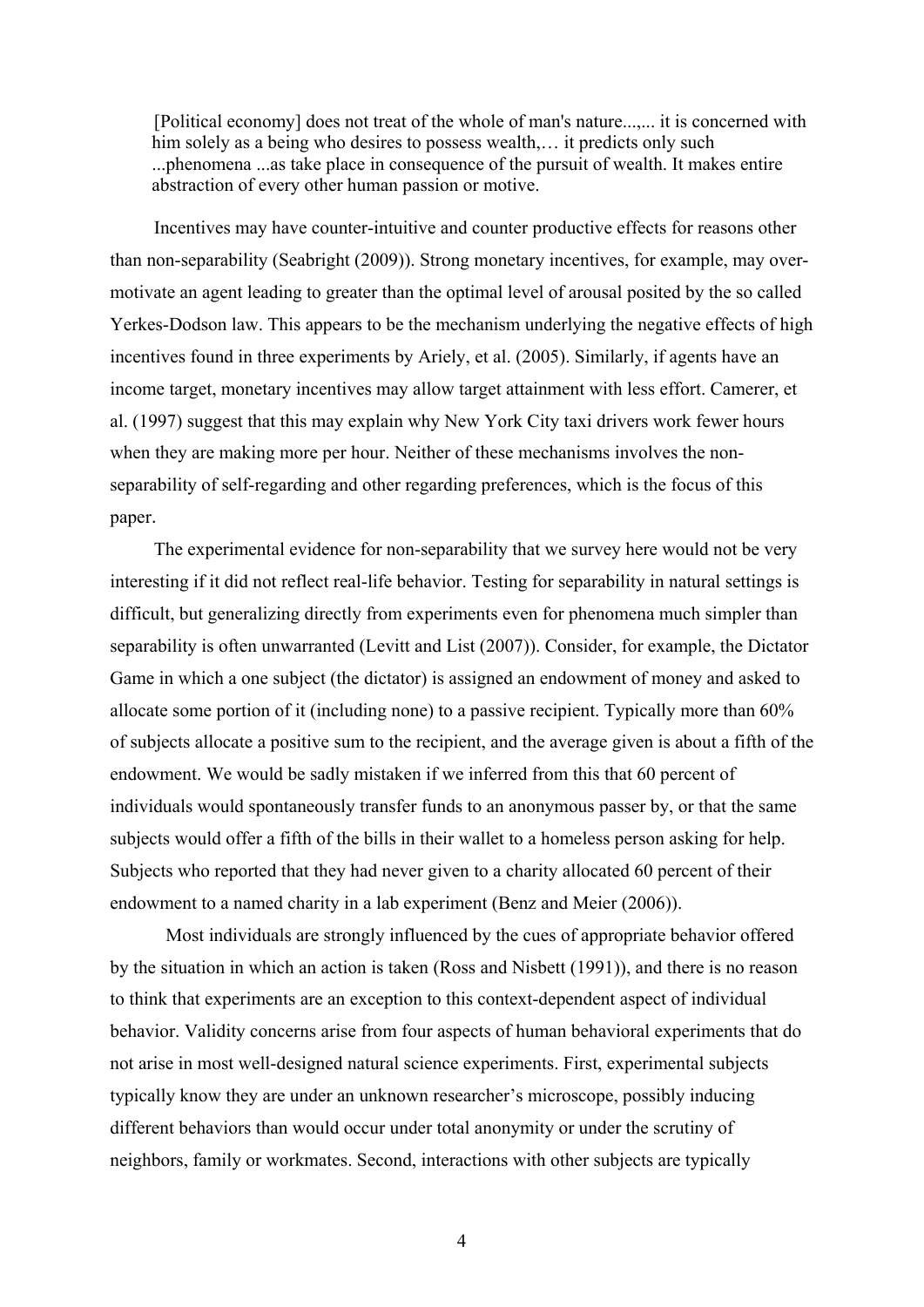anonymous and without opportunities for ongoing face to face communication, unlike many social interactions. Third, subject pools may be quite different from the real-world populations of interest, in part due to the process of recruitment and self selection (Calónico, et al. (2007), Cardenas and Carpenter (2008)). Finally, many of the experiments that provide evidence for the salience of social preferences are deliberately structured as strategic interactions like the Ultimatum Game that give scope for ethical or other-regarding behavior that may be absent in competitive markets and other important real world settings (Sobel  $(2007)$ ).

 It is impossible to know whether these four aspects of behavioral experiments bias experimental results in ways relevant to the question of separability. For example, the fact that in most cases subjects are paid a "show up fee" to participate in an experiment might attract the more materially oriented who may be less motivated by other-regarding preferences subject to crowding out. But the fact that many of the subject pools are students who have not faced the hard choices of making a living might work in the opposite direction. While warranting caution in generalizing the details of experimental behavior to the real world, none of these validity concerns is sufficient to dismiss the experimental evidence that social preferences are important behavioral motivations and that the salience of these preferences may be affected by explicit incentives. This is especially the case when experiments identify motives that allow a consistent explanation of otherwise anomalous real world examples of crowding in or out, such as those mentioned in our concluding section.

In the next section we provide a taxonomy of cases where separability of social and self-regarding preferences does not hold. Because people often react to the mere presence of explicit incentives rather than just their extent (Gneezy (2003)), we distinguish between categorical and marginal effects. In the subsequent four sections we consider reasons why crowding out may occur and provide experimental evidence about four mechanisms that we think are involved. These are, first, the fact that incentives provide information affecting the behavior of the target in ways additional to the effects on the material costs and benefits of the target's actions; second, the cues to appropriate behavior provided by incentives, third, the ways that incentives may compromise self determination and crowd out intrinsic motives, and fourth, the effects of incentives on preferences that may persist over long periods even in the subsequent absence of the incentives (we reserve the term endogenous preferences for these durable learning effects). Our penultimate section surveys studies in which crowding in occurs. We conclude with some implications for policy and institutional design.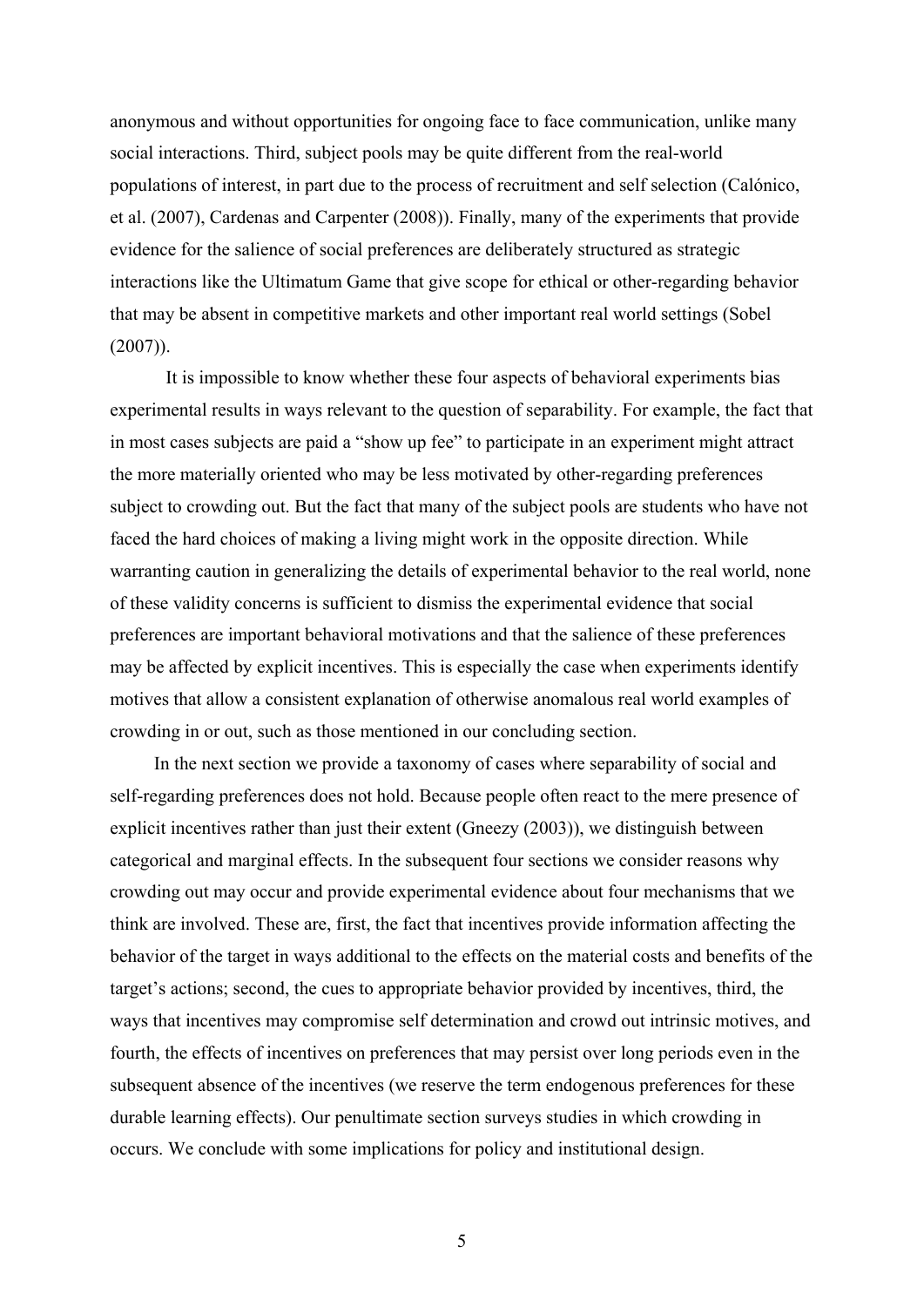#### *2. Incentives and social preferences as complements or substitutes*

Consider an individual who may bear a cost to take an action that confers benefits on others. Taking the action may be encouraged by a subsidy or other explicit incentives (namely those that affect the expected material costs and benefits associated with the action.) Citizens also have "values" that may motivate taking pro-social actions, the term encompassing both ethical commitments and other-regarding preferences such as altruism. Where separability does not hold, there are some interaction effects between values and explicit incentives and the behavioral effects of these values may be influenced (positively or negatively) by the use of explicit incentives.

To see how, assume that for a given individual the extent the action (denoted by *a*) and both explicit incentives (*s*) and the intensity of values  $(\lambda_0)$  can be represented by a single number. Then we describe their interrelationships by a function governing the individual's choice of an action:  $a^* = \mu(s, \lambda_0)$ . Separability means that the effect of varying each of the arguments of  $\mu$  is independent of the level of the other argument.

Non-separability may be either marginal (the effect of incentives on values depending continuously on the extent of the former) or categorical (the presence of incentives affecting values independently of their level) or a combination of the two. The presence of these discontinuous effects requires a more general definition of separability than the standard one, namely that the cross-partial derivative of  $\mu(s, \lambda_0)$  be zero. Letting  $\Delta s$  and  $\Delta \lambda_0$  represent arbitrary changes in incentives and values, separability implies that  $\Delta^T$ , the effect on  $a^*$  of varying both *s* and  $\lambda_0$  is equal to  $\Delta^S$ , the sum of the effects of varying each separately where (1)  $\Delta^T \equiv \mu (s + \Delta s, \lambda_0 + \Delta \lambda_0) - \mu (s, \lambda_0)$  and

$$
\Delta^{S} \equiv \mu(\, s+\Delta s,\, \lambda_0\,) + \mu(\, s,\, \lambda_0+\Delta\lambda_0\, ) - 2\mu(\, s,\, \lambda_0\,)
$$

Where  $\Delta^{T} > \Delta^{S}$  then incentives and social preferences are synergistic and are termed complements. Where the reverse is true the two arguments are substitutes (or are said to exhibit "negative synergy" or "crowding out"). Table 1 summarizes the relevant definitions and gives terms commonly used to refer to violations of separability.

## [Table 1 here]

For simplicity, we study a single member of a community (indexed by *j*) who may contribute to a public project by taking an action  $a^j$  at a cost  $g(a^j)$  that is increasing and convex in its argument. The output of the project is available in equal measure to all, and it varies positively and linearly with A, the sum of the *n* members' contributions, according to φ(A). The explicit incentive designed by a social planner  $(s \ge 0)$  is a payment to the individual that is proportional to the amount the individual contributes (known to the planner).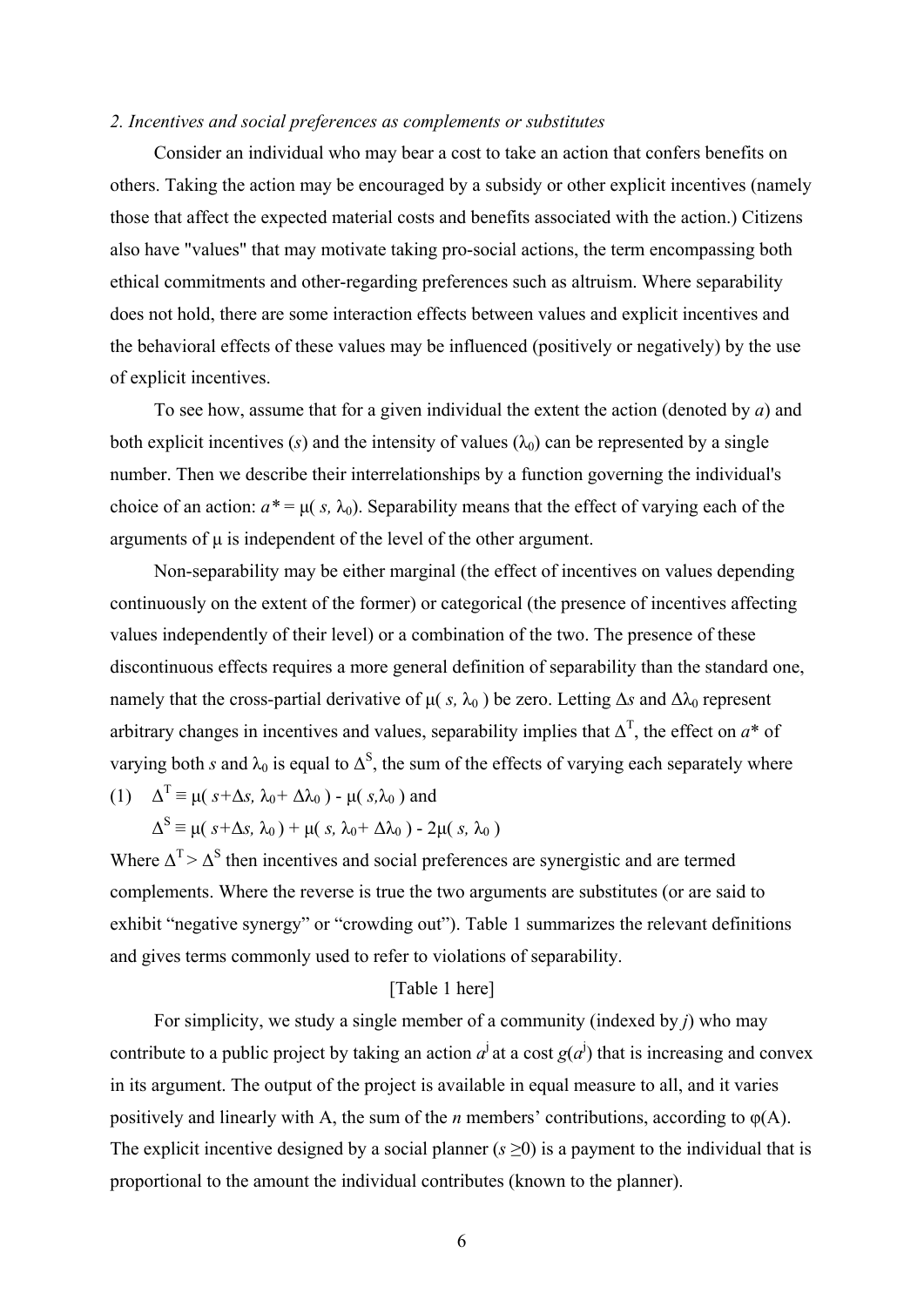We express the individual's values as an addition to utility that is proportional to the level of contribution, and (ignoring the individual's superscript) we make explicit the sources of non-separability as:

# (2)  $v = a \lambda_0 (1 + 1 \{s > 0\} \lambda_1 + \lambda_2 s)$

where the indicator function  $1\{s>0\} = 1$  if  $s > 0$  and zero otherwise. In section 5 we study the manner in which incentives constitute part of the environment in which individuals update their preferences, and we extend this representation of the contemporaneous effects of incentives to include cases in which the  $\lambda$ 's depend on past values of *s*. In equation (2) as before  $\lambda_0 \ge 0$  measures the intensity of values,  $\lambda_1$  (which may be of either sign) measures the categorical effect of the presence of an incentive on values that is independent of the level of the incentive, and  $\lambda_2$  (which also may be of either sign) measures the marginal (rather than categorical) effect of variations in *s* on values. The individual's utility is thus

(3) 
$$
u = \varphi(A) - g(a) + a(s + \lambda_0(1 + 1\{s > 0\}\lambda_1 + \lambda_2 s))
$$

and the individual's utility maximizing contribution (*a*\*) equates the marginal cost of contributing to the marginal benefits, or:

(4) 
$$
g'(a^*) = \varphi + s + \lambda_0 (1 + 1\{s > 0\}\lambda_1 + \lambda_2 s)
$$

Assuming that  $g(a)$  is just  $\frac{1}{2}(a)^2$  so as to permit a closed form expression for the individual's choice of contribution we have:

(5) 
$$
a^* = \mu(s, \lambda_0) = \varphi + s + \lambda_0(1 + 1\{s > 0\}\lambda_1 + \lambda_2 s)
$$

and the effect of variations in *s* on the individual's actions is given by

(6) 
$$
\Delta a^* = \Delta s \left(1 + \lambda_0 \lambda_2\right) + \mathbf{1} \left\{s = 0\right\} \lambda_0 \lambda_1
$$

Then using the fact that  $\mathbf{1}{s=0} + \mathbf{1}{s>0} = 1$  we have

(7) 
$$
\Delta^T = (\varphi + s + \Delta s + (\lambda_0 + \Delta \lambda_0)(1 + \lambda_1 + \lambda_2(s + \Delta s))) - (\varphi + s + \lambda_0(1 + \mathbf{1}\{s > 0\}\lambda_1 + \lambda_2 s))
$$

$$
= \Delta s (1 + \lambda_0 \lambda_2) + \Delta \lambda_0 (1 + \lambda_1 + \lambda_2 s) + \Delta \lambda_0 \Delta s \lambda_2 + \mathbf{1}\{s = 0\}\lambda_0 \lambda_1
$$

(8) 
$$
\Delta^{S} = (\varphi + s + \Delta s + \lambda_{0}(1 + \lambda_{1} + \lambda_{2}(s + \Delta s))) + (\varphi + s + (\lambda_{0} + \Delta\lambda_{0})(1 + 1\{s > 0\}\lambda_{1} + \lambda_{2} s))
$$

$$
- 2(\varphi + s + \lambda_{0}(1 + 1\{s > 0\}\lambda_{1} + \lambda_{2} s))
$$

$$
= \Delta s (1 + \lambda_{0}\lambda_{2}) + \Delta\lambda_{0}(1 + 1\{s > 0\}\lambda_{1} + \lambda_{2} s) + \lambda_{0}1\{s = 0\}\lambda_{1}
$$

Equality of  $\Delta^T$  and  $\Delta^S$  and hence separability obtains if

(9)  $\Delta^{T}$  -  $\Delta^{S} = \Delta \lambda_0 (\Delta s \lambda_2 + 1 \{s=0\} \lambda_1) = 0$ 

In (9) the first term in the parenthesis captures non-additivity due to marginal non-separability and the second, non-additivity due to categorical non-separability. Figure 1 illustrates the two forms of non-separability.

## [Figure 1 here]

Using (6) we say that a particular change in incentives Δ*s* has crowded out values if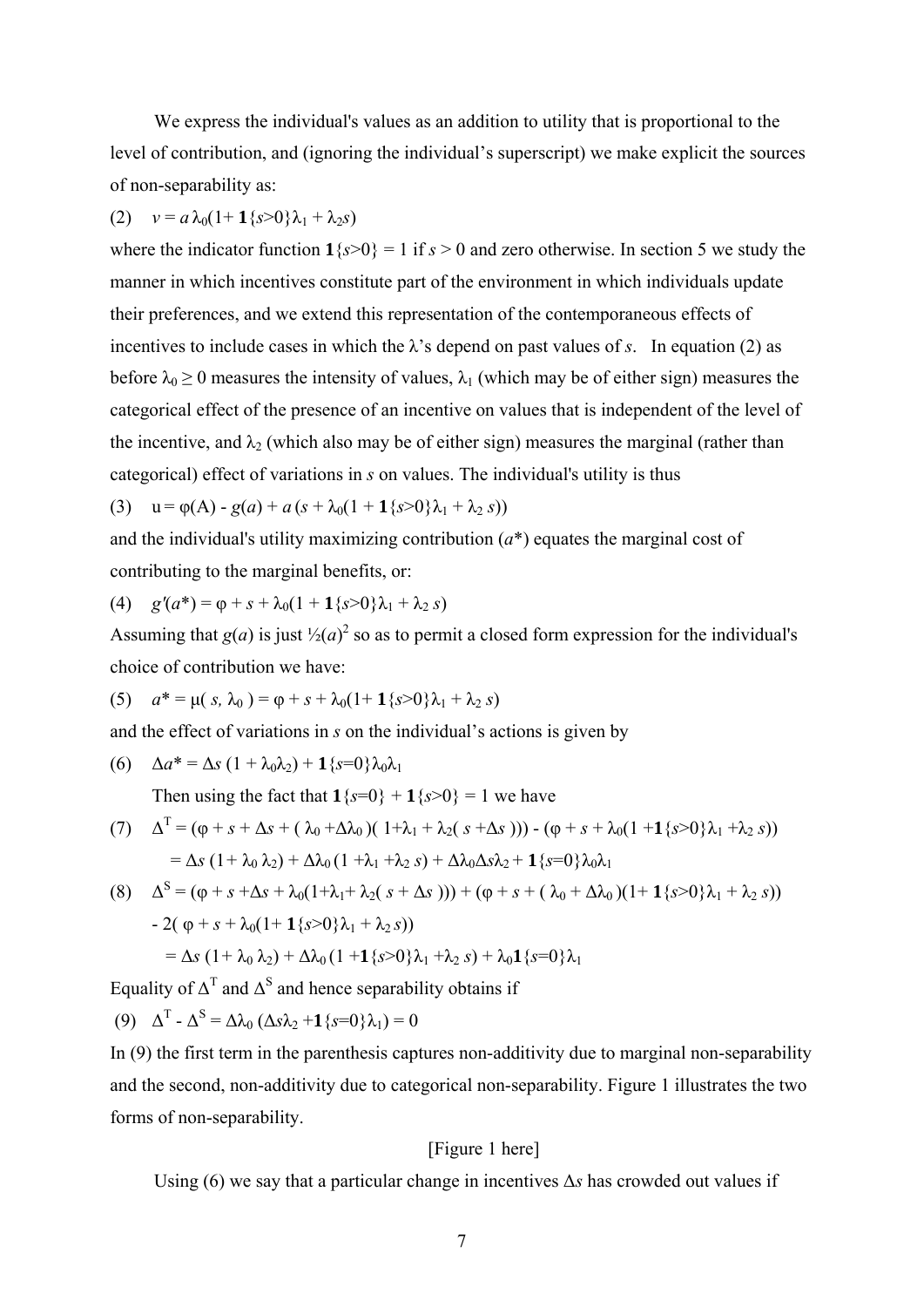$\Delta a^*/\Delta s$  < 1, and conversely for the case of crowding in. Strong crowding out holds if Δ*a*\*/Δ*s* < 0. Note that crowding out does not require that the effect of the incentive be negative, only that it be less than would be the case if additivity held. This is illustrated in Figure 1 where for  $s > s'$  the incentive has a positive effect on contributions (compared to  $s =$ 0) in the presence of either marginal (non-strong) crowding out or categorical crowding out.

A recent experiment allows an estimate of both categorical and marginal crowding out. Irlenbusch and Ruchala (2008) implemented a public goods experiment in which the 192 German students faced three conditions: no incentives to contribute and a bonus given to the highest contributing individual that was either high or low (details are in Table 2, results are shown in Figure 2). In the no-incentive case contributions averaged 48 percent above the Nash equilibrium (25) that would have occurred if the participants had been motivated only by the material rewards of the public project. Contributions in the low-bonus case were not significantly different from the no-bonus treatment. In the high-bonus case significantly higher contributions occurred, but the amount contributed barely (and insignificantly) differed from that predicted for self-regarding subjects.

## [Figure 2 here]

In Figure 2 we use the observed behavior in the high and low bonus case to estimate the marginal effect of the bonus, finding that a unit increase in the bonus is associated with a 0.31 increase in contributions. This contrasts with the marginal effect of 0.42 that would have occurred under separability. Crowding out thus affected a 26 percent reduction in the marginal effect of the incentive. The estimated response to the incentive also gives us the level of categorical crowding out, namely the observed contributions (37.04) minus the predicted contributions had an arbitrarily small incentive been in effect (the vertical intercept of the observed line in figure 2) or 34.56. The incentive thus categorically crowded out 21 percent of the effect of social preferences (measured by the excess in contribution levels above Nash equilibrium for self interested subjects, 12.04.)

Categorical crowding out is also evident in three experiments by Heyman and Ariely (2004). For example reported willingness to help a stranger load a sofa into a van was much lower under a small money incentive than with no incentive at all, yet a moderate incentive increased the willingness to help (over the no incentive condition). Using these data as we did in the Irlenbusch and Ruchala study, we estimate that the mere presence of the incentive reduced the willingness to help by 27 percent (compared to the no incentive condition).

Cardenas (2004) also implemented an experiment that allows us to estimate both categorical and marginal crowding, but here (as in some other experiments) we observe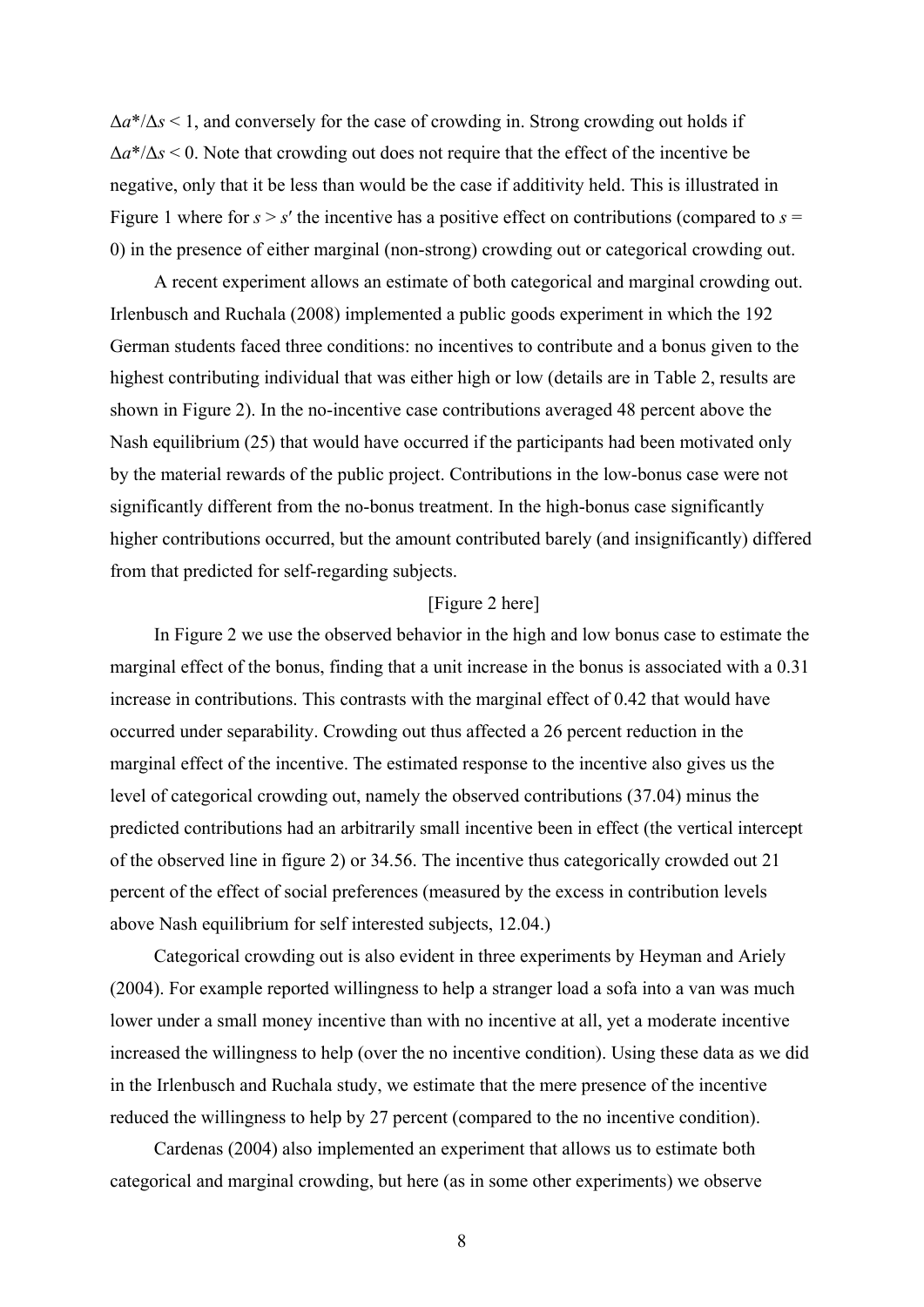categorical crowding in. He implemented a Common Pool Resource Game in which individuals choose how much to withdraw from a mutually beneficial common pool analogous to a forest. The subjects, a group of Colombian users of rural ecosystems, faced three conditions: no incentives, and a fine for overexploitation of the "forest" that could be either very high or low with a 20 percent probability of being monitored (details are in Table 3, results are shown in Figure 3). In the no-incentive case the average level of extraction was 44 percent below the Nash equilibrium that would have occurred if the participants had been motivated only by the material rewards of extracting from the common pool (8). The level of extraction in the low-fine case was significantly different from the no-fine treatment and 55 percent below the Nash equilibrium of self-interested subjects. The high-fine induced a small but statistically significantly further reduction in extractions, but the amount extracted was 34 percent *above* the Nash equilibrium predicted for self-regarding subjects. The high fine produced anti-social behavior: subjects sacrificed individual gain in order to over-exploit the forest.

In Figure 3 we show the predicted outcomes for self-regarding subjects (the red dashed line) and for hypothetical subjects with the level of other-regarding preferences observed in the no incentive condition and with separable preferences (the solid blue line). We use the observed behavior in the high and low fine case to estimate a constant marginal effect of the fine, finding that a unit increase in the fine is associated with a 0.002 decrease in extractions. This contrasts with the marginal decrease of 0.04 that would have occurred under separability. Crowding out thus reduced the marginal effect of the incentive expected under separability by 95 percent. The estimated response to the incentive also gives us an estimate of categorical crowding, namely the difference between the level of extraction in the no incentive condition (4.5) and the predicted level of extraction had an arbitrarily small incentive been in effect (the vertical intercept of the observed line in figure 3) or 2.82). Thus while the marginal effect of the fine was essentially zero, its mere presence appears to have augmented social preferences by 48 percent (measured by the increase in the extent under-extraction levels below self interested Nash equilibrium in the presence of the fine by comparison to that observed in the no incentive condition). In this case the fine did not work as an incentive, but in Cardenas' view rather as a signal alerting subjects to the public good nature of the interaction. Related results are reported in section 7.

## [Figure 3 here]

Many experiments provide evidence of strong crowding out but cannot distinguish the blunted marginal incentives of marginal crowding out from additivity or even crowding in.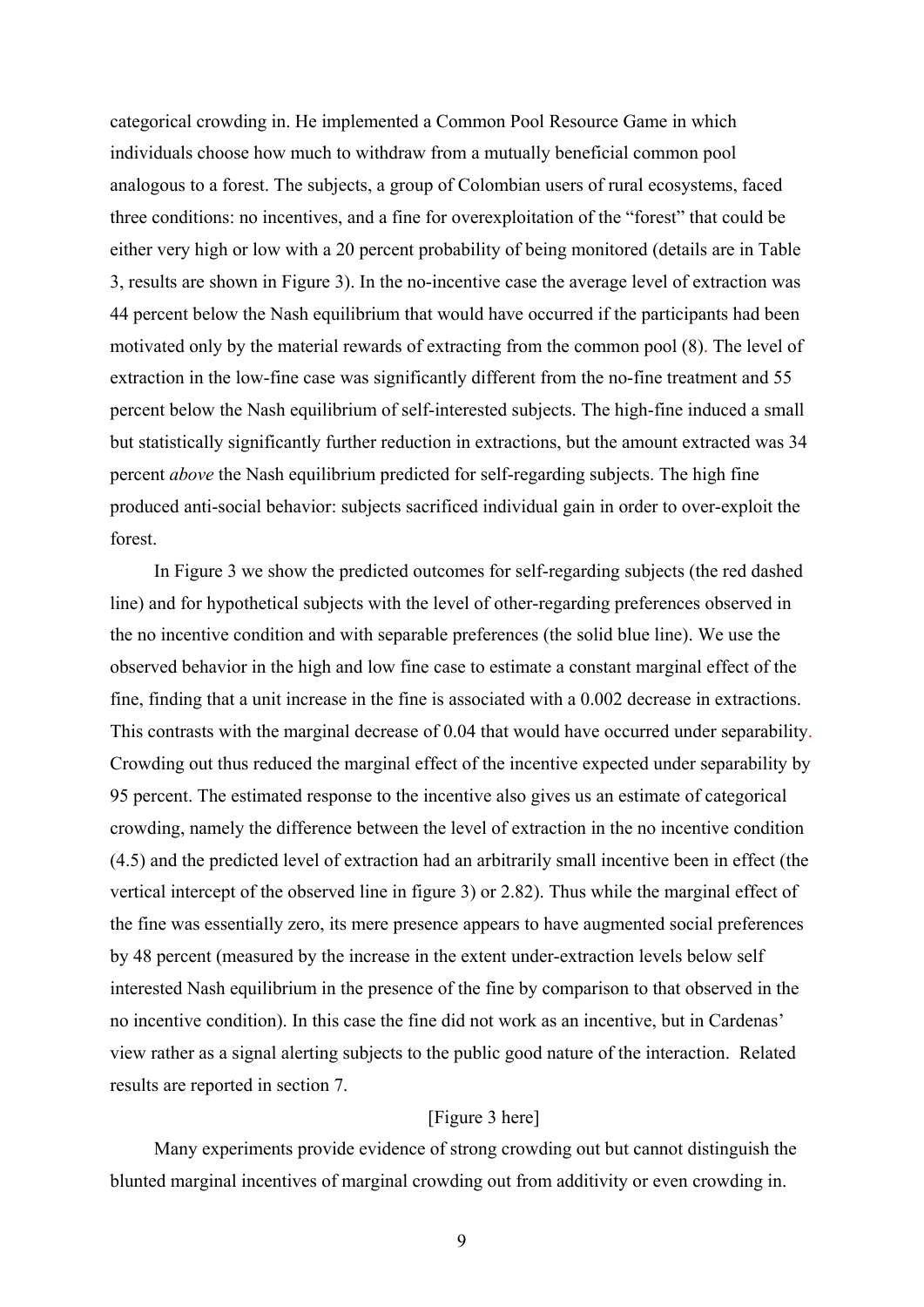The reason is that unlike the Irlenbusch and Ruchala (2008) and Cardenas (2004) studies, they do not establish the response to incentives that would be observed under separability and thus are able to detect only strong crowding out (based on the sign of the effect) and not weak (based on the size of the effect). Thus had Cardenas implemented only the low fine, the level of extraction based on the social preferences observed in the no incentive condition (4.5) plus the additive marginal effect of the incentives (for a self interested individual) would have almost exactly predicted the low fine contribution, apparently confirming separability. A common misinterpretation of these experiments is that  $\Delta a^*/\Delta s > 0$ , as was found in the Irlenbusch and Ruchala (2008) experiment or similar findings that an incentive had an effect in the intended direction, is evidence against crowding out (Rigdon (2009)).

What are the cognitive or affective effects of incentives that explain the categorical and marginal crowding out observed in this and other experiments? Few experiments have thus far been designed to answer this question, so the inferences that we draw in the next four sections must be provisional. The experimental methods that have become standard in economics include playing for real stakes, excluding deception, and making explicit use of game theoretic concepts to clarify the role of incentives. As experimental methods differ considerably across disciplines, and for reasons of space we limit the entries in the tables to experiments done by economists, although we are concerned we may be missing relevant literature provided by other disciplines. All of those studies include baselines to ascertain whether the incentives led to changes in subject's decisions. We refer to a number of important experiments done using other methods in the text.

## *3. Incentives provide information*

Incentives are implemented for a purpose, and because the purpose is often evident to the target of the incentives, the target may also infer information about the person who designed the incentive, about his or her beliefs concerning the target, and the nature of the task to be done (Benabou and Tirole (2003), Fehr and Rockenbach (2003)). We will illustrate this incentives-as-signals mechanism by the contrasting positive response to fines imposed by peers in public goods experiments and negative response to fines imposed by experimental 'investors' and 'employers' in a principal agent experiment.

German students in the role of "investor" chose a costly action benefiting the other player, called the "trustee," who, knowing the investor's choice, could in turn provide a personally costly "back-transfer," returning a benefit to the investor (Fehr and Rockenbach (2003).) When the investor transferred money to the trustee, he or she also specified a desired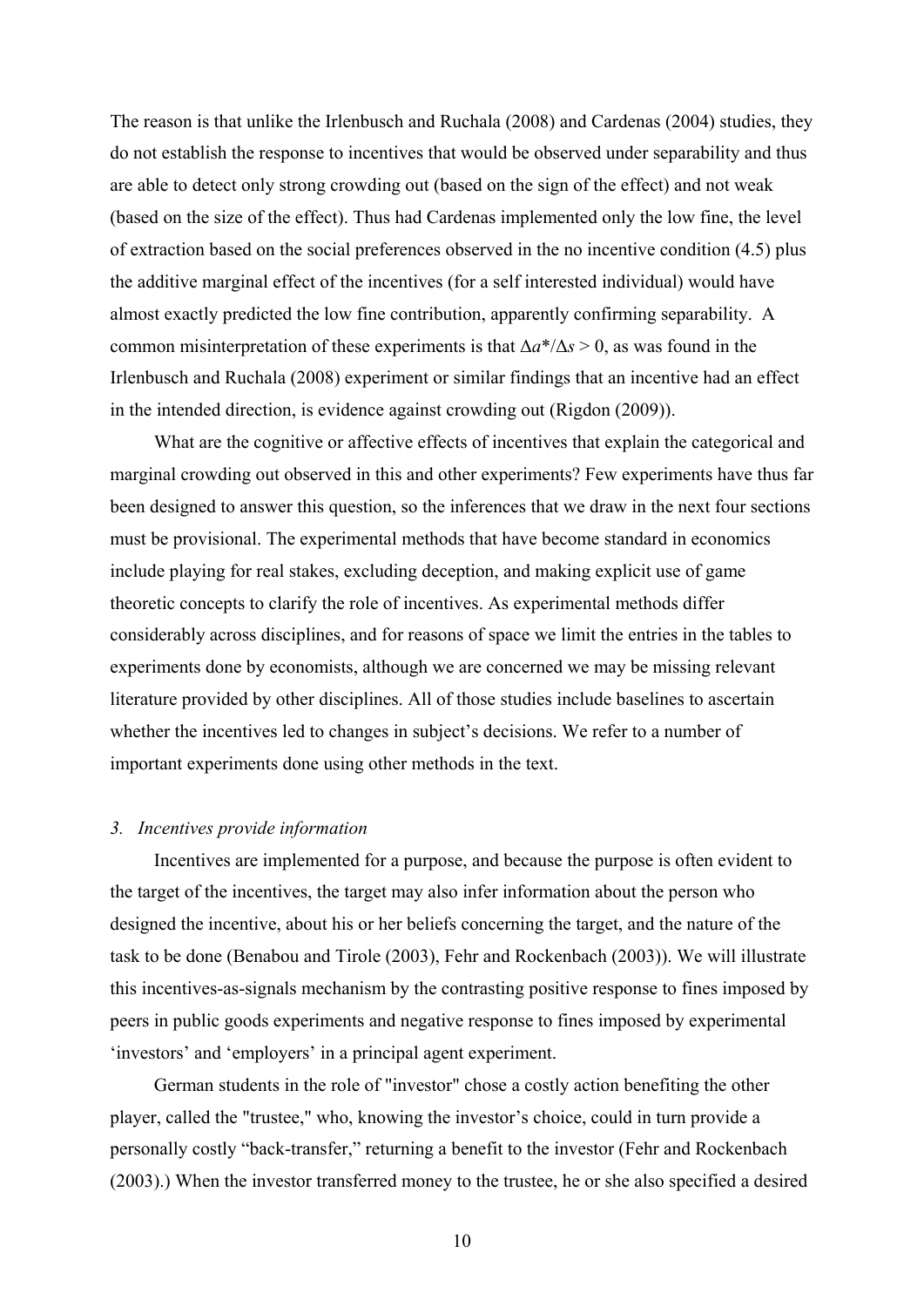level of the back-transfer. The experimenters implemented an incentive condition in which the investor had the option of declaring that he would impose a fine if the trustee's back-transfer were less than the desired amount. The investor could also decline the use of the fine, the choice of using or declining the fine option being taken prior to the trustee's decision. There was also a "trust" condition in which no such incentives were available to the investor.

Trustees reciprocated generous initial transfers by investors with greater back transfers. But the use of the fine reduced return transfers conditional on the investor's transfer, while renouncing the use of the fine when it was available to the investor increased back transfers. Only one-third of the investors renounced the fine; their payoffs were 50 percent greater than the investors who threatened use of the fines.

The proximate causes of the negative impact of incentives in this case are suggested by evidence on the neural responses of the trustees in a Trust Game (Li, et al. (2008).) As in the experiment of Fehr and Rockenbach (2003) the investor's threat of sanctions negatively affected back transfers by trustees. To identify the proximate causes of this result, Li and his co-authors used functional magnetic resonance imaging (fMRI) to compare the activation of distinct brain regions of trustees when faced with an investor who had threatened to sanction the trustee for insufficient back transfers and an investor who had not threatened a sanction. Threatened sanctions de-activated the Ventromedial Prefrontal Cortex (VMPFC, a brain area correlated with higher repayment in this experiment) as well as other areas relating to the processing of social rewards. The threat activated the parietal cortex, an area thought to be associated with cost-benefit analysis and other self-interested optimizing. The interpretation by Li and his co authors is that the sanctions induced a "perception shift" favoring a more self-interested response.

The signaling interpretation suggested by Fehr and Rockenbach is that in the trust condition, or when the fine was renounced by the investor, a large initial transfer signaled that the investor trusted the trustee. The positive response of the trustee is a categorical effect, analogous to the negative categorical effect of the use of incentives described above. The threat of the fine, however, conveyed a different message and extinguished the trustee's reciprocity. This was especially the case when it appeared that the intent of the fine was to impose what the trustee considered to be an unfair outcome. Where the investor had announced modest levels of desired returns such that the investor and the trustee would both substantially share in the benefits, the use of the fines reduced back transfers by an insignificant 8 percent. But where the announced desired back-transfer would have allowed the investor to capture most of the benefits had the trustee complied, the reduction in back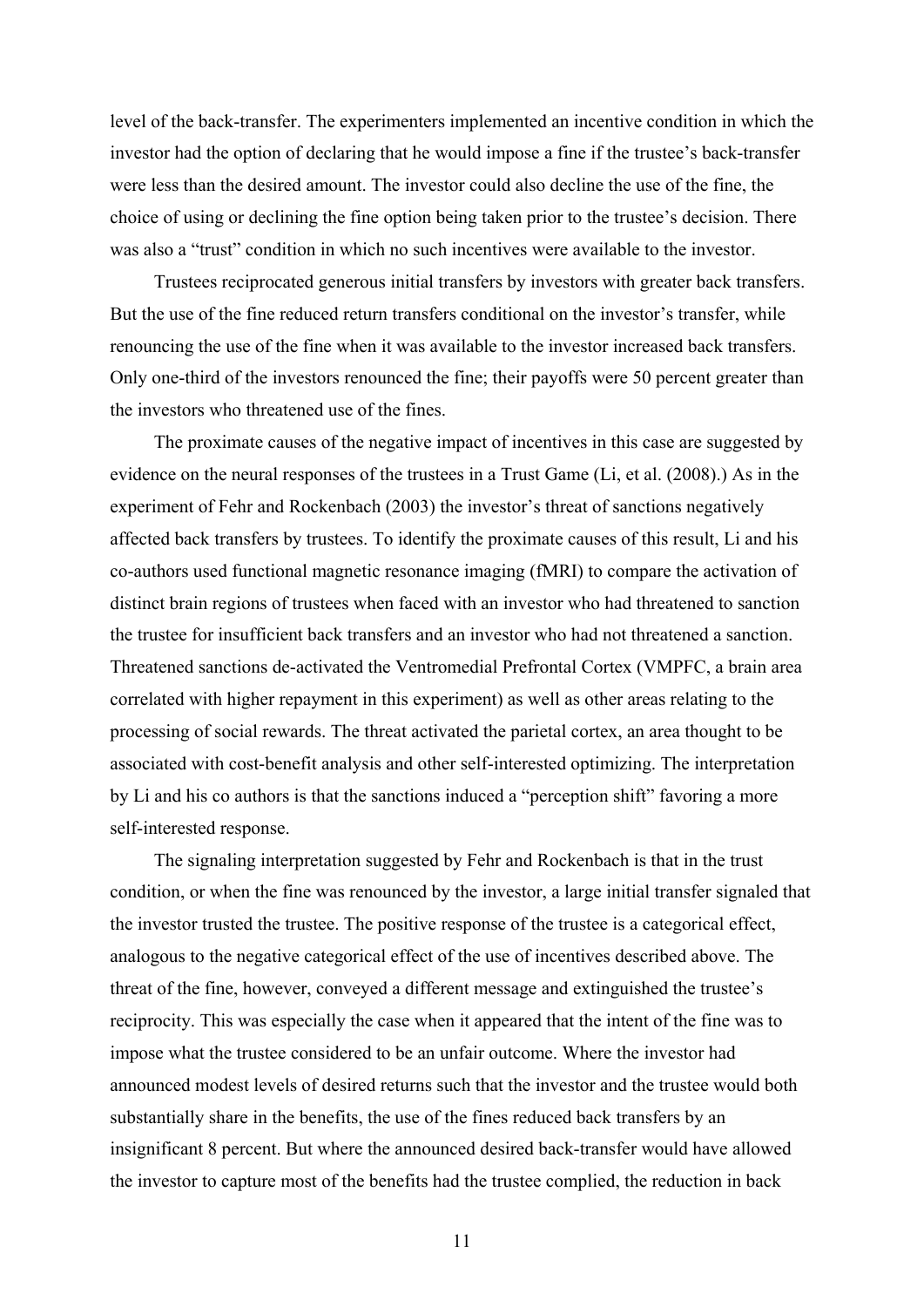transfers was 38 percent. It appears that the use of the fine in these conditions signaled the unfair intent of the investor, rather than simply his distrust of the trustee.

The fact that in this latter case incentives revealed that the principal is untrusting or selfaggrandizing helps explain the contrasting effect of incentives imposed by peers who do not stand to benefit personally. An example is the Public Goods experiment in which fellow group members have the opportunity to reduce their own payoffs in order to punish (reduce the payoffs of) others in their group once each member's contributions are revealed. In this experiment group membership is shuffled so that a punisher could not benefit from the target's response in subsequent periods. Punishment thus is an altruistic act as it benefits others at the expense of the punisher and hence it cannot be interpreted as a signal of unfair intent. In this setting there is a strong positive response by low contributors (Fehr and Gachter (2000), Fehr and Gaechter (2002a), Masclet, et al. (2003)).

Although there is no direct evidence, a plausible explanation of the effectiveness of incentives imposed on low contributors by peers at a personal cost to themselves is that when punished, those who have contributed less than others interpret the punishment as a signal of public-spirited social disapproval and feel shame, which they redress by subsequently contributing more. In this case the incentive (prospect of peer imposed fines) has crowded in social preferences, a possibility we return to in section 7. Table 2 summarizes experiments in which this incentives-as-signals effect appears to have been at work (in some cases along with other mechanisms, to which we now turn.)

## [Table 2 here]

## *4. Incentives may suggest appropriate behavior*

In most situations people look for clues of appropriate behavior (Ross and Nisbett (1991), Salant and Rubinstein (2008), Tversky and Kahneman (1981)) and incentives often provide them. In Table 3 we survey experiments in which this appears to have been the case. [Table 3 here]

 Hoffman, et al. (1994) illustrated the power of names: generosity and fair-minded behavior were diminished by simply re-labeling an Ultimatum Game the "Exchange Game" and re-labeling proposers and responders "sellers" and "buyers". The power of names has been confirmed in many (but not all) experiments since then (cited in Ellingsen, et al. (2008), Rege and Telle (2004), Zhong, Loewenstein and Murnighan (2007)).

 But literally naming the game is not necessary. Incentives alone may provide powerful frames for the decision maker. Schotter, Weiss and Zapater (1996) found that market-like competition for "survival" among subjects reduced their concern for fairness in an Ultimatum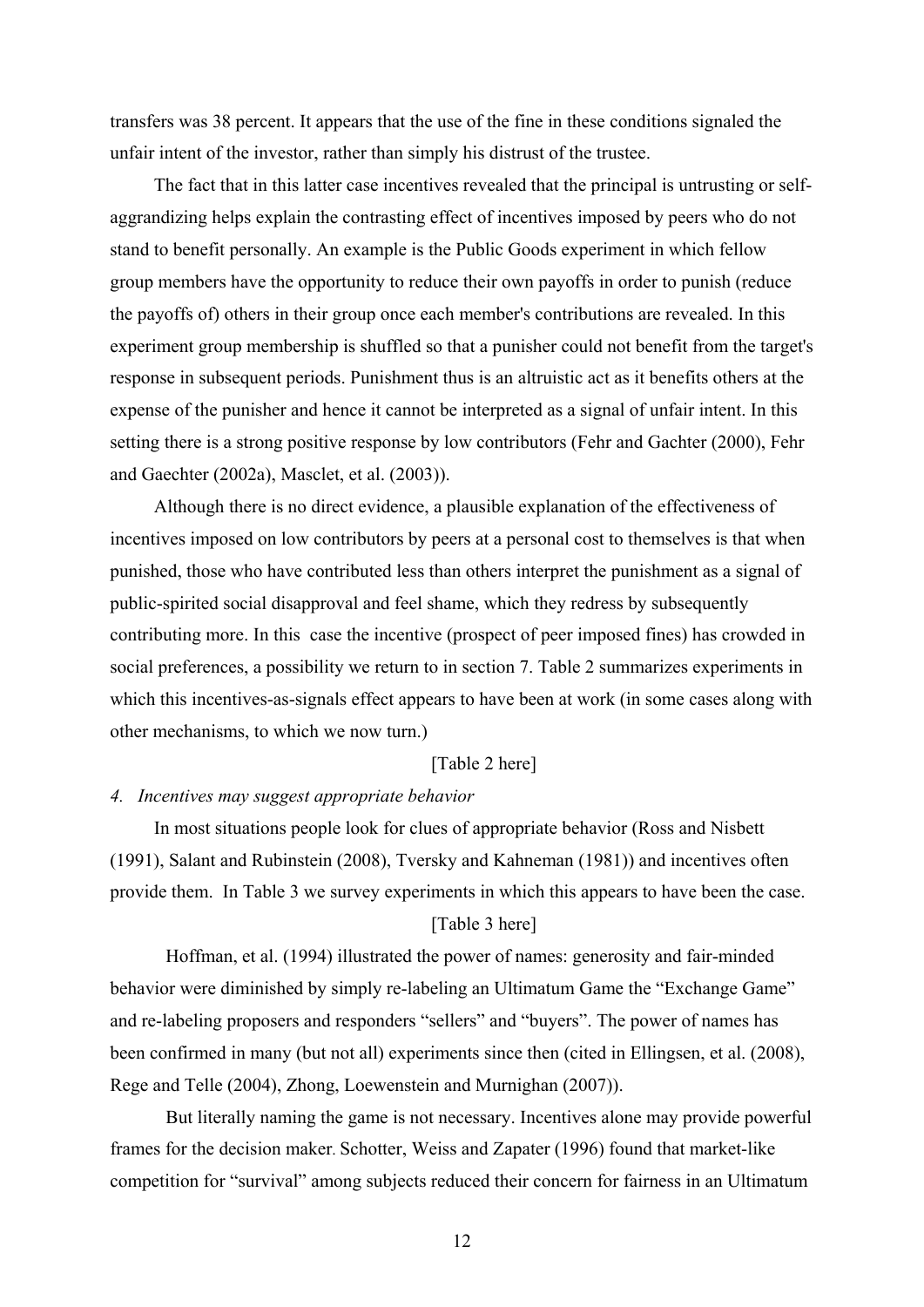Game experiment. In this game Player 1 is given an endowment and asked to propose a division of it with Player 2. Player 2, knowing the size of the endowment, decides whether to accept or reject the division. If Player 2 accepts, then the proposed division is implemented. If Player 2 rejects both players receive zero. When subjects were told that those with lower earnings would be excluded from a second round of the game, those in the role of Player 1 offered less generous amounts to Player 2, and Player 2 accepted lower offers. The authors' interpretation was that: "...the competition inherent in markets...offers justifications for actions that, in isolation, would be unjustifiable." While plausible, direct evidence for this "crowding out of ethical reasoning" explanation is lacking because the social preferences that accounted for fair behavior in the non-survival condition were not measured. There are cases, however, in which the reduction in the salience of ethical reasoning induced by the presence of incentives can be identified. An example follows.

A large team of anthropologists and economists implemented both Dictator and Third Party Punishment Games in 15 societies ranging from Amazonian, Arctic and African hunter gatherers to manufacturing workers in Accra, Ghana and U.S undergraduates (Barr, et al. (2009), Henrich, et al. (2009).) In the Dictator Game an experimental subject is assigned a sum of money and asked to allocate some all or none of it to a passive recipient. The Third Party Punishment Game is a Dictator Game with an active onlooker (the third party) who observes the dictator's allocation. If the third party deems the dictator's allocation worthy of punishment he or she may then pay to impose a monetary fine on the dictator. Though one would expect that the dictators in the presence of a third party would adjust their allocations upwards (compared to the two party game) so as to avoid being fined, fining was common; it occurred in 30% of the interactions across the study sites.

 Surprisingly, in only two of the 15 populations were the offers significantly higher in the Third Party Punishment Game than in the Dictator Game, and in four of the populations the allocations were significantly (and in some cases substantially) lower. In Accra, for example, where 41 percent of the dictator's allocations resulted in fines by the third party, the allocations were 30 per cent lower ( $t = -6.8$ ) in the Third Party Punishment Game than in the Dictator Game. The incentives provided by the fine did not induce higher allocations, but rather had the opposite effect. (The fact that for two groups there was a significant positive effect of the fine option indicates that the incentive had some effect, but as we have seen does not preclude crowding out.)

 Crowding out of ethical motives is suggested by the fact that the dictator's adherence to one of the worlds religion (Islam or Christianity, including Russian Orthodoxy) raised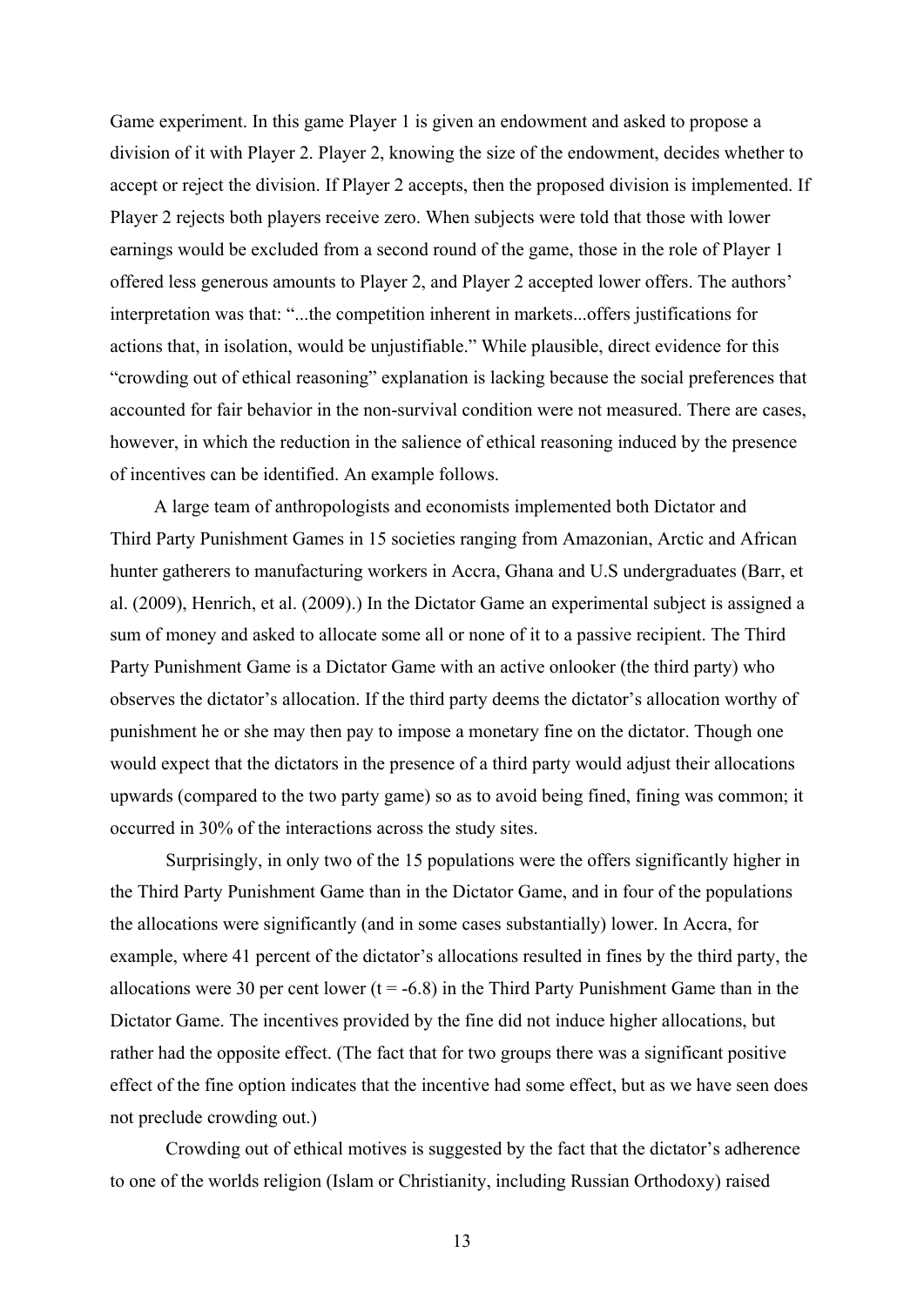allocations in the Dictator Game by 23 percent ( $t = 3.5$ , compared to those unaffiliated with a world religion). In the Third Party Punishment Game with the very same individuals the estimated religion effect was one tenth as large and was not significantly different form zero. In the Accra sample the Dictator's allocation was increasing in the frequency of attendance at church or mosque in the two party game; but this "religion effect" vanished in the Third Party Punishment Game. The presence of the incentive based on the fine appears to have defined the setting as one in which the moral teachings of these religions were not relevant.

#### *5. Incentives may compromise intrinsic motives and self-determination*

A rich experimental and theoretical literature (and ongoing debate) in psychology has explored the crowding out of intrinsic motives (Cameron, Banko and Pierce (2001), Deci, Koestner and Ryan (1999), Deci and Ryan (1985).) Recent experiments by economists surveyed in Table 4 as well as non-experimental studies in economics (surveyed in Frey and Jegen (2001)) provide evidence for a third reason for the self interest and other regarding preferences may be substitutes rather than additive or complements. The underlying psychological mechanism appears to be a fundamental desire for "feelings of competence and self-determination" that are associated with intrinsically motivated behavior (Deci (1975)). According to this interpretation, where people derive pleasure from an action *per se* in the absence of other rewards, the introduction of explicit incentives may 'over-justify' the activity and reduce the individual's sense of autonomy.

## [Table 4 here]

Consistent with this "self-determination" model, Falk and Kosfeld (2006) used a Gift Exchange Game to explore the idea that 'control aversion' may be a reason why incentives degrade performance. Experimental agents in a role similar to an employee chose a level of 'production' that was costly to them and beneficial to the principal (the employer). The agent's choice effectively determined the distribution of gains between the two, with the agent's maximum payoff occurring if he produced nothing. Before the agent's decision, the principal could elect to leave the choice of the level of production completely to the agent's discretion, or impose a lower bound on the agent's production (three bounds were varied by the experimenter across treatments, the principal's choice was simply whether or not to impose it.) The principal could infer that a self-regarding agent would perform at the lower bound or, in the absence of the bound, at zero, and thus imposition of the bound would maximize the principal's payoffs.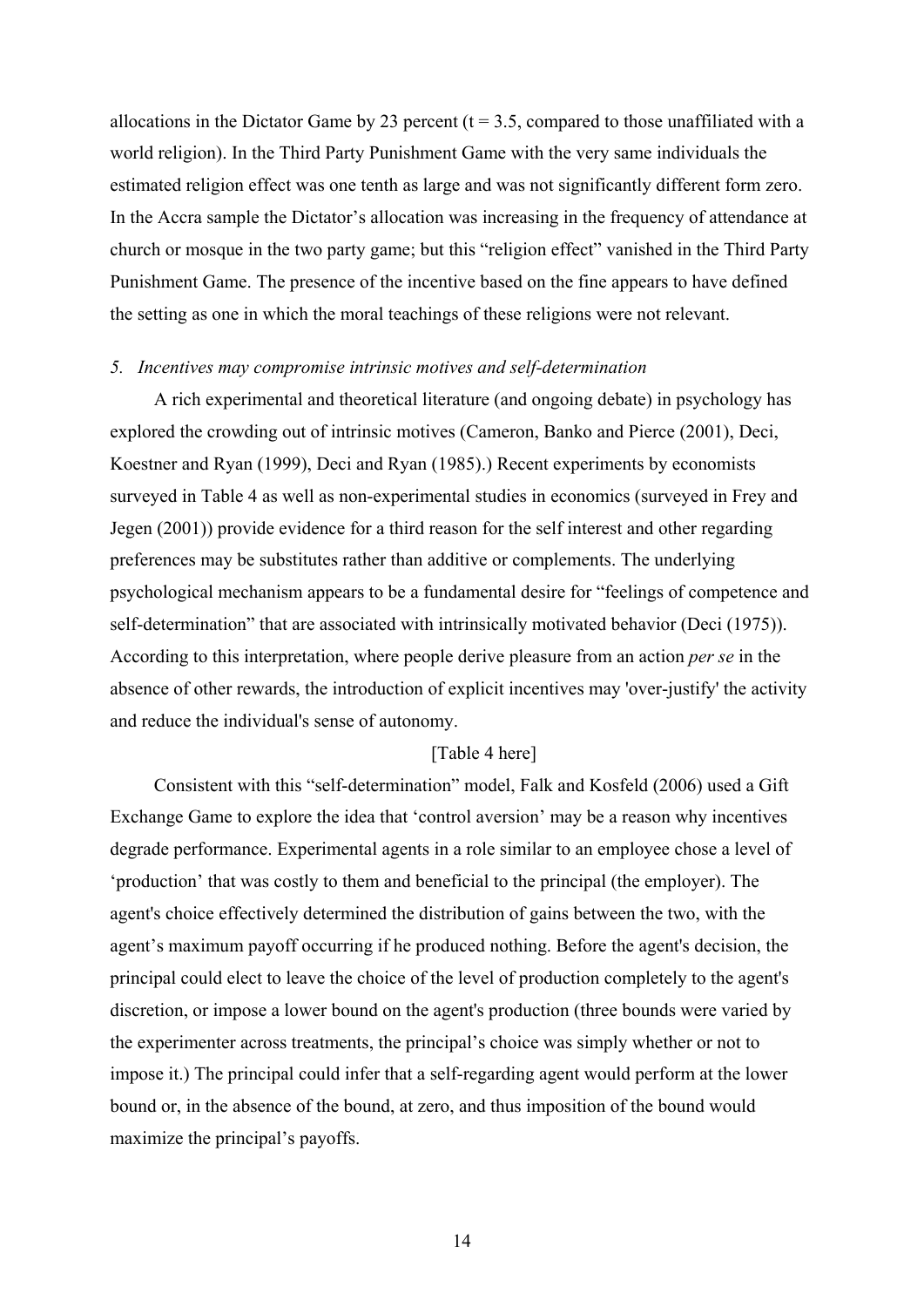But in the experiment agents chose a lower level of production when the principal imposed the bound. Apparently anticipating this response, fewer than a third of the principals opted for its imposition in the moderate or low bound treatments. This minority of "untrusting" principals earned on average half of the profits of those who did not seek to control the agents' choice in the low bound treatment, and a third less in the intermediate bound condition.

Control aversion and the desire for self-determination are not the only effects of the principal's seeking to bind the agent. As anticipated by our discussion of the information content of incentives above, the imposition of the minimum in this experiment gave the agents remarkably accurate information about the principals' beliefs concerning the agents. In post-play interviews, most agents agreed with the statement that the imposition of the lower bound was a signal of distrust and those who imposed the bound in fact had substantially lower expectations of the agents. Their consequent attempt to control the agents' choices induced over half of the agents (in all three treatments) to contribute minimally, thereby affirming the principals' pessimism. Depending on the distribution of principal's priors about the agents, a population with preferences similar to these experimental subjects could support both trusting and untrusting (Pareto-inefficient) equilibria.

### *6. Incentives alter the environment in which new preferences are learned*

Incentives may also affect long-term change in motivations because they alter key aspects of how we acquire our motivations including both the range of alternative preferences to which one is exposed and the economic rewards and social status of those with preferences different from one's own (Bar-Gill and Fershtman (2005), Bisin and Verdier (2001), Bowles (2004)). For example, suppose the relevant incentives allow the self-regarding to exploit the civic-minded. Then if the learning process is payoff-monotonic the civic-minded are likely to be eliminated. Other effects are less obvious: a competitive market with complete contracts leaves little scope for acting on ethical, reciprocal or generous preferences, even among those so inclined (Sobel (2007)). If preference change is closely related to exposure to alternative models as overwhelming evidence suggests (Zajonc (1968)), then this idealized market environment would provide little basis for the proliferation of non-self-regarding preferences.

 Experiments of at most a few hours duration are unlikely to uncover the causal mechanisms involved in preference change. This is because adopting new preferences is often a slow process more akin to acquiring an accent than to choosing an action in a game. The developmental processes involved typically include population-level effects such as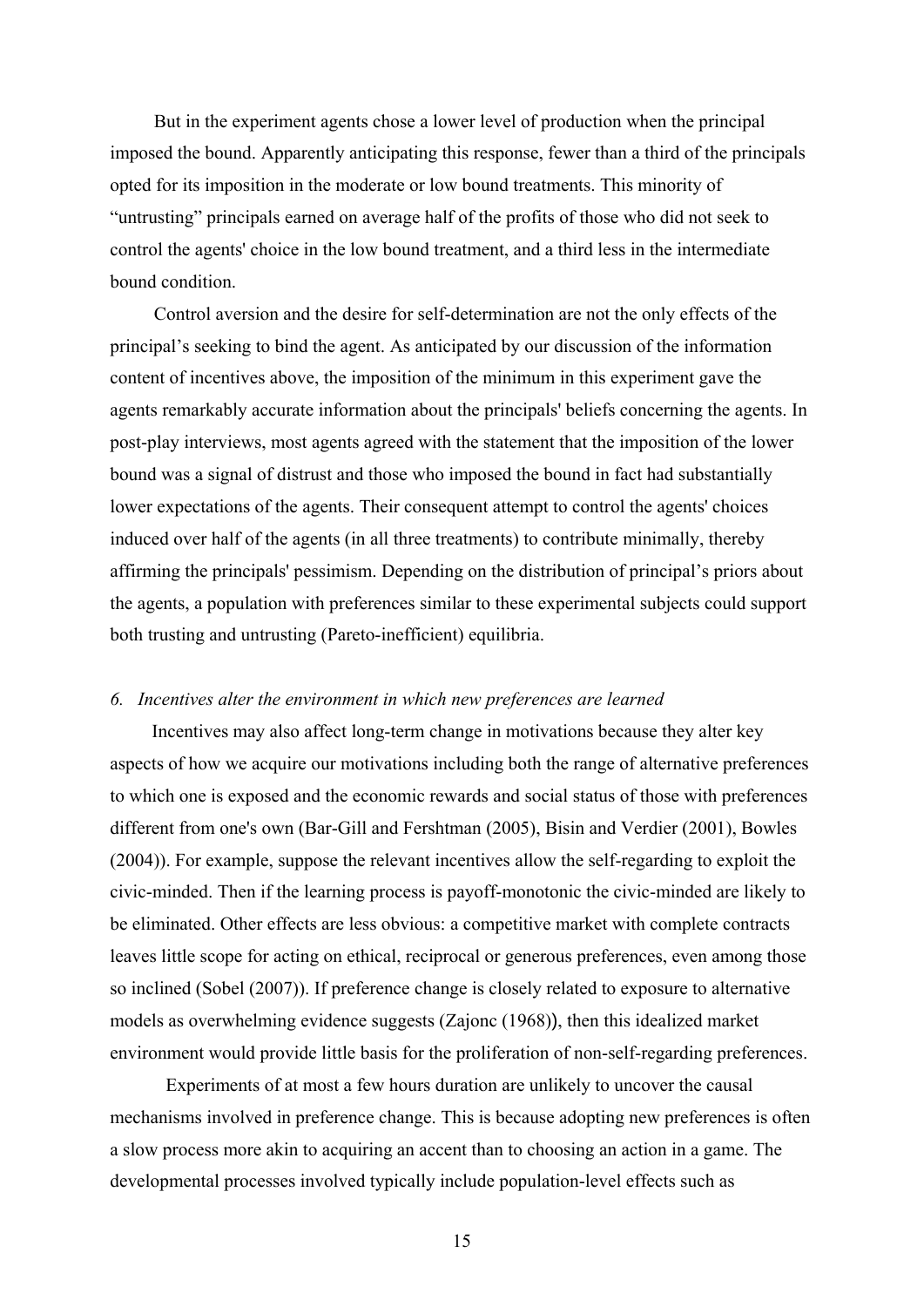conformism, schooling, religious instruction and other forms of socialization that are not readily captured in experiments. Acquiring new preferences (like accents) often takes place early in the life cycle is strongly attenuated thereafter.

 However, historical, anthropological, social psychological and other data (surveyed in Bowles (1998)) provide evidence for endogenous preferences, showing that economic structures affect parental child rearing values, personality traits rewarded by higher grades in school, and other developmental influences. Additional evidence comes from the experimental studies of 15 small scale societies with extraordinarily varied economic structures ranging from farming to hunting and gathering. In these studies cross subject pool comparisons showed a strong association between the nature of the diverse economic tasks required to secure a livelihood in a society and its members' behavior in the Ultimatum Game (Henrich, et al. (2005)).

 Despite the limitations of experiments for the investigation of preference change, we survey in Table 5 a number of experiments that have documented durable learning effects. In many cases the effect of incentives on preferences persists even after incentives are withdrawn. Equation (2) can be modified to examine these and other cases of long term effects of incentives on social preferences, namely:

### (2a)  $v = a \lambda_0(\underline{s})(1 + 1\{s > 0\}\lambda_1(\underline{s}) + s \lambda_2(\underline{s}))$

where s represents a measure of exposure to incentives in the past. An example follows.

In the public goods experiment designed by Falkinger, et al. (2000) an incentive system induced subjects to contribute almost exactly the amount predicted for a own-material-payoffmaximizing individual, while in the absence of the incentive subjects contributed significantly more than would have been optimal for a payoff maximizing individual. But subjects who had previously experienced the incentive system contributed 26 per cent less than those who had never experienced it.

# [Table 5 here]

## *7. Incentives and social preferences as complements*

Crowding in may also occur. In Table 6 we survey a number of studies that show this result. We have already seen that fines imposed on free riders by altruistic peers in a Public Goods Game induce higher levels of contribution in subsequent rounds of play. Of course crowding in need not have been involved; individuals might have simply best-responded to the anticipated loss in payoffs associated with low contributions. But more than this appears to be at work. Consistent with the interpretation that incentives imposed by peers activate shame, purely verbal messages of disapproval have a substantial positive effect on free riders'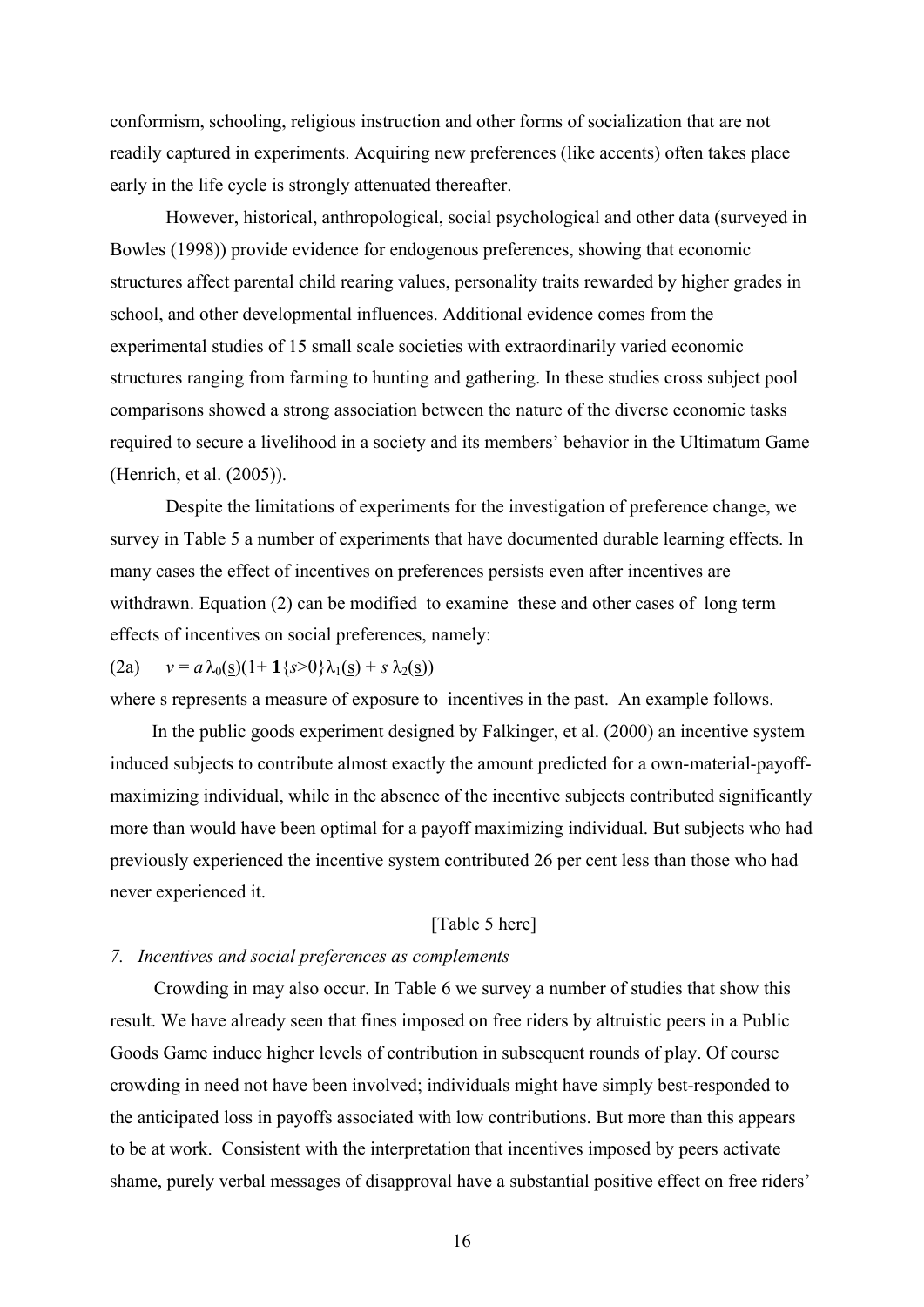subsequent contributions (Barr (2001), Masclet, et al. (2003).) When those who have contributed more than others are punished (as sometimes occurs, Herrmann, Gaechter and Thoni (2008)), they subsequently contribute less, and costly retaliatory punishment escalations sometimes result (Bowles and Gintis (2006), Carpenter, et al. (2009), Hopfensitz and Reuben (2006).) This appears to occur because the targets of the punishment feel hostility rather than shame.

## [Table 6 here]

Incentives thus may recruit social preferences rather than dampening them. But other mechanisms are at work: social norms support the observance of traffic regulations, but these may unravel in the absence of state-imposed sanctions on flagrant violators. The rule of law and other institutional designs that limit the more extreme forms of anti-social behavior and facilitate mutually beneficial interactions on a large scale may enhance the salience of social preferences by assuring people that those who conform to moral norms will not be exploited by their self-interested fellow citizens.

This phenomenon may have been at work among the Hokkaido University subjects who cooperated more in a public goods experiment when assured that others who did not cooperate would be punished (Shinada and Yamagishi (2007)) despite the fact that this had no effect on their own material incentives. They apparently wanted to be cooperative but wished even more to avoid being the sucker who is exploited by defectors. Market incentives may also favor the endogenous evolution of social preferences. In two sets of experiments in 15 small-scale societies in Africa, Asia and Latin America (Henrich, et al. (2005), Henrich, et al. (2009)), the experience of mutually beneficial exchanges with strangers may explain why, in anonymous experimental settings, individuals from the more market-integrated societies gave more in the Ultimatum Game.

A distinct mechanism underlying crowding in was apparently at work in a public goods experiment by Galbiati and Vertova (2008b). Consistent with the Cardenas experiment presented in figure 3, they found that the effect of a stated (non-binding) obligation to contribute a certain amount was greater when it was combined with a weak monetary incentive than when no incentives were offered. The monetary incentives had no effect on behavior in the absence of the stated obligation. The authors' interpretation is that the explicit incentives enhanced the salience of the stated obligation.

# *8. Conclusions: Puzzles and lessons*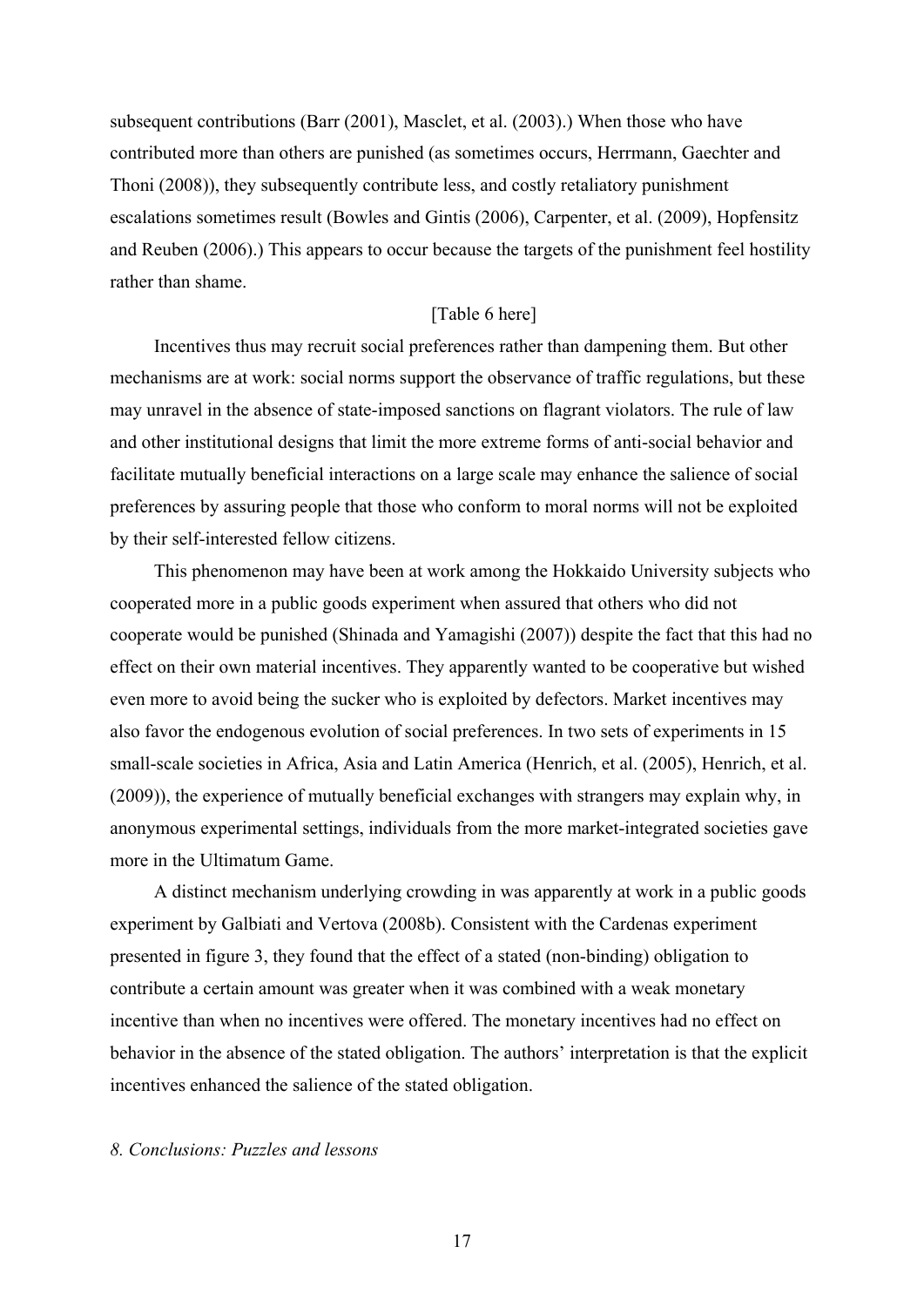While competing interpretations are plausible for many of these experiments it would nonetheless be difficult, in light of these data, to sustain the implicit separability assumption adopted in many economic models. The most plausible explanation for the failure of the separability assumption is that when people engage in trade, produce goods and services, save and invest they are not only attempting to get things, they are also trying to be someone, both in their own eyes and in the eyes of others. Incentives addressed to our acquisitive desires appear to dampen or impede the pursuit of our constitutive aspirations. Among the reasons, we have seen are that in addition to affecting the costs and benefits of an action, incentives also provide information about the person imposing the incentive, suggest appropriate behavior by framing decision situations, may compromise the target's sense of autonomy, alter the environments in which we learn new preferences, and alter beliefs about what other agents will do.

This may explain why incentives for settlement of conflicts may fail. Representative samples of Jewish West Bank settlers in 2005, Palestinian refugees in 2005, and Palestinian students in 2006 were asked how angry and disgusted they would feel or how supportive to violence they might be if their political leaders were to compromise on contested issues between the groups. Those who regarded their group's claims (on Jerusalem, for example) as reflecting "sacred values" (about half in each of the three groups) expressed far greater anger, disgust and support for violence if the compromise were accompanied by a monetary compensation for their own group than if no compensation were offered (Ginges, et al. (2007)) Similar results were fund in a survey of the willingness of Swiss citizens to accept environmental hazards (Frey and Stutzer (2006).)

John Stuart Mill (whose definition the boundaries of our discipline we mentioned at the outset) and economists since have recognized that the purposes of individual economic action are constitutive as well as acquisitive. But what some have missed is that our acquisitive and constitutive motivations may not be separable. Jeremy Bentham's *Introduction to the Principles of Morals and Legislation* (1789), is arguably the first text in what we now call public economics. In it he explained how proper incentives might align the private interests of officials with their public duties. But he also understood the constitutive side of action and the need to design incentives that are complements of the moral sentiments rather than substitutes:

A punishment may be said to be calculated to answer the purpose of a moral lesson, when by reason of the ignominy it stamps upon the offence, it is calculated to inspire the public with sentiments of aversion towards those pernicious habits and dispositions with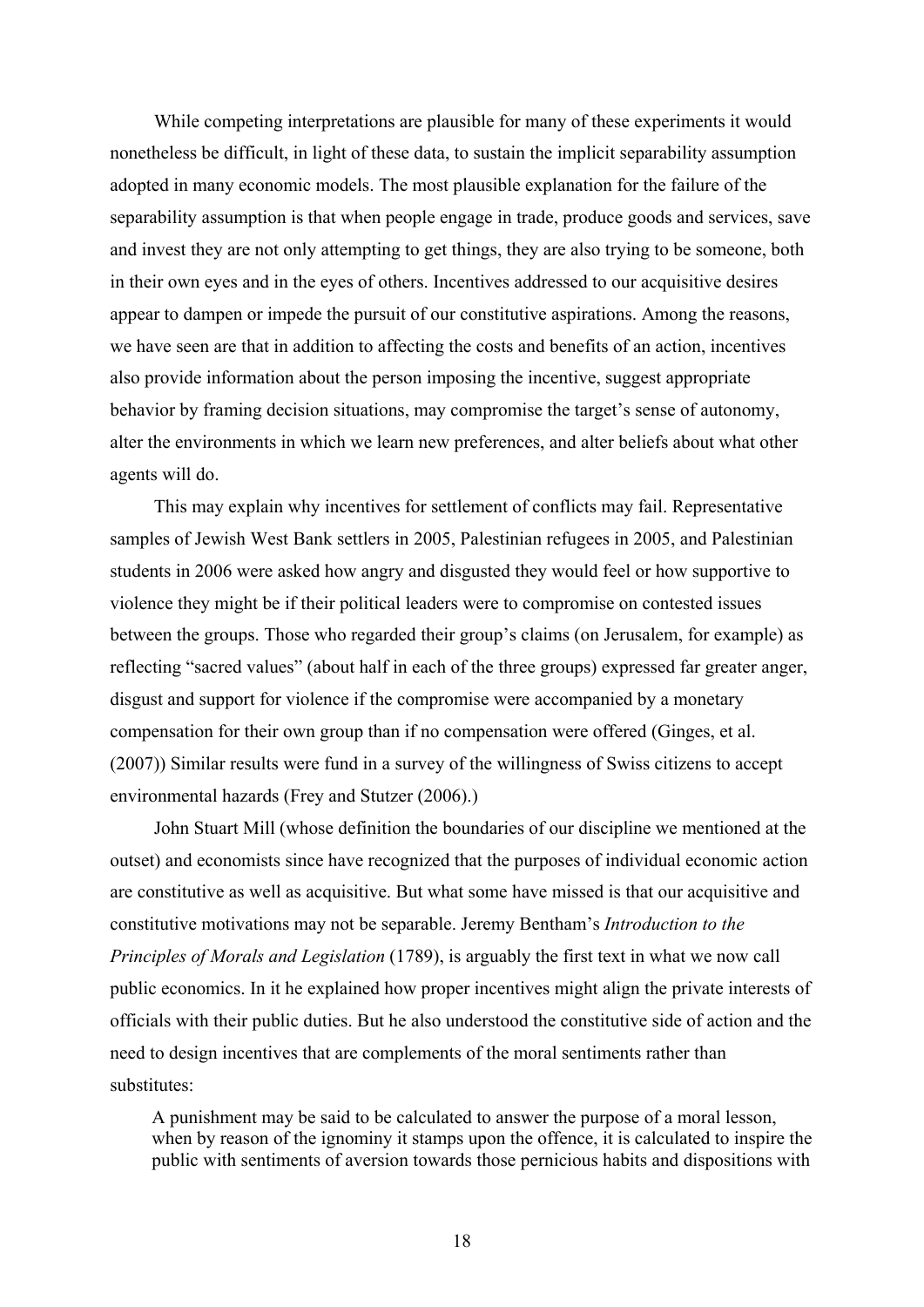which the offence appears to be connected; and thereby to inculcate the opposite beneficial habits and dispositions (Bentham (1789): p.26.)

The fact that punishments are "moral lessons" as well as incentives may help resolve one of the puzzles in the literature we have just surveyed. In a widely cited natural experiment, the imposition of fines on parents arriving late to pick up their children at day care centers in Haifa resulted in a doubling of the number of tardy pickups (Gneezy and Rustichini (2000a)). But the small tax on plastic grocery bags enacted in Ireland in 2002 had the opposite effect: it resulted in a 94 percent decline in their use and appeared to crowd in pro-social preferences (Rosenthal (2008).).

The contrast is instructive. In the Haifa case, the experimenters (respecting standard experimental protocols) provided no justification for the introduction of the fine on the parents, whose occasional lateness could have occurred for reasons beyond the parents' control rather than as the result of a disregard of the inconvenience it caused. Moreover lateness was not so common as to be widely broadcast to the other parents. By contrast, the introduction of the Irish plastic bag tax was preceded by a substantial publicity campaign, and the use of the bags was the result of a simple choice made in a highly public condition. In the Irish case, as in the experiment by Galbiati and Vertova (2008b), the monetary incentive was introduced jointly with a message of explicit social obligation, and it apparently served as a reminder of the larger social costs of the use and disposition of the bags. This contrast, along with the fact mentioned above that fines imposed on low contributors by peers in Public Goods Games have positive effects while fines imposed by principals on agents often backfire, makes it clear that fines and other monetary incentives *per se* are not the cause of crowding out. Rather what is critical is the meaning of the fines as conveyed by the social relationships among the actors, the information the fine provides, and the pre-existing normative frameworks of the actors.

 Another lesson for mechanism design is that in implementing public policy or private systems of incentives, the designer must consider the response of individuals' motivations to the instruments under consideration and take the predicted policy outcome to be the resulting joint equilibrium of preferences and economic allocations. Perhaps surprisingly, the citizenutility-maximizing sophisticated planner cognizant of this motivational version of the Lucas critique may make either greater or lesser use of explicit incentives when crowding out occurs (Bowles and Hwang (2008), Fershtman and Heifetz (2006), Heifetz, Segev and Talley  $(2007)$ .)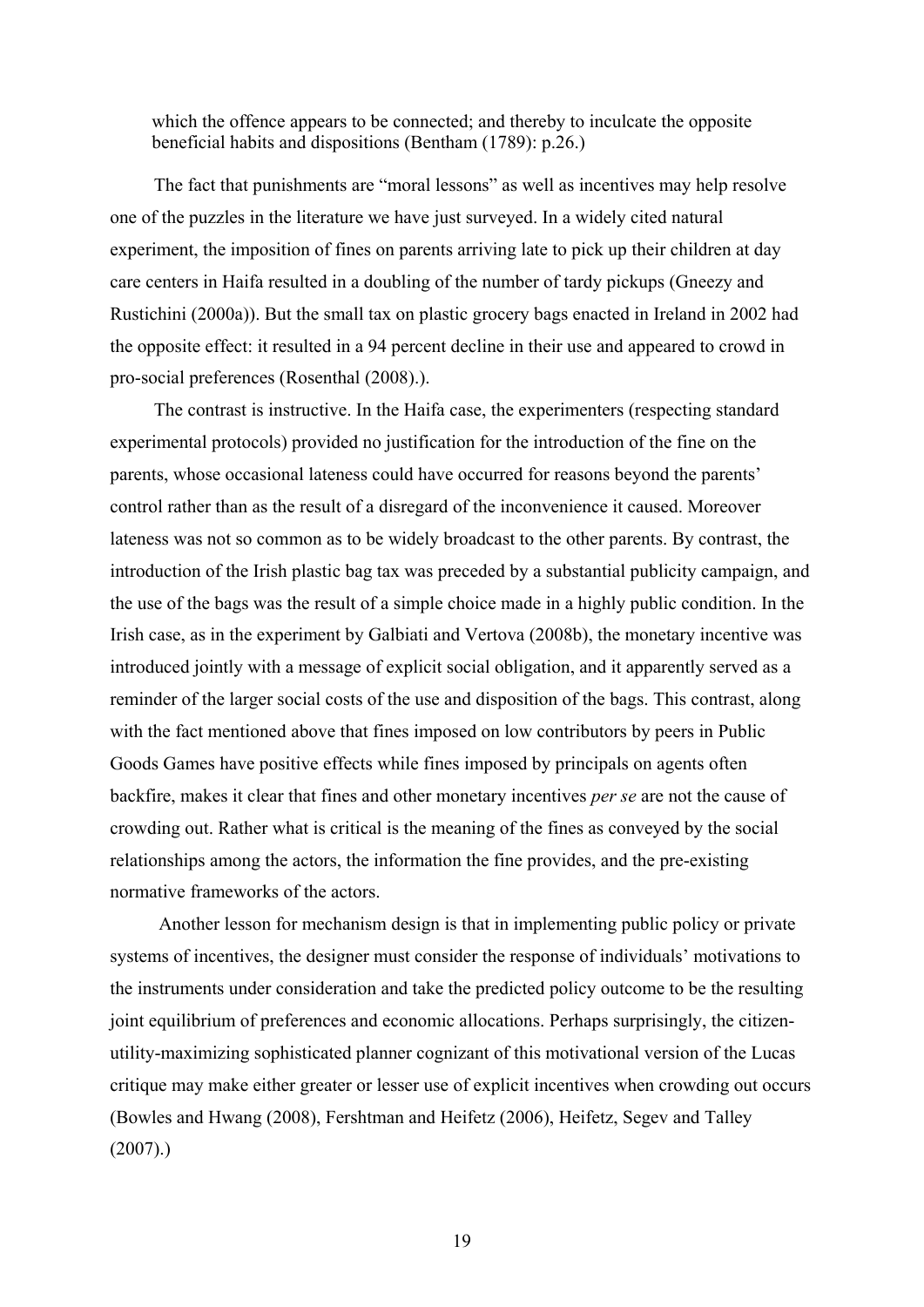#### **Figures**



**Figure 1.** Citizen's contribution to the public good  $(a^*)$  under non-separability of incentives and values. Shown are examples of equation (5) under varying separability assumptions. Under separability (top line) categorical and marginal incentive effects are additive. Under strong crowding out the use of the incentive is counterproductive; this holds for all levels of *s* under the marginal crowding out function shown. Under categorical crowding out, incentives less than *s*' are also counterproductive in the sense that contributions are less than they would have been in the absence of incentives.



**Figure 2.** Categorical and marginal crowding out (from Irlenbusch and Ruchala (2008)). Source: see text. The experimental design is an adapted Voluntary Contribution Mechanism game comparing two team-based compensation schemes without and with a relative reward (or bonus) for the highest contributor in the team. The bonus is self-funded (each member pays one-forth of the bonus). Each subject simultaneously decides an effort level from the interval [0, 120].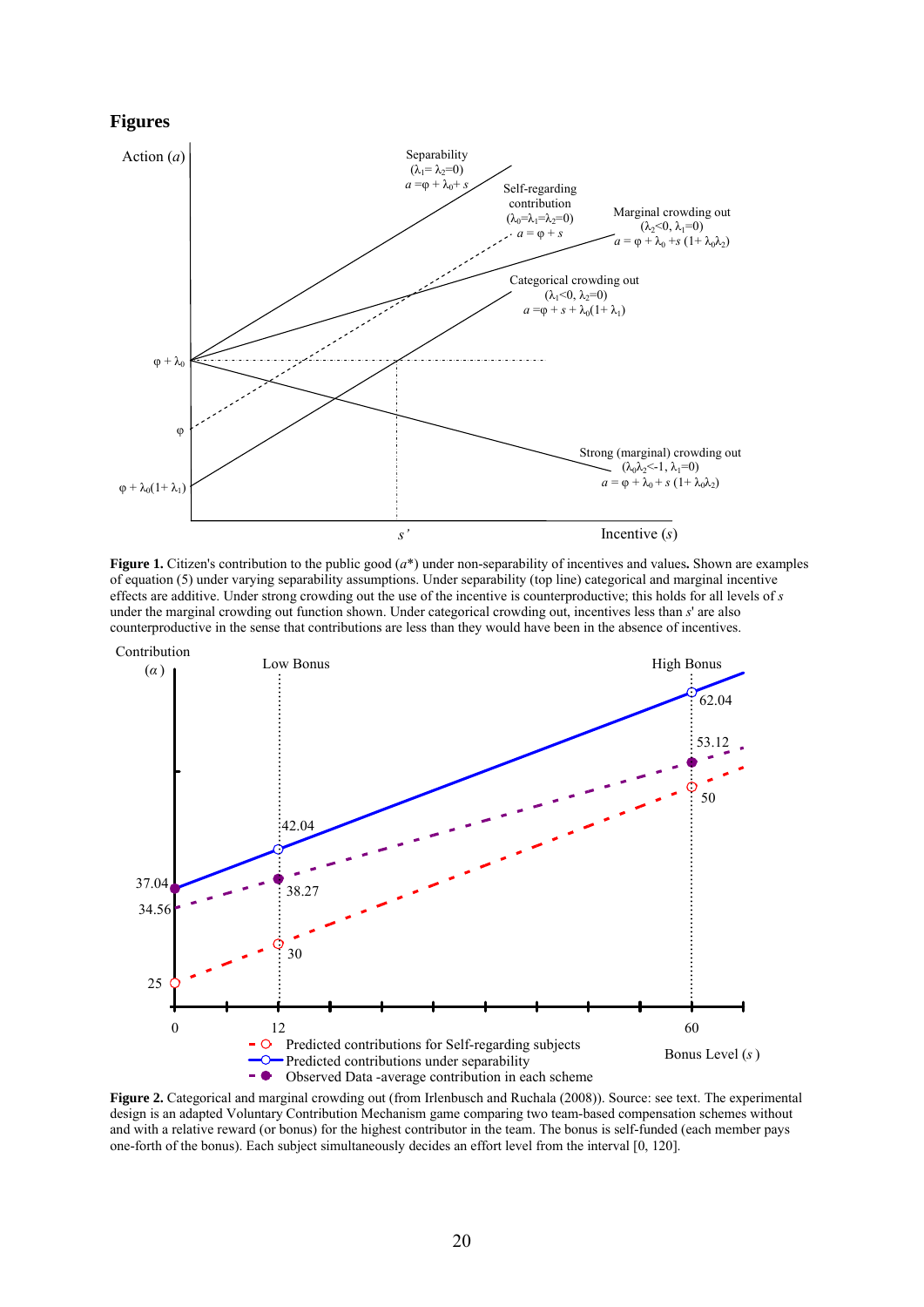

**Figure 3.** Categorical and marginal crowding out (from Cardenas (2004)). Source: see text. The experimental design is an adapted Common Pool Resources game comparing an external regulation (without and with a fine). Only 20 percent of the players were monitored. Each subject simultaneously decides a level of extraction from the interval [0, 8].

# **Tables**

|  |  | Table 1. Separability and its violations. |
|--|--|-------------------------------------------|
|  |  |                                           |

| $\Delta^T = \Delta^S$ | Separability, additivity                                         |
|-----------------------|------------------------------------------------------------------|
| $\Delta^T > \Delta^S$ | Complementarity, synergy, super-modularity, crowding in          |
| $\Delta^T < \Delta^S$ | Substitutability, negative synergy, sub-modularity, crowding out |

# **Tables 2 to 6.**

Note: The bold entries **F, S, E** and **C** indicate that the experiment in question could also have been included in tables 3 (**F**raming) 4 (**S**elf-determination) 5 (**E**ndogenous preferences) or 6 (**C**omplementary relations between incentives and social preferences). In those tables **I**  indicate that the experiment could have been included in this table (**I**nformation). All the papers but those marked with an \* are published or forthcoming in a publication.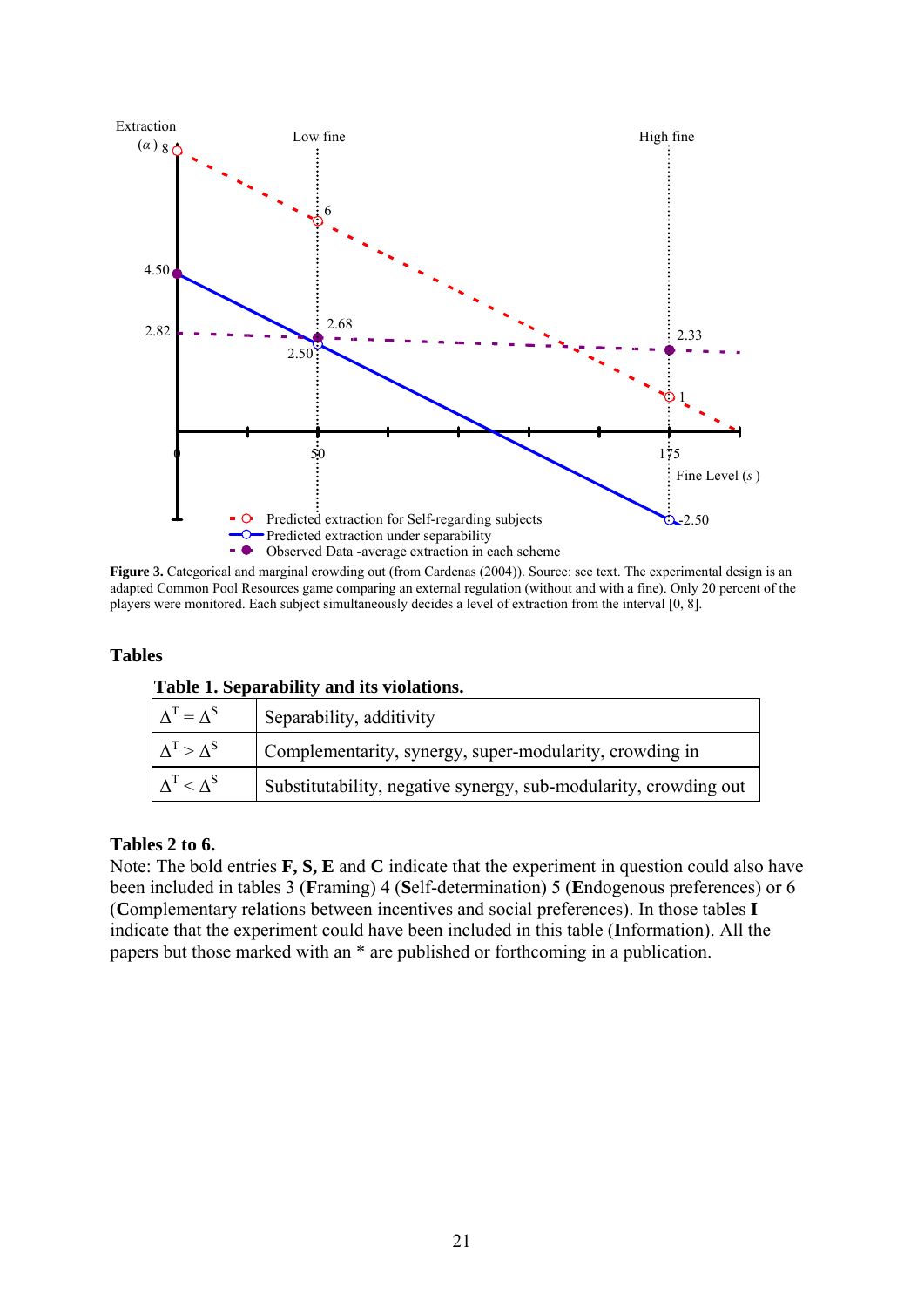| <b>Citation</b>                            | <b>Subjects</b><br>(number)        | <b>Games or</b><br>activities                  | <b>Institutional environments</b><br>(treatments)                                                                                                                                                                                               | <b>Results relevant to separability</b>                                                                                                                                                                                                                                                                                                                                                                    | <b>Comment</b><br>(quotes are from the cited paper)                                                                                                                                                                                                                                                                                                           |
|--------------------------------------------|------------------------------------|------------------------------------------------|-------------------------------------------------------------------------------------------------------------------------------------------------------------------------------------------------------------------------------------------------|------------------------------------------------------------------------------------------------------------------------------------------------------------------------------------------------------------------------------------------------------------------------------------------------------------------------------------------------------------------------------------------------------------|---------------------------------------------------------------------------------------------------------------------------------------------------------------------------------------------------------------------------------------------------------------------------------------------------------------------------------------------------------------|
| [01] Ariely,<br>Bracha and<br>Meier (2009) | U.S.<br>students<br>(161)          | Charity giving<br>based on task<br>performance | • An external form of enforcement:<br>With monetary compensation or<br>without;<br>• Donation choices are public or<br>private<br>• Different frames: "good" and<br>"bad" charitable causes                                                     | In the public treatment subjects exert more effort<br>for a good cause and effort is substantially lower<br>in the incentive treatment. Monetary incentives<br>increase effort in the private treatment.                                                                                                                                                                                                   | The signaling value of giving is<br>compromised by incentives. "Image<br>motivation is crowded out by monetary<br>incentives [that are] more likely to be<br>counterproductive for public pro-social<br>activities than for private ones." (p.1)<br>Categorical crowding out. See<br>Tenbrunsel and Messick (1999), Mulder,<br>et al. (2006) and Upton (1974) |
| [02] Irlenbusch<br>and Ruchala<br>(2008)   | German<br><b>Students</b><br>(192) | <b>Public Goods</b><br>Game                    | • An external form of enforcement:<br>Team-based compensation with and<br>without a reward for the highest<br>contributor in the team<br>• The reward is a low or a high<br>bonus<br>• Pure Individual bonus without<br>team-based compensation | High (but not low) bonuses increase average<br>effort, and joint surplus increases significantly<br>only if the bonus is high, but decreases over time.<br>Only with the purely team-based compensation<br>(no individual incentives) do agents contribute<br>more than self interest would motivate. Pure<br>tournament incentives induce effort levels below<br>the selfish Nash equilibrium prediction. | Both categorical and marginal crowding<br>out occur. The tournament structure<br>reduces voluntary cooperation. F<br>(See text)                                                                                                                                                                                                                               |
| [03] Borges and<br>Irlenbusch<br>(2007)    | German<br><b>Students</b><br>(179) | Buyer - Seller<br>Game                         | • Three rights of withdrawal: none,<br>voluntary offer of a right of<br>withdrawal (with a return cost for<br>the seller) and imposed.<br>• The right of withdrawal when<br>imposed has a return cost for the<br>buyer or not                   | When sellers voluntarily offer a withdrawal right,<br>buyers make order decisions that are less harmful<br>for the seller than if the withdrawal right is<br>imposed on sellers exogenously.                                                                                                                                                                                                               | 'Buyers are more inclined to behave<br>fairly towards the sellers if they have<br>granted the withdrawal right voluntarily<br>than if it is constituted by law". $(p. 17)$<br>[because it is] "perceived as a generous<br>act and they might feel inclined to<br>reciprocate by not exploiting the seller.<br>$\ldots$ ". (p. 12). <b>F</b>                   |
| [04] Dickenson<br>and Villeval<br>(2008)   | French<br>students<br>(182)        | Gift-Exchange<br>Game with a<br>computer task  | • Stranger or Partner with<br>communication<br>• Employer payoffs dependent on<br>employee effort (variable) or not.                                                                                                                            | In the partner treatment, when employer payoffs<br>depend on employee effort less monitoring induce<br>substantially higher performance. Consistent with<br>Frey (1993)                                                                                                                                                                                                                                    | While intrinsic motivation is evident in<br>subject behaviors, in the Partner<br>relationship the effect of more<br>monitoring appears to be a reciprocity-<br>based negative response to the<br>principal's lack of trust or intent to<br>benefit at the agent's expense. F, S                                                                               |

# **Table 2. Incentives provide information (I)**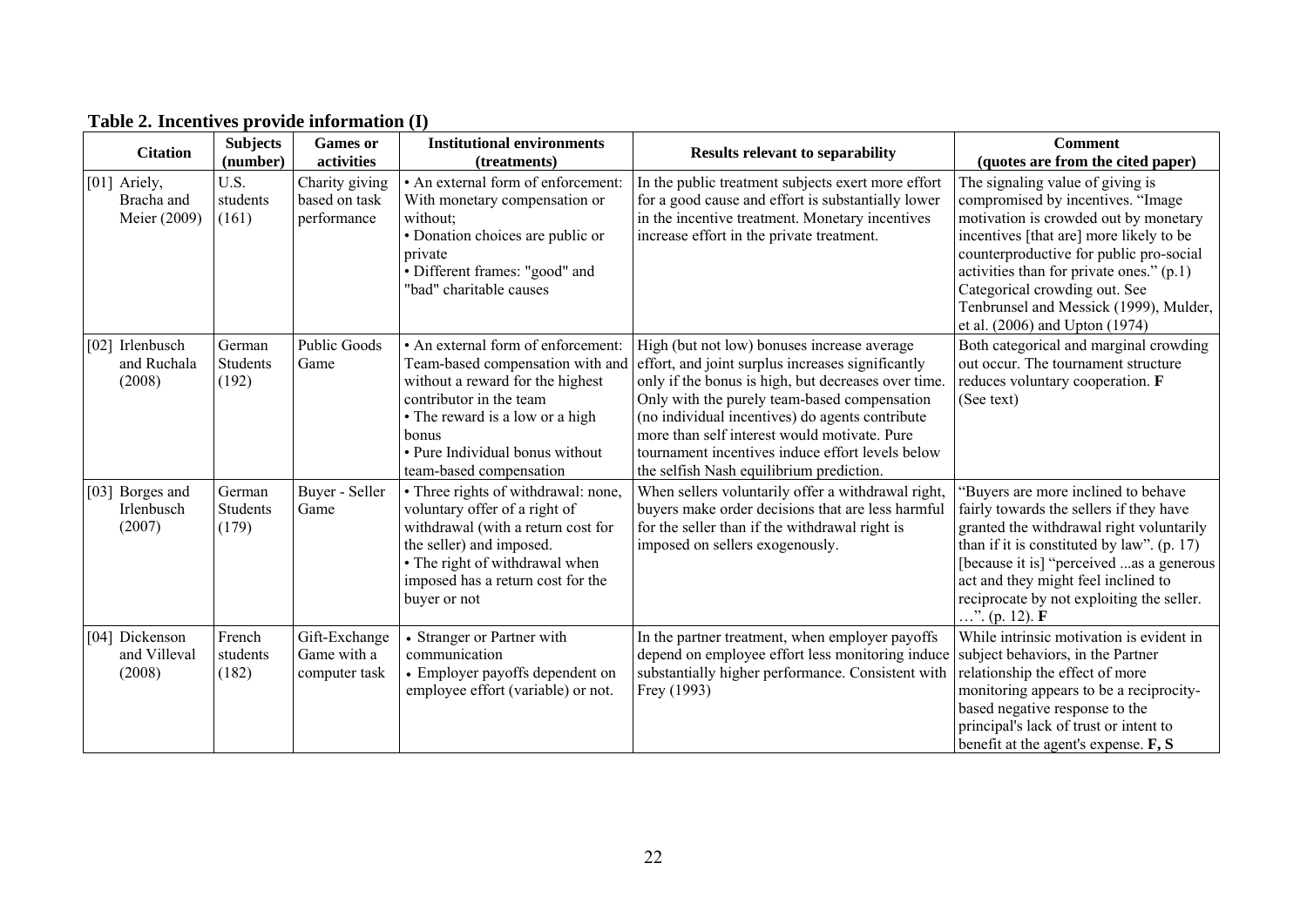|      | <b>Citation</b>                                 | <b>Subjects</b><br>(number)                      | <b>Games</b> or<br>activities | <b>Institutional environments</b><br>(treatments)                                                                                                                                                      | <b>Results relevant to separability</b>                                                                                                                                                                                                                                                                                             | <b>Comment</b><br>(quotes are from the cited paper)                                                                                                                                                                                                                                                                                                                                       |
|------|-------------------------------------------------|--------------------------------------------------|-------------------------------|--------------------------------------------------------------------------------------------------------------------------------------------------------------------------------------------------------|-------------------------------------------------------------------------------------------------------------------------------------------------------------------------------------------------------------------------------------------------------------------------------------------------------------------------------------|-------------------------------------------------------------------------------------------------------------------------------------------------------------------------------------------------------------------------------------------------------------------------------------------------------------------------------------------------------------------------------------------|
| [05] | Stanca,<br>Bruni and<br>Corazzini<br>$(2007)$ * | Italian<br>students (96)                         | Gift-<br>Exchange<br>Game     | • In the first move, Information<br>(player 1 knows there is a second<br>move) or No Information (player 1<br>does not know there is a second<br>move and hence thinks the game is<br>a Dictator Game) | Second movers' amounts returned are more<br>correlated with the first mover's amounts<br>sent in the No Information treatment.                                                                                                                                                                                                      | Reciprocity is stronger in response to<br>actions that are perceived as driven by<br>intrinsic motivation, than to be in response<br>to actions that are perceived as extrinsically<br>motivated. F                                                                                                                                                                                       |
| [06] | Tyran and<br>Feld (2006)                        | <b>Swiss</b><br>students<br>(102)                | Public<br>Goods<br>Game       | • Levels of sanctions: none, mild<br>and severe<br>· Enforcement: external (i.e.<br>experimenter-imposed) or self-<br>imposed (by referendum)                                                          | Exogenously imposed mild law does not<br>significantly affect average contributions to<br>the public good. Compliance is much<br>improved if mild law is endogenously<br>chosen.                                                                                                                                                    | If the enforcement is self-imposed it does<br>not indicate hostile intent and also induces<br>expectations of others' cooperation (people)<br>tend to comply with the law if they expect<br>many others to do so). If mild law is<br>rejected in the referendum, compliance<br>tends to be lower than without the law. F                                                                  |
| [07] | Fehr and<br>List (2004)                         | Costa Rican<br>CEOs(126)<br>$&$ students<br>(76) | <b>Trust Game</b>             | • Optional punishment as an<br>incentive contract (i.e. a fine if less<br>than the desired back-transfer<br>amount is returned)                                                                        | CEO principals trust more and are more<br>trustworthy than students and as a result<br>they achieve allocations closer to the<br>maximum surplus that could be generated<br>by the two parties. Joint surplus is highest<br>when the punishment option is available<br>and not used and lowest if the punishment<br>option is used. | Key to performance: "the psychological<br>messageconveyed by incentives -<br>whether  kind or hostile" (p. 745). See<br>Fehr and Rockenbach (2003) [08]                                                                                                                                                                                                                                   |
| [08] | Fehr and<br>Rockenbach<br>(2003)                | German<br>students<br>(238)                      | <b>Trust Game</b>             | • Optional punishment as a<br>incentive contract (i.e. a fine if less<br>than the desired back-transfer<br>amount is returned)                                                                         | Trustee's back-transfers are lower when<br>investors impose fines. Not using the<br>punishment option when it is available<br>results in larger back transfers and a larger<br>joint surplus.                                                                                                                                       | Explicit incentives undermine altruistic<br>cooperation and reciprocity; forgoing the<br>punishment option is a signal of good will<br>and trust. See Fehr and List (2004) [07]<br>Negative effects of use of the punishment<br>option are greater when the investor<br>demands a larger share of the joint surplus.<br>Categorical crowding out when the investor<br>chooses the fine. F |
| [09] | Fehr and<br>Gaechter<br>$(2002b)$ *             | <b>Swiss</b><br>students<br>(182)                | Gift-<br>Exchange<br>Game     | • Three external forms of<br>enforcement: A Trust (pure fixed<br>wage) contract, a price deduction<br>(i.e., fine) contract, and bonus<br>incentive contract                                           | Incentives reduce agent's effort. If the<br>incentive is framed as a price deduction the<br>effort reduction is greater than where the<br>incentive is framed as a bonus. Incentives<br>reduce total surplus, increase principal's<br>profits.                                                                                      | Effects of incentives are due to the<br>perceived fairness, kindness and hostility of<br>the principal's action. $F, S$                                                                                                                                                                                                                                                                   |

# **Table 2 continued…**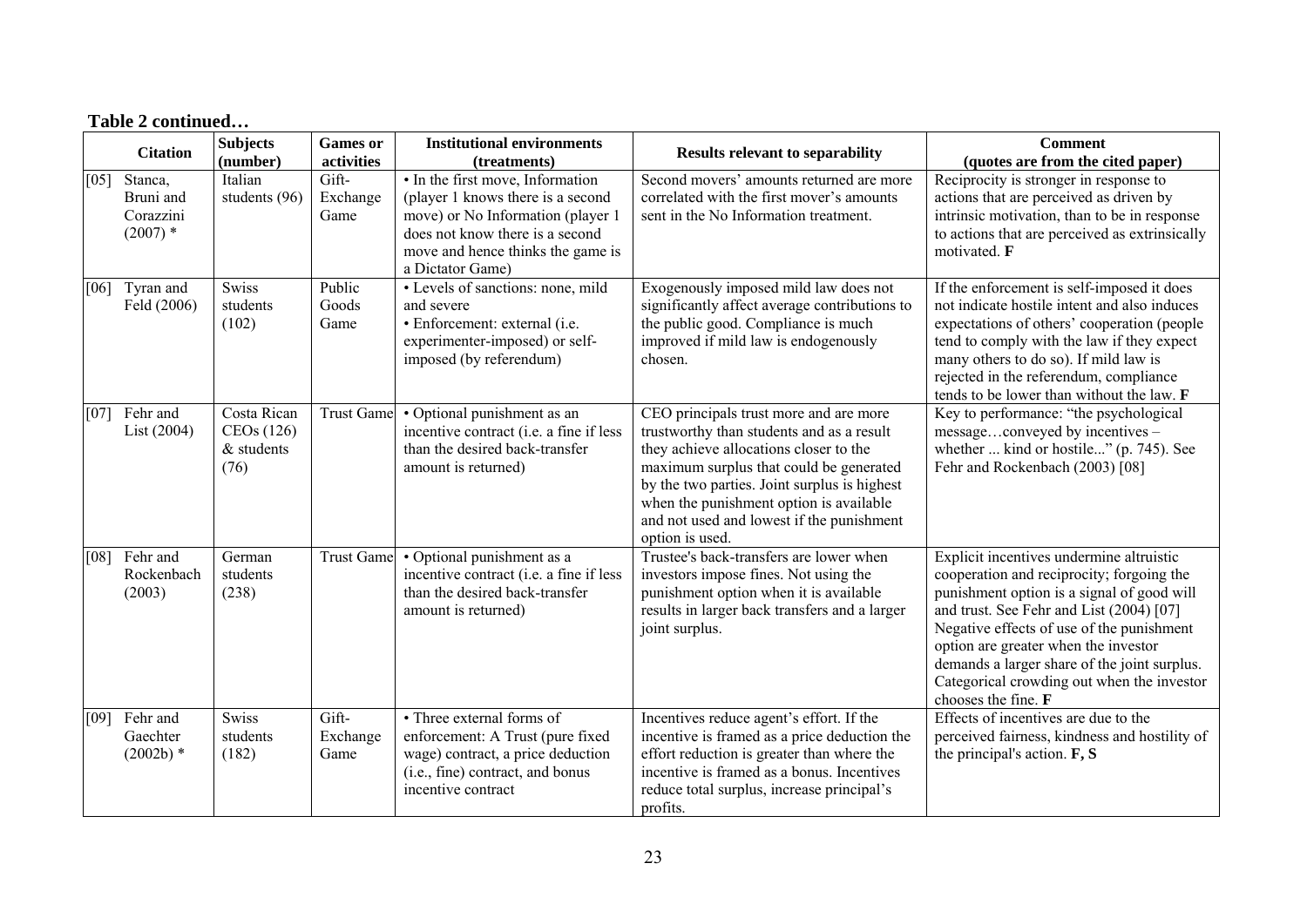| <b>Citation</b>                                                                                                                                   | <b>Subjects</b><br>(number)                                                                                                                | <b>Games</b> or<br>activities                                                         | <b>Institutional environments</b><br>(treatments)                                                                                                                                                                                                                                                   | <b>Results relevant to separability</b>                                                                                                                                                                                                                                                                                                                                                                                    | <b>Comment</b><br>(quotes are from the cited paper)                                                                                                                                                                                                                                                                                                                                                                           |
|---------------------------------------------------------------------------------------------------------------------------------------------------|--------------------------------------------------------------------------------------------------------------------------------------------|---------------------------------------------------------------------------------------|-----------------------------------------------------------------------------------------------------------------------------------------------------------------------------------------------------------------------------------------------------------------------------------------------------|----------------------------------------------------------------------------------------------------------------------------------------------------------------------------------------------------------------------------------------------------------------------------------------------------------------------------------------------------------------------------------------------------------------------------|-------------------------------------------------------------------------------------------------------------------------------------------------------------------------------------------------------------------------------------------------------------------------------------------------------------------------------------------------------------------------------------------------------------------------------|
| [10] Henrich, et al<br>$(2009)$ and<br>Barr, et al.<br>$(2009)$ and<br>personal<br>communicatio<br>n from Barr<br>and Henrich<br>in March<br>2009 | 15 societies<br>Including US<br>students,<br>African<br>workers,<br>Amazonian,<br>Arctic, and<br>African<br>Hunter-<br>gatherers.<br>(428) | Dictator<br>Game,<br>Ultimatum<br>Game and<br>Third-Party<br>Punishment<br>Game (TPG) | • Differences between societies<br>• Subjects played in the following<br>sequence keeping their role<br>(active or passive): first DG, then<br>the UG and finally the TPG (an<br>explicit incentive, i.e. fine)                                                                                     | In the TPG the incentives provided by the fine do<br>not induce higher offers, but rather have the<br>opposite effect and factors that may influence<br>self-interest calculations (i.e. wealth, income and<br>household size) are significant predictors of<br>allocations (but not in the DG). Membership in a<br>'world religion' positively associated with offers<br>in the DG but not in the TPG                     | The presence of the fine in the TPG<br>appears to have reduced the salience of<br>moral reasoning and enhanced subjects<br>concerns with their own economic<br>needs.                                                                                                                                                                                                                                                         |
| [11] Ellingsen, et<br>al. $(2008)$ *                                                                                                              | Swedish<br>students<br>(668)                                                                                                               | Prisoners'<br>dilemma<br>Game                                                         | • Two labels: Community Game<br>and the Stock Market Game<br>• Two types of interactions:<br>human - human and human -<br>computer (opponent's choice of<br>action is made by a computer that<br>is programmed to play with the<br>same frequency as do subjects in<br>the human - human treatment) | Cooperation is higher with the Community Game<br>label than the Stock Market game label in the<br>human-human interaction. There is no such effect<br>in the human -computer interaction: there is no<br>labeling effect when subjects play against an<br>opponent who is unaware of the game, although<br>the opponent's action is guaranteed to be<br>statistically identical to the actions of an informed<br>opponent. | Cooperative label does not suffice to<br>increase cooperation. People respond to<br>labels because the label affects how<br>others interpret their behavior, which in<br>turn determines their image. "people's<br>behavior is constantly sensitive to whom<br>they are interacting with and what these<br>opponents will do and think" (p. 8). See<br>Zhong, et al. (2007), Ross and Samuels<br>(1993), Ross and Ward (1996) |
| Galbiati and<br>[12] Vertova<br>(2008b)                                                                                                           | Italian<br>students<br>(210)                                                                                                               | <b>Public Goods</b><br>Game (and a<br>Lottery<br>Game)                                | • Different levels of the obligated<br>contribution (zero, low and high)<br>with a low level of explicit<br>incentives (i.e. a probability of<br>monitoring and a probabilistic<br>penalty or reward)                                                                                               | When the obligated contribution required is high,<br>cooperation is significantly higher than in<br>presence of low or null obligation, despite the<br>material incentives being identical in these cases.                                                                                                                                                                                                                 | Obligations (i.e. what formal rules ask<br>people to do) affect behavior<br>independently of economic incentives. I                                                                                                                                                                                                                                                                                                           |
| $[13]$ Li, et al.<br>$(2008)$ *                                                                                                                   | US citizens<br>(104)                                                                                                                       | <b>Trust Game</b>                                                                     | • Optional punishment as an<br>incentive contract (i.e. a monetary<br>sanction if less than the desired<br>back-transfer amount is returned)                                                                                                                                                        | Trustees reciprocate relatively less when facing<br>sanction threats, and the presence of sanctions<br>significantly reduces trustee's brain activities<br>involved in social reward valuation (VMPFC,<br>LOFC, and amygdala), while simultaneously<br>significantly increasing activities in parietal<br>cortex previously implicated in economic<br>decision making.                                                     | Monetary sanctions "encourage activity<br>within neural networks associated with<br>self-interested economic decision<br>making while simultaneously mitigating<br>activity in networks implicated in social<br>reward evaluation and processing" (p. 3)                                                                                                                                                                      |

# **Table 3. Incentives may suggest appropriate behavior (F)**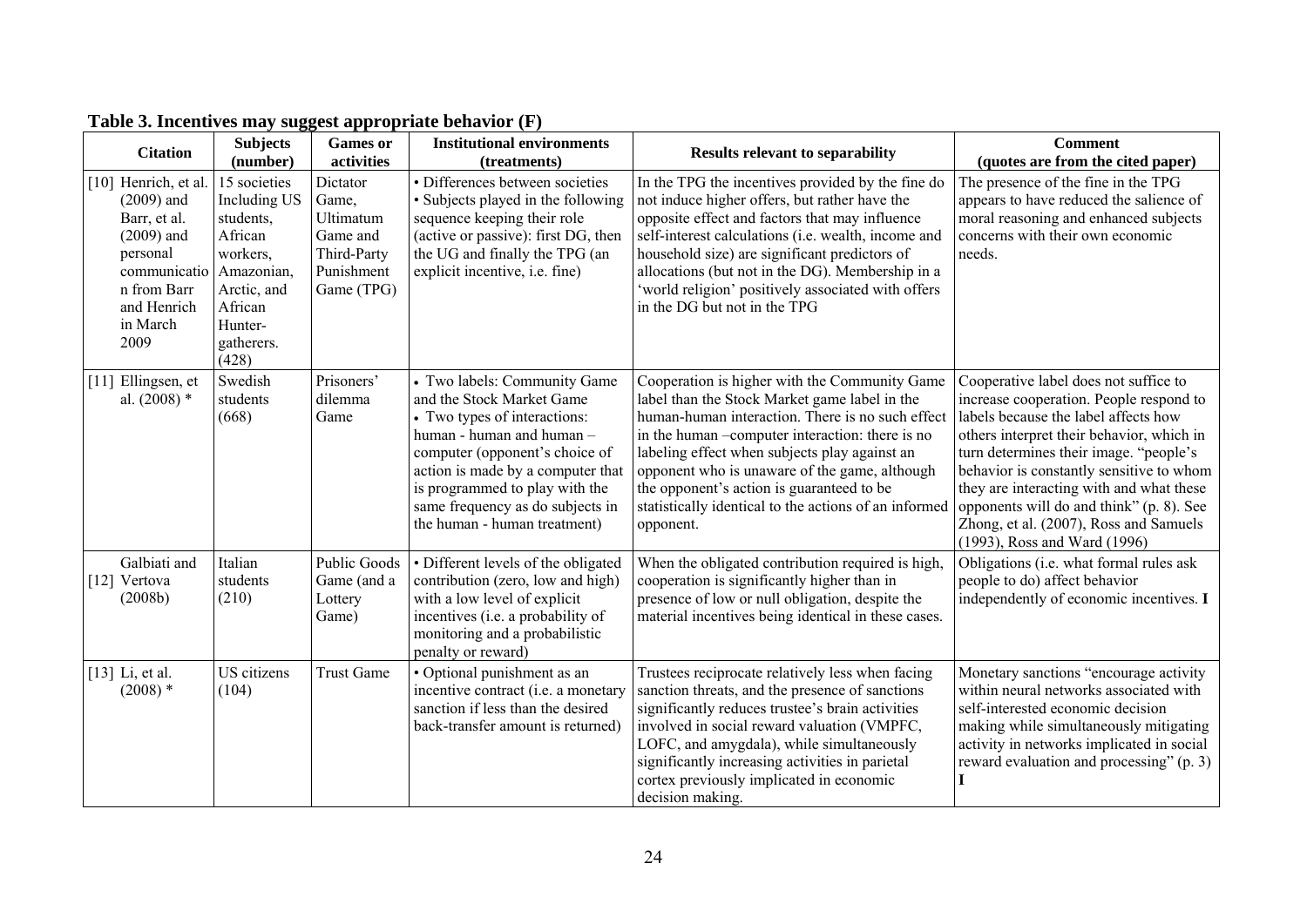|                    | <b>Citation</b>                             | <b>Subjects</b><br>(number)                                               | <b>Games</b> or<br>activities                                                                                                                      | <b>Institutional environments</b><br>(treatments)                                                                                                                                                                  | <b>Results relevant to separability</b>                                                                                                                                                                                                                                                          | <b>Comment</b><br>(quotes are from the cited paper)                                                                                                                                                                                                                                                                                                                                                                     |
|--------------------|---------------------------------------------|---------------------------------------------------------------------------|----------------------------------------------------------------------------------------------------------------------------------------------------|--------------------------------------------------------------------------------------------------------------------------------------------------------------------------------------------------------------------|--------------------------------------------------------------------------------------------------------------------------------------------------------------------------------------------------------------------------------------------------------------------------------------------------|-------------------------------------------------------------------------------------------------------------------------------------------------------------------------------------------------------------------------------------------------------------------------------------------------------------------------------------------------------------------------------------------------------------------------|
| $\lceil 14 \rceil$ | Mellstrom<br>and<br>Johannesson<br>(2008)   | Swedish<br>students<br>(262)                                              | Subjects are<br>offered to<br>carry out the<br>health exam to<br>become blood<br>donors                                                            | • With and without a monetary<br>compensation for becoming<br>blood donors<br>· To choose between a<br>monetary compensation and<br>donating the same amount to<br>charity                                         | The incentive reduces the supply of<br>prospective blood donors from 52% to<br>30% among women. No effect among<br>men. Allowing individuals to donate the<br>payment to charity eliminates the<br>negative effect of the monetary<br>compensation.                                              | The monetary incentive may make it more<br>difficult to signal social preferences,<br>diminishing the signaling value of<br>contributing. Charity option facilitates<br>signaling. Over-justification appears also to be<br>involved. See Upton (1974). I                                                                                                                                                               |
| $[15]$             | Bohnet and<br>Baytelman<br>(2007)           | Senior<br>executives<br>in U.S.<br>(353)                                  | <b>Trust Game</b><br>and a Dictator<br>Game (for<br>trustors the<br>transfer is<br>tripled and for<br>trustees the<br>transfer does<br>not change) | • No communication, face-to-<br>face pre-play communication<br>or post-play communication<br>• An external form of<br>enforcement (Post-play<br>monetary punishment or not)<br>• Stranger and Partner              | Repetition and communication increase<br>amount sent and returned; the option of<br>punishment for low offers reduces offers<br>of other-regarding trustees (those who<br>send more in the Dictator Game)                                                                                        | "The availability of punishment destroys<br>intrinsic trust and lowers people's willingness<br>to reward trust" $(p.1)$ I                                                                                                                                                                                                                                                                                               |
|                    | [16] Houser, et al.<br>(2008)               | $\overline{U.S.}$<br>students<br>(532)                                    | Gift-Exchange<br>Game                                                                                                                              | • A form of enforcement<br>(Punishment as an incentive<br>contract (i.e. a fine))<br>• Intention treatment:<br>Punishment is assigned<br>exhogenously or imposed by<br>investors                                   | When back-transfer requests are high in<br>relation to the sanction's size, regardless<br>of whether the request is fair and<br>regardless of whether punishment is<br>intentional, punishment incentives have<br>detrimental effects on the amount<br>returned.                                 | "Subjects interpret punishment as the price for<br>self-interested behavior and the price,<br>regardless of whether it was intentionally<br>imposed, is an excuse for selfishness" (p.15)<br>Categorical crowding out when the investor<br>chooses the fine. See Fehr and Rockenbach<br>(2003) [08] and Mulder, et al. (2006) I                                                                                         |
| $[17]$             | Fischbacher,<br>Fong and<br>Fehr $(2005)$ * | <b>Swiss</b><br>students<br>(238)                                         | Ultimatum<br>Game                                                                                                                                  | • Buyer competition (one, two<br>or five Responders)<br>• Seller competition (one or<br>two Proposers)                                                                                                             | Buyer competition reduces mean<br>accepted offers and buyers' willingness to<br>reject.                                                                                                                                                                                                          | Buyer competition makes punishment of<br>'unfair' offers less certain (buyers'<br>expectations about other buyers' acceptance is<br>less certain). Competition among responders<br>appears frame the interaction as market-like. S                                                                                                                                                                                      |
| $\lceil 18 \rceil$ | Cardenas<br>(2004)                          | $\overline{\text{Colombian}}$<br>users of<br>rural<br>ecosystems<br>(265) | Common Pool<br>Resource<br>Game                                                                                                                    | • Different levels of external<br>enforcement (weak and<br>strong) with announcement of<br>socially optimal extraction<br>level and without<br>communication<br>• Communication without<br>fines and announcement. | Deviation from self interested behavior is<br>much greater under communication (no<br>fine) than under either high or low fines<br>without communication. The behavioral<br>effect of high (compared to low) fines is<br>less than 6 percent of the predicted effect<br>assuming self-regarding. | Regardless the cost of the regulation (high or<br>low), 40 percent of decisions would<br>implement the social optimum, 30% are close<br>to the social optimum and 15% are equivalent<br>to the self-regarding prediction. Regulation<br>has no marginal effect.Individuals consider<br>the norm of cooperation that is proposed<br>externally [the announced optimal level] when<br>extracting (p. 238). $C$ (See text) |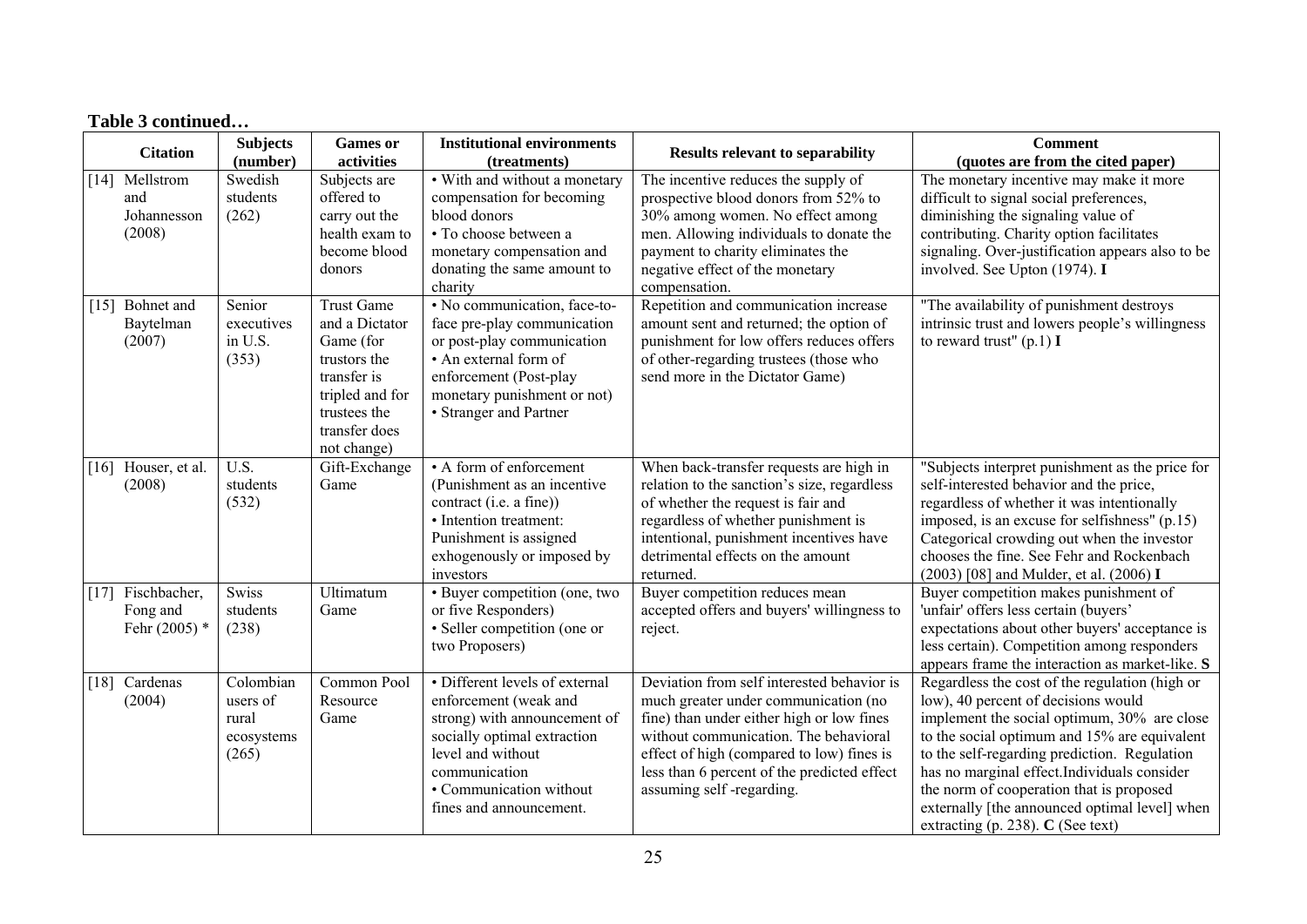|        | <b>Citation</b>                                | <b>Subjects</b>                               | <b>Games</b> or                                       | <b>Institutional environments</b>                                                                                                                                                                                                                                                        | <b>Results relevant to separability</b>                                                                                                                                                                                                                                                                                                                                                                                                                                                     | <b>Comment</b>                                                                                                                                                                                                                                                                                                                                                                                                                       |
|--------|------------------------------------------------|-----------------------------------------------|-------------------------------------------------------|------------------------------------------------------------------------------------------------------------------------------------------------------------------------------------------------------------------------------------------------------------------------------------------|---------------------------------------------------------------------------------------------------------------------------------------------------------------------------------------------------------------------------------------------------------------------------------------------------------------------------------------------------------------------------------------------------------------------------------------------------------------------------------------------|--------------------------------------------------------------------------------------------------------------------------------------------------------------------------------------------------------------------------------------------------------------------------------------------------------------------------------------------------------------------------------------------------------------------------------------|
|        |                                                | (number)                                      | activities                                            | (treatments)                                                                                                                                                                                                                                                                             |                                                                                                                                                                                                                                                                                                                                                                                                                                                                                             | (quotes are from the cited paper)                                                                                                                                                                                                                                                                                                                                                                                                    |
| $[19]$ | Heyman<br>and Ariely<br>(2004)                 | 240 US<br>students<br>$(150+90)$              | $\mathbf{A}$<br>computer<br>task and a<br>puzzle task | • Different forms of<br>compensation (cash, candy or a<br>cash-denominated amount of<br>candy)<br>• Different levels of monetary<br>compensation (none, low,<br>medium)                                                                                                                  | Effort in both the cash and the candy<br>conditions increases when the compensation<br>level increases from low to medium. Effort<br>in the no-compensation treatment is higher<br>than the low-compensation condition for<br>both the cash and the cash in terms of candy<br>conditions and is not different from low-<br>compensation in the candy condition.<br>Performance from no-compensation to low-<br>compensation conditions decreases only<br>with monetary exchange mechanisms. | The level and form of compensation affect<br>performance. "Monetary compensation may act as<br>a strong signal invoking norms of money markets<br>instead of social-market relations" (p. 6)<br>Monetary incentives influence the ways in which<br>tasks are framed and the motivation to engage in<br>them. The type of market in which the exchange<br>takes place influences the relationship between<br>reward and motivation. I |
| $[20]$ | Cardenas,<br>Stranlund<br>and Willis<br>(2000) | Colombian<br>forest area<br>dwellers<br>(112) | Common<br>Pool<br>Resource<br>Game                    | • External enforcement device<br>with a weak inspection and a<br>fine<br>• Communication                                                                                                                                                                                                 | Fines induce more self-interested behavior<br>and common pool over-exploitation. Socially<br>optimal deviations from the selfish Nash<br>equilibrium behavior (and the implied<br>foregone payoffs by subjects) are least under<br>the fines.                                                                                                                                                                                                                                               | Weakly (exogenously) enforced fines diminish<br>socially motivated behavior. Fine appear to have<br>induced a shift from moral to self interested frame.<br>See Tenbrunsel and Messick (1999)                                                                                                                                                                                                                                        |
| $[21]$ | Schotter,<br>et al.<br>(1996)                  | $\overline{U.S.}$<br>students<br>(247)        | Ultimatum<br>Game;<br>Dictator<br>Game                | • Survival treatment (two-<br>stage): subjects with higher<br>payoffs "survive" to proceed to<br>stage 2.<br>• Non survival treatment (one<br>stage): the proposer is randomly<br>assigned<br>• Contextual framing: a<br>simultaneous move-normal or a<br>sequential extensive form game | Competitive threats to survival induce lower<br>offers, and in the UG fewer rejections of<br>low offers.                                                                                                                                                                                                                                                                                                                                                                                    | The context affects behavior: 'earning' right to be<br>the first mover or threat to survival induces<br>proposers to behave in a more self-regarding<br>manner. "the competition inherent in markets<br>and the need to survive offers justifications for<br>actions that, in isolation, would be unjustifiable".<br>(p.38) S                                                                                                        |
| $[22]$ | Hoffman,<br>et al.<br>(1994)                   | $\overline{U.S.}$<br>students<br>(270)        | Ultimatum<br>Game;<br>Dictator<br>Game                | • Roles are assigned by contest<br>(the right to be the Proposer is<br>'earned' or randomly assigned).<br>· Different frame: "Exchange"<br>game (between a "seller" and a<br>"buyer") or no frame<br>• Anonymity: Double blind or<br>not                                                 | Offers are lower and fewer low offers are<br>rejected in an exchange context or when the<br>proposer earns the right to his role.<br>Proposers accurately gauge willingness of<br>responders to accept lower offers. Dictators<br>send lower amounts in double blind.                                                                                                                                                                                                                       | Institutional cues affect behavior: with property<br>rights (i.e. legitimate 'earning' right to be<br>proposer), a market framing or total anonymity<br>proposers and responders are more self-regarding.<br>S                                                                                                                                                                                                                       |

# **Table 3 continued…**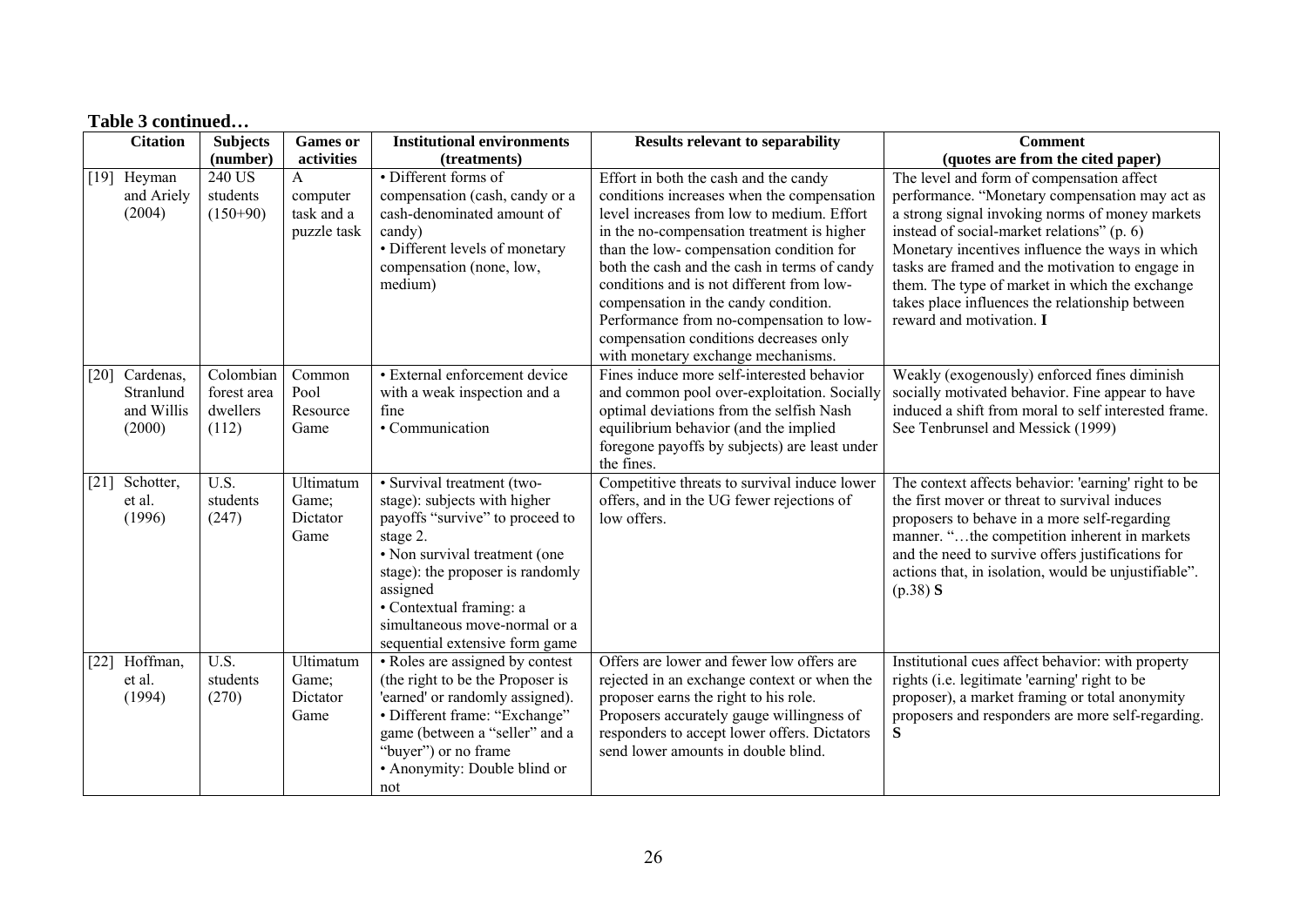#### **Table 3 continued…**

|      | <b>Citation</b> | <b>Subjects</b> | <b>Games or</b> | <b>Institutional environments</b> | <b>Results relevant to separability</b>     | Comment                                                 |
|------|-----------------|-----------------|-----------------|-----------------------------------|---------------------------------------------|---------------------------------------------------------|
|      |                 | (number)        | activities      | (treatments)                      |                                             | (quotes are from the cited paper)                       |
| [23] | Herrmann        | <b>British</b>  | Prisoner's      | • Two different sequences         | Players cooperate more when they            | Cooperation and reciprocity rates decrease after        |
|      | and Orzen       | students        | dilemma         | (strategic vs. individual):       | previously played an individual choice      | subjects are exposed to rent-seeking competition.       |
|      | (2008)          | (93)            | Game and        | First week: a Prisoner's          | task than when the previous game is         | Subjects may perceive the interaction in the rent-      |
|      |                 |                 | Tullock         | dilemma                           | competitive –strategic, one (i.e. the Rent- | seeking contest as a negative one. "an individual's     |
|      |                 |                 | Rent-           | Second week: the two-player       | seeking Game)                               | attitude towards others undergoes changes between       |
|      |                 |                 | Seeking         | Tullock Rent-Seeking Game         |                                             | different types of situations because they evoke        |
|      |                 |                 | Game            | (with another subject) or a       |                                             | different contextual cues". $(p. 3)$ "the experience of |
|      |                 |                 |                 | individual choice task (with the  |                                             | over-competitiveness in the contest game creates a      |
|      |                 |                 |                 | same incentives) plus a           |                                             | disposition of rivalry in subjects that some cannot     |
|      |                 |                 |                 | Prisoner's dilemma                |                                             | immediately "turn off" when the experiment ends" (p.    |
|      |                 |                 |                 |                                   |                                             | <b>26</b>                                               |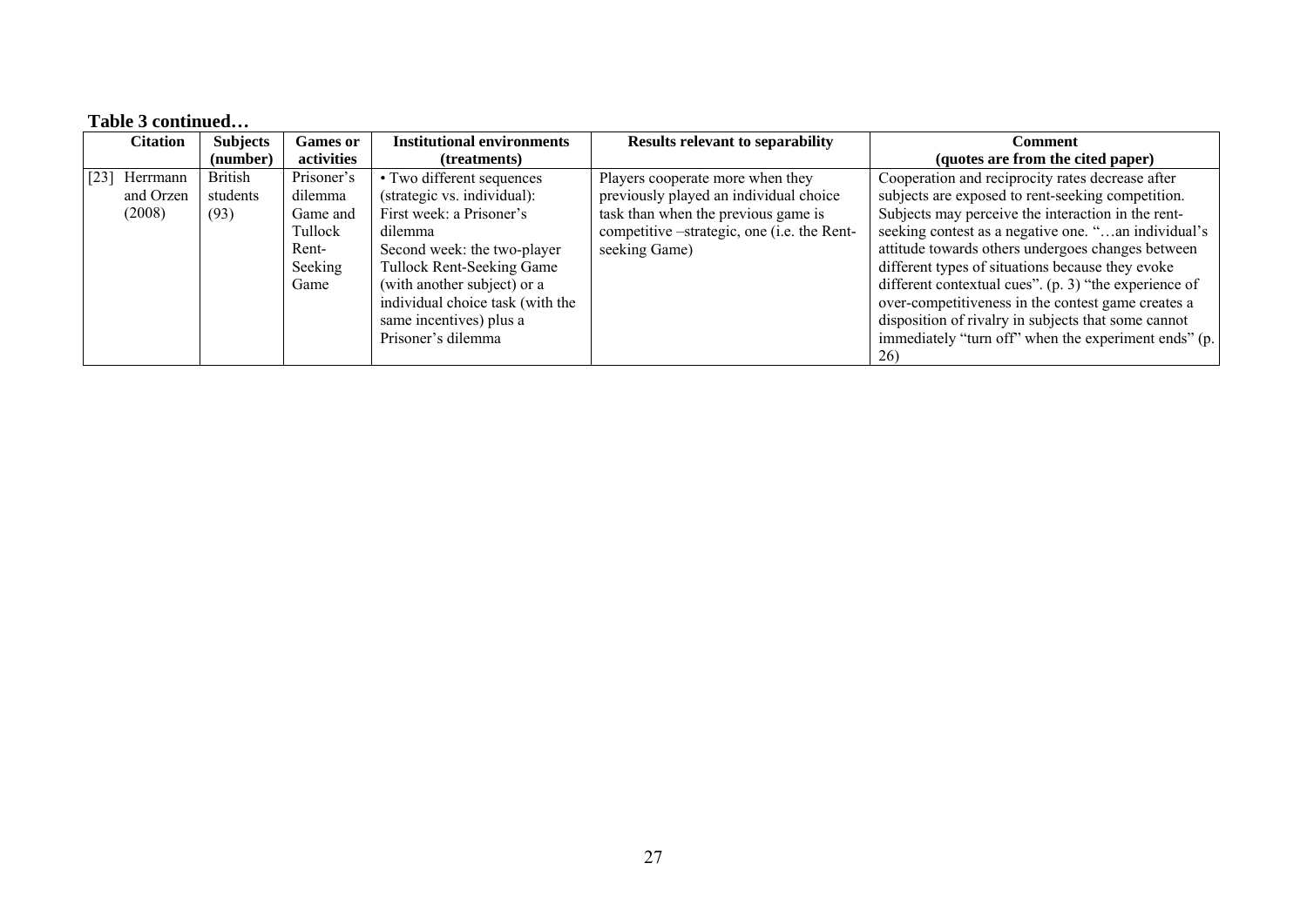|                    | <b>Citation</b>                  | <b>Subjects</b><br>(number)       | <b>Games</b> or<br>activities             | <b>Institutional environments</b><br>(treatments)                                                                                                                                                                                                                                            | <b>Results relevant to separability</b>                                                                                                                                                                                                                                                                                                                            | <b>Comment</b><br>(quotes are from the cited paper)                                                                                                                                                                                                                                                                                    |
|--------------------|----------------------------------|-----------------------------------|-------------------------------------------|----------------------------------------------------------------------------------------------------------------------------------------------------------------------------------------------------------------------------------------------------------------------------------------------|--------------------------------------------------------------------------------------------------------------------------------------------------------------------------------------------------------------------------------------------------------------------------------------------------------------------------------------------------------------------|----------------------------------------------------------------------------------------------------------------------------------------------------------------------------------------------------------------------------------------------------------------------------------------------------------------------------------------|
| $[24]$             | Fehr, et<br>al.<br>(2007)        | German<br>students<br>(130)       | Gift-<br>Exchange<br>Game                 | • Three internal forms of enforcement: The<br>principal can choose to rely on<br>- a trust (pure fixed wage) contract, or a<br>price deduction (i.e., fine) contract<br>- a trust, a fine or an unenforceable bonus<br>contract<br>· Different frames: employer- employee or<br>buyer-seller | Bonus contracts yield higher joint surplus<br>than the fine contract; principals converge<br>towards the bonus contract. Trust contracts<br>yield lower joint surplus than incentive<br>contracts and bonus contracts. Agents spend<br>more effort under a bonus contract than<br>under a fine contract. The results are the<br>same independently of the framing. | Effectiveness of incentive contracts may<br>depend on the agent's other regarding<br>preferences: With fair-minded players,<br>incomplete contracts that rely on fairness<br>as an enforcement device (i.e., bonus)<br>provide powerful incentives, superior to<br>explicit incentive contracts. I                                     |
| $[25]$             | Fehr<br>and<br>Schmidt<br>(2007) | German<br>Students<br>(70)        | Gift-<br>Exchange<br>Game                 | • Two internal forms of enforcement: The<br>principal can choose to rely on<br>- an announced unenforceable bonus<br>contract<br>- A combination of the bonus contract with<br>a fine.                                                                                                       | Most principals do not use the fine. The<br>joint surplus under the pure bonus contract<br>is 20 percent greater than under the<br>combined contract. Wages are 54 percent<br>higher in the pure bonus contract. Profits<br>are not significantly different in the two<br>contracts.                                                                               | "Explicit and implicit incentives are<br>substitutes rather than complements" (p.<br>3). Agents perceive that principals who<br>are less fair are more likely to choose a<br>combined contract and less likely to pay<br>the announced bonus. The effect of<br>effort on the bonus paid is twice as great<br>in the pure bonus case. I |
| $[26]$             | Falk<br>and<br>Kosfeld<br>(2006) | <b>Swiss</b><br>students<br>(804) | Gift-<br>Exchange<br>Game                 | • Different levels of suggested minimum<br>level of performance (low, medium, and<br>high)<br>• The levels are external (medium) or<br>imposed by principals<br>• A gift exchange game: the principal<br>decides whether to control the agent and<br>also determines agent's wage            | Most agents perform minimally as a<br>response to the principals' controlling<br>decision. Majority of the principals<br>anticipate this and do not control, earning<br>higher profits as a result.                                                                                                                                                                | Control and explicit incentives are<br>signals of distrust and low expectations,<br>diminish agents' reciprocity and good<br>will towards the principal. Categorical<br>crowding out. I                                                                                                                                                |
| $[27]$             | Gneezy<br>$(2003)*$              | U.S<br>students<br>(400)          | Proposer-<br>Responder<br>Game            | • The responder has three forms of<br>enforcement (a punishment at a given cost,<br>a reward at a given cost and nothing)<br>• Different levels of the responder's<br>enforcement (weak, strong)                                                                                             | Non-monotonic effects of explicit<br>incentives (fines and rewards) on<br>performance (a W -shaped function).<br>Offers are highest with large incentives<br>(fine and reward), and lowest with small<br>incentives. The no incentive case, when<br>proposers simply dictate allocation, is<br>intermediate.                                                       | Extrinsic incentives undermine intrinsic<br>motivation: a small fine or reward<br>changes the mode of behavior from<br>"moral" to "strategic". See Gneezy and<br>Rustichini (2000a, b) and Mulder, et al.<br>(2006) [29] [30] [39]. Categorical<br>crowding out. $\bf{F}$                                                              |
| $\lceil 28 \rceil$ | Rustrom<br>(2002)                | U.S.<br>students<br>(110)         | Creative<br>task<br>('tower of<br>Hanoi') | • Two forms of external enforcement (a<br>penalty or a reward)<br>• Different levels of the external<br>enforcement (none, weak, strong)                                                                                                                                                     | Penalties degrade performance; large<br>rewards induce better performance than<br>small (but no better than the no-incentive<br>treatment)                                                                                                                                                                                                                         | Explicit incentives have a detrimental<br>effect on performance, but only in the<br>case of penalties, not in the case of<br>rewards. Penalties 'distract' subjects.                                                                                                                                                                   |

# **Table 4. Incentives may compromise intrinsic motives and self-determination (S)**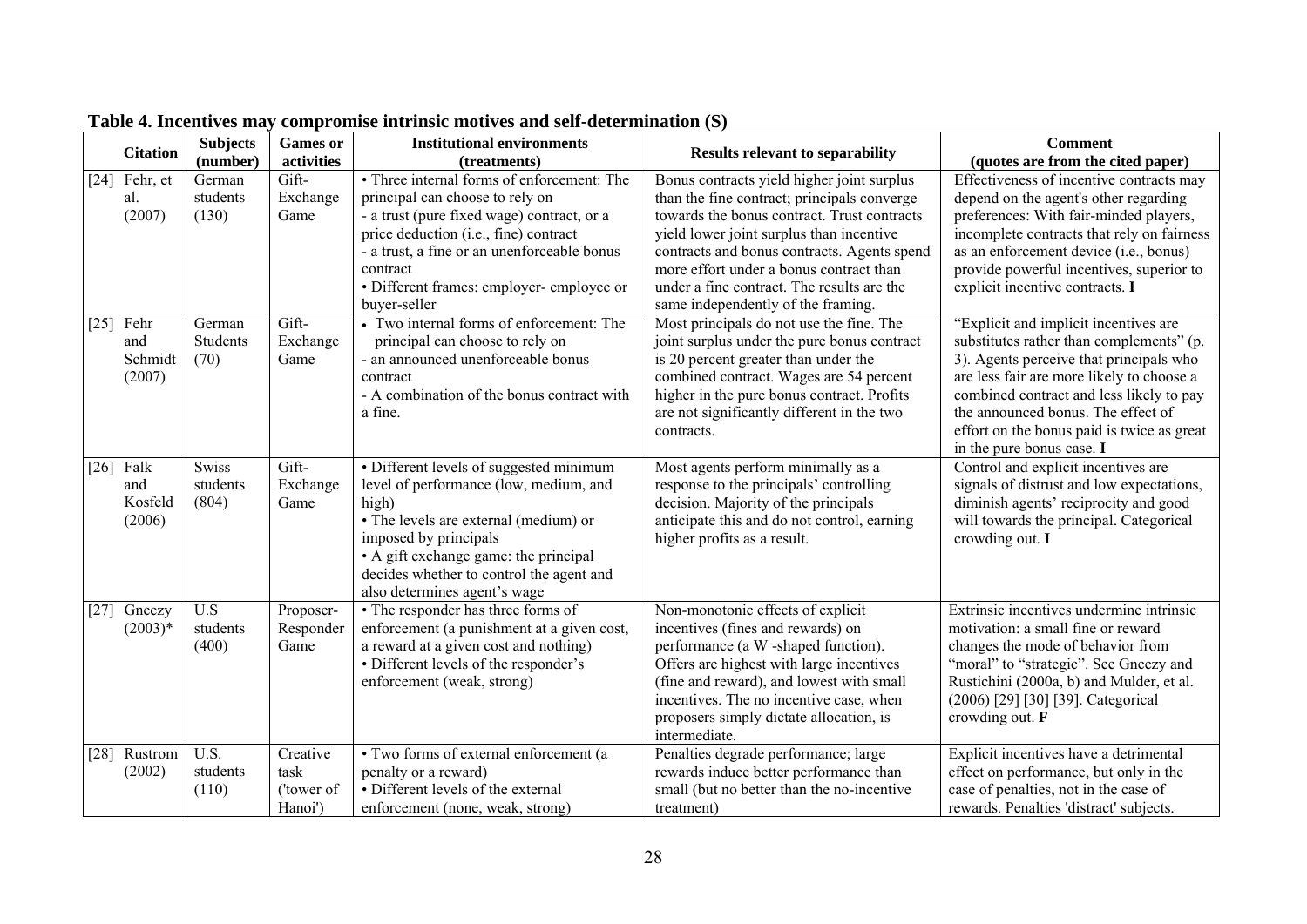# **Table 4 continued…**

| <b>Citation</b>                             | <b>Subjects</b><br>(number)           | <b>Games or</b><br>activities                       | <b>Institutional environments</b><br>(treatments)                                        | <b>Results relevant to separability</b>                                                                                                                         | <b>Comment</b><br>(quotes are from the cited paper)                                                                                                          |
|---------------------------------------------|---------------------------------------|-----------------------------------------------------|------------------------------------------------------------------------------------------|-----------------------------------------------------------------------------------------------------------------------------------------------------------------|--------------------------------------------------------------------------------------------------------------------------------------------------------------|
| Gneezy and<br>[29]<br>Rustichini            | Israeli students                      | 50 IQ test                                          | • Different levels of monetary                                                           | A discontinuity in the effect of incentives at                                                                                                                  | The presence of the incentive<br>substitutes extrinsic for intrinsic                                                                                         |
| (2000b)                                     | $(160$ for the<br>main<br>experiment) | questions<br>(plus a<br>Principal<br>Agent<br>Game) | rewards for correct IQ test<br>response (very low, low, high and<br>none)                | zero. Small rewards degrade performance;<br>large rewards enhance it.                                                                                           | motivation). Categorical crowding out.<br>See Gneezy (2003) [27] <b>F</b>                                                                                    |
| Gneezy and<br>[30]<br>Rustichini<br>(2000b) | Israeli students<br>(180)             | Collected<br>donations<br>from<br>households        | • Different levels of monetary<br>rewards for the voluntary work<br>(low, high and none) | Discontinuity at zero. Performance with<br>small rewards is lower than performance<br>with high rewards and both are lower than<br>performance with no rewards. | The presence of the incentive<br>substitutes extrinsic for intrinsic<br>motivation). Categorical crowding out.<br>See Gneezy (2003) [27] and Upton<br>(1974) |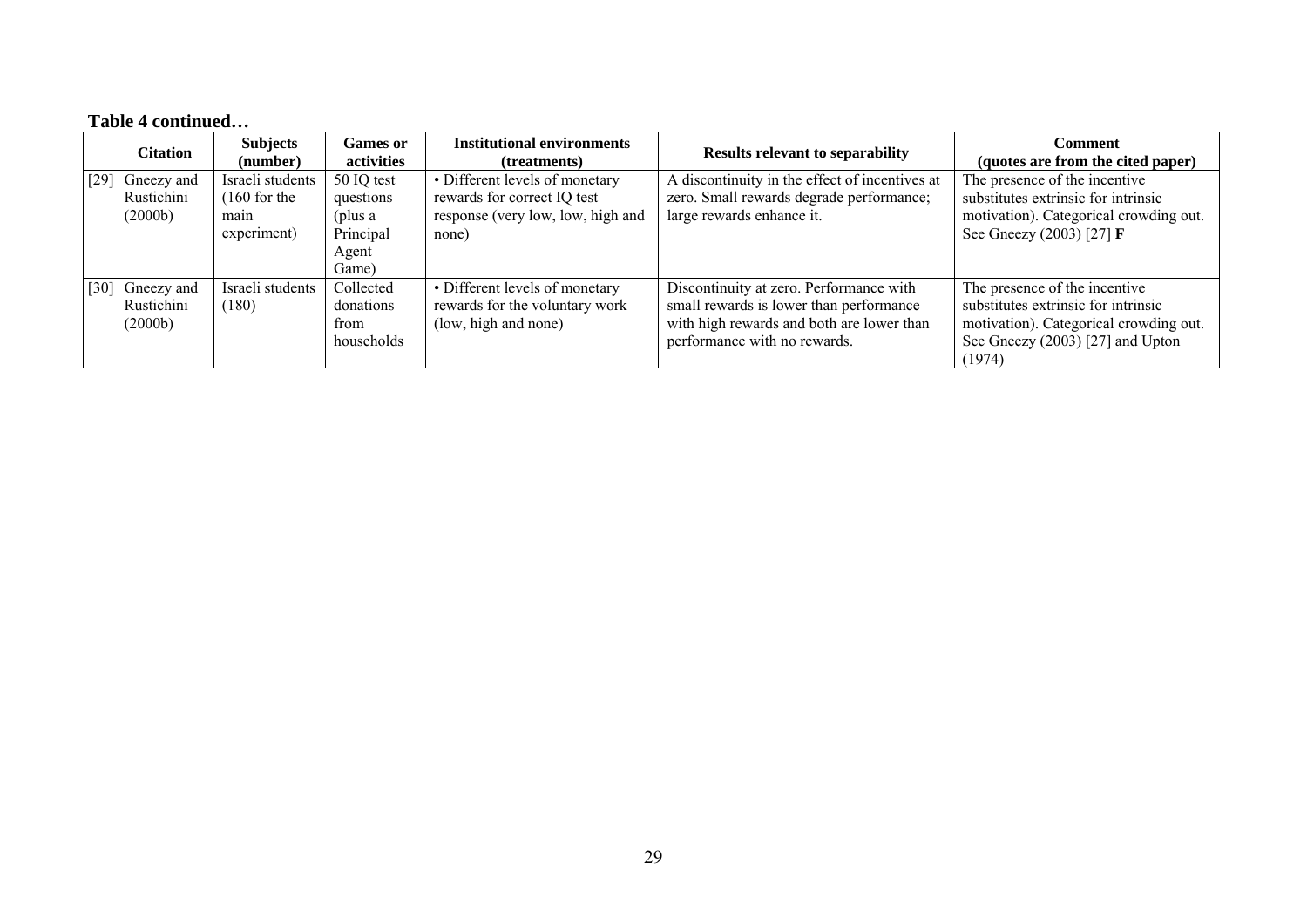| <b>Citation</b>                                                      | <b>Subjects</b><br>(number)                        | <b>Games or</b><br>activities               | <b>Institutional environments</b><br>(treatments)                                                                                                                                                                                                                                                | <b>Results relevant to separability</b>                                                                                                                                                                                                                                                                                                                                              | <b>Comment</b><br>(quotes are from the cited paper)                                                                                                                                                                                     |
|----------------------------------------------------------------------|----------------------------------------------------|---------------------------------------------|--------------------------------------------------------------------------------------------------------------------------------------------------------------------------------------------------------------------------------------------------------------------------------------------------|--------------------------------------------------------------------------------------------------------------------------------------------------------------------------------------------------------------------------------------------------------------------------------------------------------------------------------------------------------------------------------------|-----------------------------------------------------------------------------------------------------------------------------------------------------------------------------------------------------------------------------------------|
| [31] Burks,<br>Carpenter<br>and Goette<br>(2009)                     | Swiss and<br>U.S bike<br>messengers<br>$(139+113)$ | Sequential<br>Prisoners'<br>dilemma<br>Game | • Messenger exposure to performance<br>based pay in their work place or not                                                                                                                                                                                                                      | In a restricted sample unlikely to be affected by<br>selection bias, second movers' exposure to<br>performance pay is associated with between 12<br>and 15 percent greater likelihood of defection on<br>a cooperative first mover.                                                                                                                                                  | The fact that the effects are from a<br>game having no obvious connection<br>with the job suggests that<br>preferences learned under the<br>incentive conditions of the work<br>place are adopted outside the<br>workplace.             |
| [32] Reeson and<br>Tisdell<br>(2008)                                 | Australian<br><b>Students</b><br>(98)              | <b>Public Goods</b><br>Game                 | • Three external forms of enforcement:<br>- moral suasion in the form of a single<br>sentence to the effect that the payoff to all<br>would be higher if all contributed (all<br>periods);<br>- a minimum contribution unexpectedly<br>introduced during 4 periods and then<br>removed<br>- none | While the regulation is in place (during the<br>middle stage) contributions are significantly<br>higher than in the initial stage in which only<br>suasion occurs. After the regulation is removed,<br>contributions are 20 percent lower than in the<br>initial stage. The suasion treatment dramatically<br>increases voluntary contributions compared to a<br>no suasion control. | Extrinsic rewards alter subjects<br>preferences (crowding out other<br>regarding preferences) or beliefs<br>(conveying a different idea of the<br>appropriate behavior in this game.)<br>Categorical and marginal crowding<br>out. F, C |
| [33] Carpenter,<br>et al.<br>(2008)                                  | U.S<br>students<br>(172)                           | <b>Public Goods</b><br>Game                 | • Costly punishment: subjects can punish<br>non-cooperators at a cost to themselves<br>· Different team's residual claim (marginal<br>per capita return on the public good)<br>• Different group size                                                                                            | Shirkers are punished by peers and respond by<br>contributing more, even in the last round unless<br>the frequency of reciprocators is too low or the<br>group is too large. High contributors who are<br>punished subsequently contribute less.<br>(Unpublished results not reported in paper).                                                                                     | Altruistically motivated mutual<br>monitoring, by enhancing shame-<br>induced cooperation, supports high<br>levels of team performance.<br>Synergistic effects of social<br>preferences and peer-imposed<br>incentives. I               |
| Gaechter,<br>[34]<br>Kessler and students<br>Konigstein<br>$(2008)*$ | Swiss<br>(500)                                     | Gift-<br>Exchange<br>Game                   | • Three external forms of enforcement: a<br>Trust (pure fixed wage contract), a price<br>deduction (i.e., fine) contract and a bonus<br>incentive contract<br>• Stranger and Partner<br>• Different sequences                                                                                    | Under incentive contracts agents choose a self<br>interested best reply (effort) and there is no<br>voluntary cooperation. If the contract is not<br>incentive compatible under the other contracts<br>there is voluntary cooperation. Experiencing well-<br>designed contracts reduces voluntary cooperation<br>even after incentives are withdrawn.                                | Incentives may have a lasting<br>negative effect on voluntary<br>cooperation. F                                                                                                                                                         |

# **Table 5. Incentives alter the environment in which new preferences are learned (E)**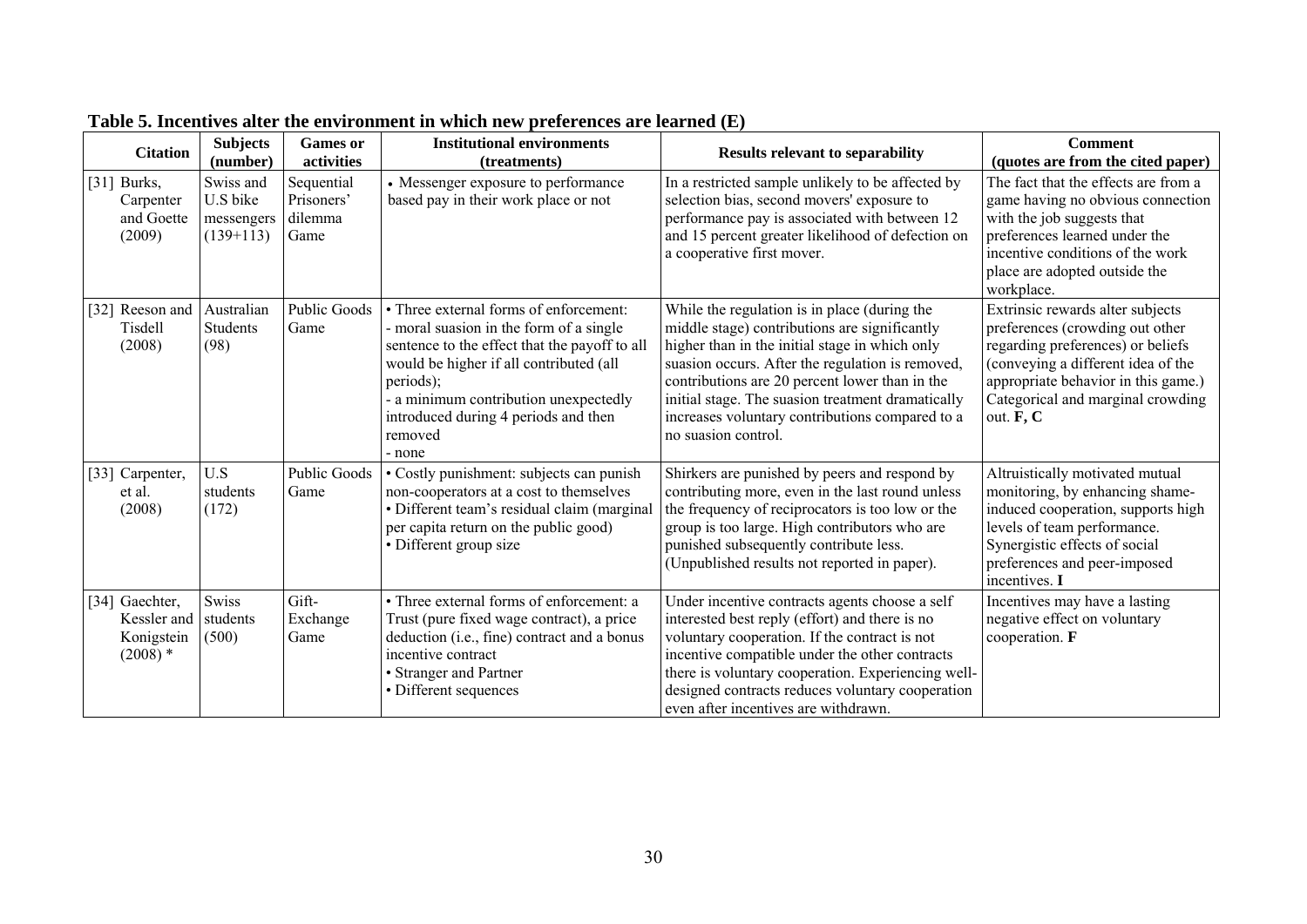|                    | <b>Citation</b>                           | <b>Subjects</b><br>(number)                                                  | <b>Games</b> or<br>activities                                                          | <b>Institutional environments</b><br>(treatments)                                                                                                                                                                                       | <b>Results relevant to separability</b>                                                                                                                                                                                                                                                                                                | <b>Comment</b><br>(quotes are from the cited paper)                                                                                                                                                                                                                                                                                                                                   |  |  |  |
|--------------------|-------------------------------------------|------------------------------------------------------------------------------|----------------------------------------------------------------------------------------|-----------------------------------------------------------------------------------------------------------------------------------------------------------------------------------------------------------------------------------------|----------------------------------------------------------------------------------------------------------------------------------------------------------------------------------------------------------------------------------------------------------------------------------------------------------------------------------------|---------------------------------------------------------------------------------------------------------------------------------------------------------------------------------------------------------------------------------------------------------------------------------------------------------------------------------------------------------------------------------------|--|--|--|
| $\lceil 35 \rceil$ | Meier (2007)                              | Swiss students<br>(11379)                                                    | Contributions<br>to two funds to<br>support<br>financially<br>needy other<br>students. | • Matching donations: For a<br>single semester subjects'<br>contributions are not<br>matched or matched<br>• Matching donations at<br>high or low rates.<br>No matching in subsequent<br>periods                                        | Matching increases contributions when<br>they are in force. Those who<br>experience matching are substantially<br>less likely to make a contribution to<br>either fund in subsequent periods;<br>average contributions show a small,<br>insignificant negative net effect of the<br>incentive.                                         | The negative matching effect is probably not<br>due to the information it conveys on the<br>neediness of the funds (larger effect for the<br>smaller matching rate) or to the subjects'<br>desire to compensate for higher matching<br>induced contributions in the treatment period<br>(subjects whose contribution was unaffected<br>by matching also exhibited a negative effect). |  |  |  |
| $\lceil 36 \rceil$ | Henrich, et al.<br>(2005)                 | Foragers,<br>herders, others<br>in 15 small-<br>scale<br>societies<br>(1128) | Ultimatum<br>Game                                                                      | • Differences between<br>societies in the level of<br>market integration and the<br>potential payoffs to<br>cooperation                                                                                                                 | Substantial cross cultural co-variation<br>between the degree of market<br>integration (engagement in market<br>exchange) and both average UG offers<br>and the propensity to reject low offers.                                                                                                                                       | Mutually beneficial interactions in market<br>interactions with strangers may support the<br>evolution of cultures of fair-mindedness<br>towards strangers; "doux commerce"?<br>Hirschman (1977). C                                                                                                                                                                                   |  |  |  |
| $[37]$             | Irlenbusch and<br>Sliwka (2005)<br>$\ast$ | German<br>students<br>(84)                                                   | Gift-Exchange<br>Game                                                                  | • Two internal forms of<br>enforcement: The principal<br>can choose to rely on<br>- a trust (pure fixed wage)<br>contract<br>- compensation contract<br>(i.e., a variable piece rate)<br>• Two different sequences<br>for the contracts | Incentives reduce cooperation (i.e.<br>effort level) and the effect persists after<br>the incentive is removed. Where<br>principals are constrained to offer fixed<br>wages the effort levels of agents are<br>considerably higher than when<br>employers can choose an incentive<br>contract.                                         | Incentives (price rate) alter principals' and<br>agents' perception of the situation: "lead<br>agents to adopt an individual maximization<br>frame  rather than a cooperative frame,"<br>"agents have a stronger concern for the<br>principal's wellbeing in the pure fixed wage<br>setting." $(p. 23)$ F                                                                             |  |  |  |
| $[38]$             | Bohnet, Frey<br>and Huck<br>(2001)        | U.S. students<br>(154)                                                       | Contract<br>Enforcement<br>Game (finitely<br>repeated)                                 | · Different legal institutions<br>(low, medium or high<br>contract enforcement<br>probability)<br>• Low contract enforcement<br>in the last rounds for all<br>sessions.                                                                 | The probability of enforcement and/or<br>the cost of breach in the early rounds<br>have a non-monotonic effect on<br>contract performance in the later<br>rounds: intermediate levels of contract<br>enforcement decrease trustworthiness,<br>low levels and high levels of legal<br>contract enforcement increase<br>trustworthiness. | "If there is enough time for the crowding<br>dynamics to unfold, environments with low<br>contract enforcement can produce outcomes<br>as efficient as high levels of enforcement."<br>(p.141) "by affecting behavior, institutions<br>affect preferences." (p.142) F                                                                                                                 |  |  |  |

# **Table 5 continued…**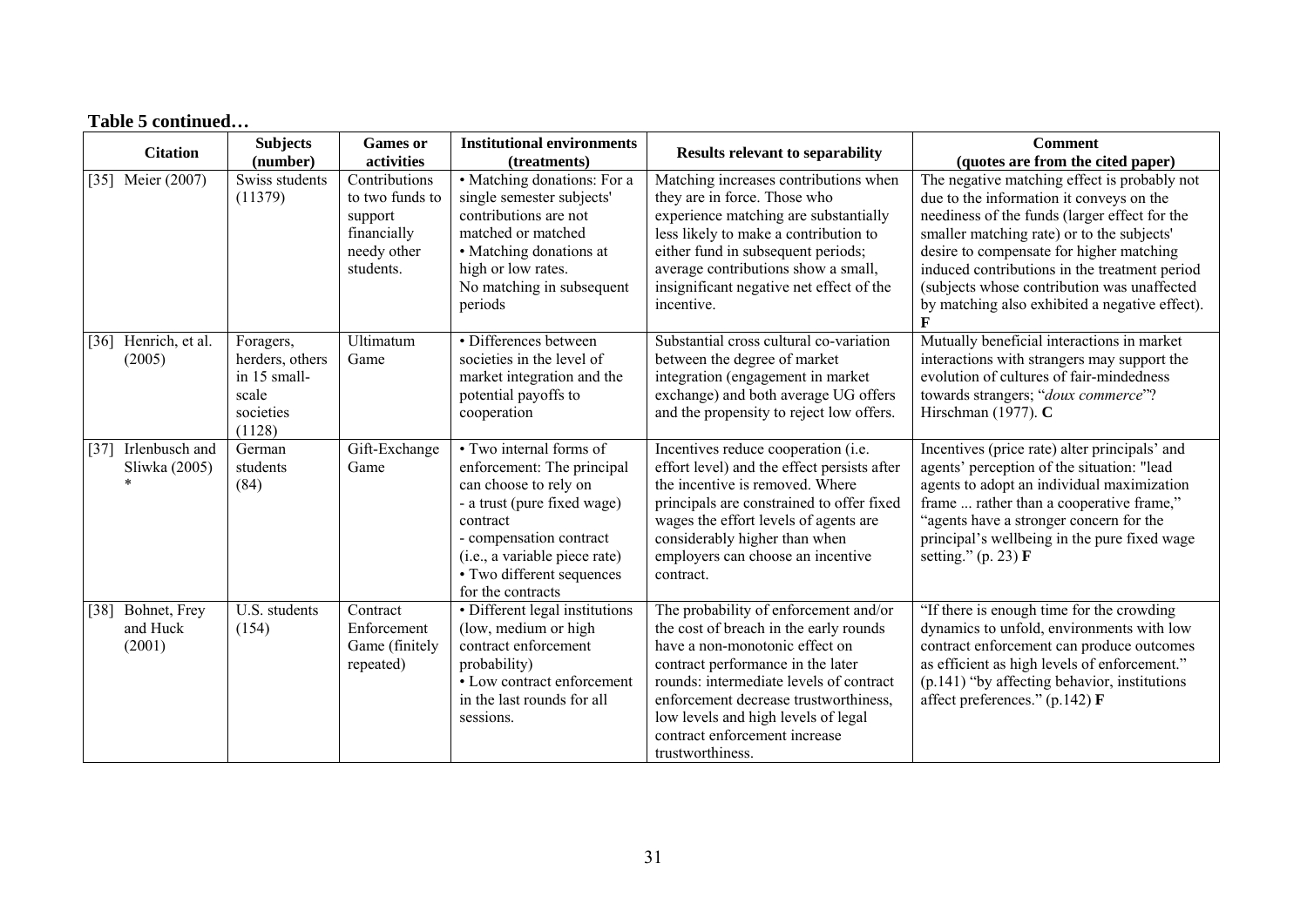|                    | <b>Citation</b>                                                                                         | <b>Subjects</b><br>(number)          | Games or<br>activities  | <b>Institutional environments</b><br>(treatments)                                                                                                         | <b>Results relevant to separability</b>                                                                                                                                                                                                                                                                                                                                                                                           | Comment<br>(quotes are from the cited paper)                                                                                                                                                                               |
|--------------------|---------------------------------------------------------------------------------------------------------|--------------------------------------|-------------------------|-----------------------------------------------------------------------------------------------------------------------------------------------------------|-----------------------------------------------------------------------------------------------------------------------------------------------------------------------------------------------------------------------------------------------------------------------------------------------------------------------------------------------------------------------------------------------------------------------------------|----------------------------------------------------------------------------------------------------------------------------------------------------------------------------------------------------------------------------|
| $\lceil 39 \rceil$ | Gneezy and<br>Rustichini<br>(2000a)                                                                     | Parents<br>from ten<br>day care      |                         | • An explicit enforcement (i.e.<br>fine) is imposed for lateness in<br>six of these centers.                                                              | Tardiness doubles in the six treatment<br>centers and persists even after the fine is<br>removed. No change in the four control                                                                                                                                                                                                                                                                                                   | The modest fine signal 'how bad' lateness<br>is and/or is perceived as a price of a<br>service and displaces an ethical frame by                                                                                           |
|                    |                                                                                                         | centers in<br>Haifa,<br><i>srael</i> |                         |                                                                                                                                                           | centers.                                                                                                                                                                                                                                                                                                                                                                                                                          | a strategic one: "A fine is a price." I, F, S                                                                                                                                                                              |
| [40]               | Falkinger, et al.<br>$(2000)$ and<br>personal<br>communication<br>from Gaechter<br>18 February<br>2008. | Swiss<br>students<br>(196)           | Public<br>Goods<br>Game | • Incentive compatible<br>(Falkinger (1996)) mechanism<br>and no mechanism;<br>• large and small group size;<br>• Interior and corner Nash<br>equilibria. | Subjects implement the self-interested level<br>of contribution under the mechanism, but<br>contribute substantially more than the self<br>interested level in its absence (until late in the responsibility and legitimated the pursuit<br>20 period experiments) (e.g. Figure 5). After<br>experiencing the mechanism subjects<br>contribute 26 percent less when it is<br>withdrawn than those who have not<br>experienced it. | By rewarding contributions and<br>penalizing shirkers the mechanism may<br>have relieved subjects' sense of moral<br>of self interest. The effects persisted after<br>the withdrawal of the mechanism. <b>F</b> , <b>I</b> |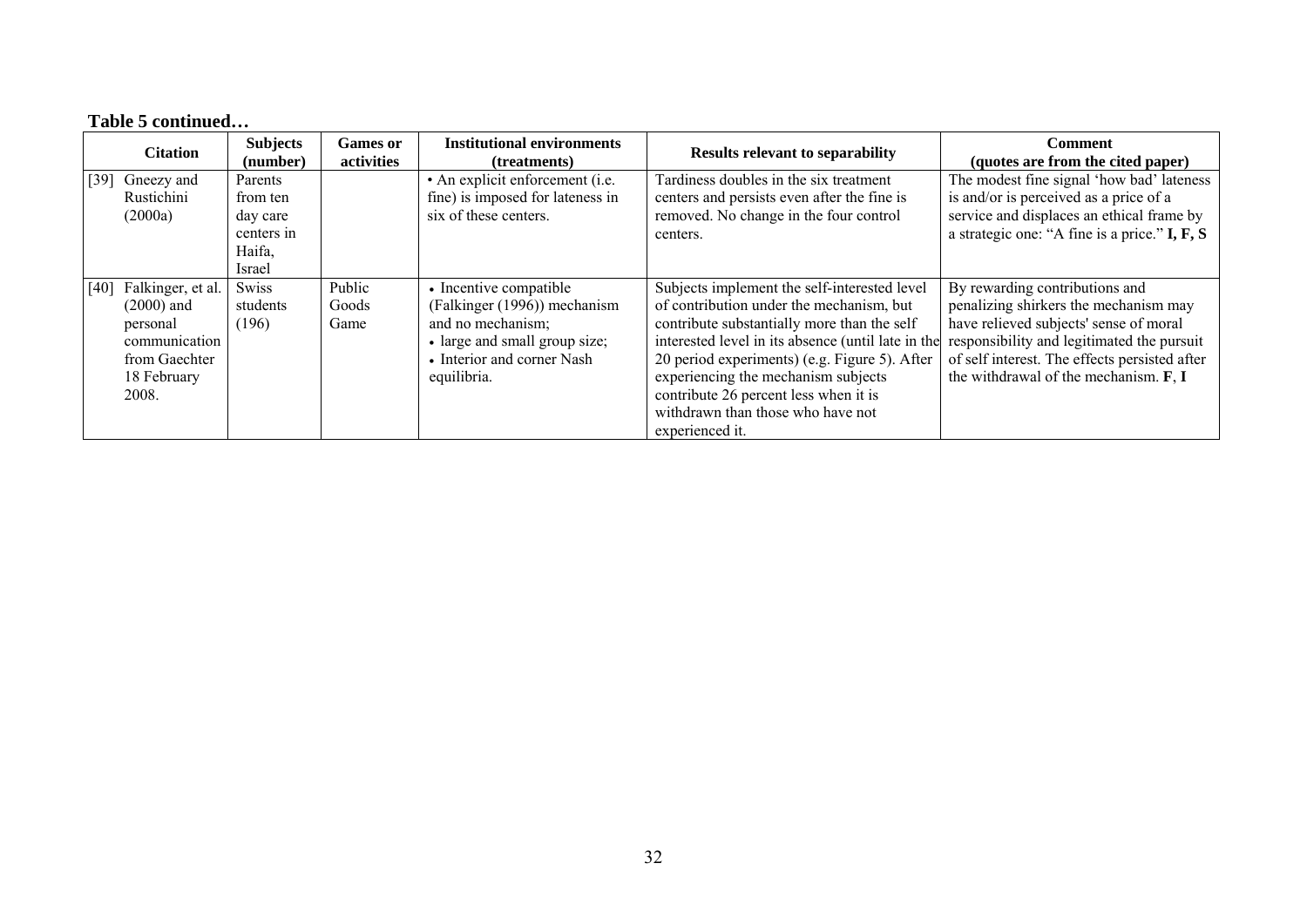| <b>Citation</b>                                                       | <b>Subjects</b><br>(number)                           | <b>Games</b> or<br>activities                                        | <b>Institutional environment</b><br>(treatments)                                                                                                                                                                                                                                 | <b>Results relevant to separability</b>                                                                                                                                                                                                                                                                                                                                                                             | <b>Comment</b><br>(quotes are from the cited paper)                                                                                                                                                                                                                                                                                                                                                                                                                          |
|-----------------------------------------------------------------------|-------------------------------------------------------|----------------------------------------------------------------------|----------------------------------------------------------------------------------------------------------------------------------------------------------------------------------------------------------------------------------------------------------------------------------|---------------------------------------------------------------------------------------------------------------------------------------------------------------------------------------------------------------------------------------------------------------------------------------------------------------------------------------------------------------------------------------------------------------------|------------------------------------------------------------------------------------------------------------------------------------------------------------------------------------------------------------------------------------------------------------------------------------------------------------------------------------------------------------------------------------------------------------------------------------------------------------------------------|
| [41] Herrmann,<br>et al.<br>(2008)                                    | 16 student<br>pools around<br>the world<br>(1120)     | Public<br>Goods<br>Game<br>(Partner)                                 | • Monetary Costly Punishment                                                                                                                                                                                                                                                     | Cooperation is higher in the punishment condition.<br>However, the average payoff with the punishment<br>condition is lower than the average without<br>punishment in many countries. Weak norms of civic<br>cooperation and the weakness of the rule of law in a<br>country are significant predictors of antisocial<br>punishment (punish the high contributors), which<br>reduces the net benefits to the group. | Punishment is socially beneficial only if<br>complemented by strong social norms of<br>cooperation with strangers so that peer<br>punishment induces shame rather than<br>resentment. The quality of the formal law<br>enforcement institutions and informal sanctions<br>are complements, "because antisocial<br>punishment is lower in these societies." (p.<br>1367.                                                                                                      |
| Rodriguez<br>[42]<br>-Sickert,<br>Guzmán<br>and<br>Cárdenas<br>(2008) | Rural<br>Colombians<br>from 5<br>communities<br>(128) | Common<br>Pool<br>Resource<br>Game                                   | • Three different forms of<br>external enforcement (A fine<br>regime imposed, a fine<br>proposed to the players and<br>rejected or accepted by them,<br>none)<br>• Different levels of external<br>enforcement (low, and high) for<br>the imposed fine                           | Under all treatments other than the no fine, groups<br>start at high levels of cooperation. Cooperation<br>remains high only when a fine, be it high or low, is in<br>force. If the players reject the fine, cooperation<br>slowly unravels. Presence of low fines prevented<br>unraveling of cooperation.                                                                                                          | When fines are rejected, the implied<br>affirmation of social norms may have<br>temporarily increased cooperation; reciprocal<br>preferences (anger at low contributors) may<br>account for the subsequent erosion of<br>cooperation. Small fines enhance unconditional<br>cooperation by relieving cooperators of the<br>need to retaliate against defectors. I, F                                                                                                          |
| [43] Galbiati<br>and<br>Vertova<br>$(2008a)$ *                        | Italian<br>students<br>(216)                          | Public<br>Goods<br>$Game-$<br>one shot<br>(and a<br>Lottery<br>Game) | • Different levels for the<br>minimum level of contribution<br>rule (zero, low and high)<br>• A symmetric incentive<br>structure (a level of contribution<br>less (more) than the minimum<br>contribution could be subject to<br>a penalty (reward)) with low<br>and medium size | Suggested contributions alone do not induce high<br>levels of cooperation. A high minimum contribution<br>with the presence of an incentive raises individual<br>average contributions independently of the level of<br>the incentive (low or medium) and increases the<br>expectation about others' contributions.                                                                                                 | Incentives not only influence material payoffs<br>but also frame recommended high<br>contributions as obligations. Including both<br>implicit and explicit incentives activate values<br>and/or coordinate individuals' beliefs, give<br>salience to minimum contribution rules and<br>make them act as focal points for beliefs about<br>others' contributions. Obligations directly<br>affect average beliefs about others' and<br>cooperation. Categorical crowding in. F |

# **Table 6. Incentives and social preferences as complements (C)**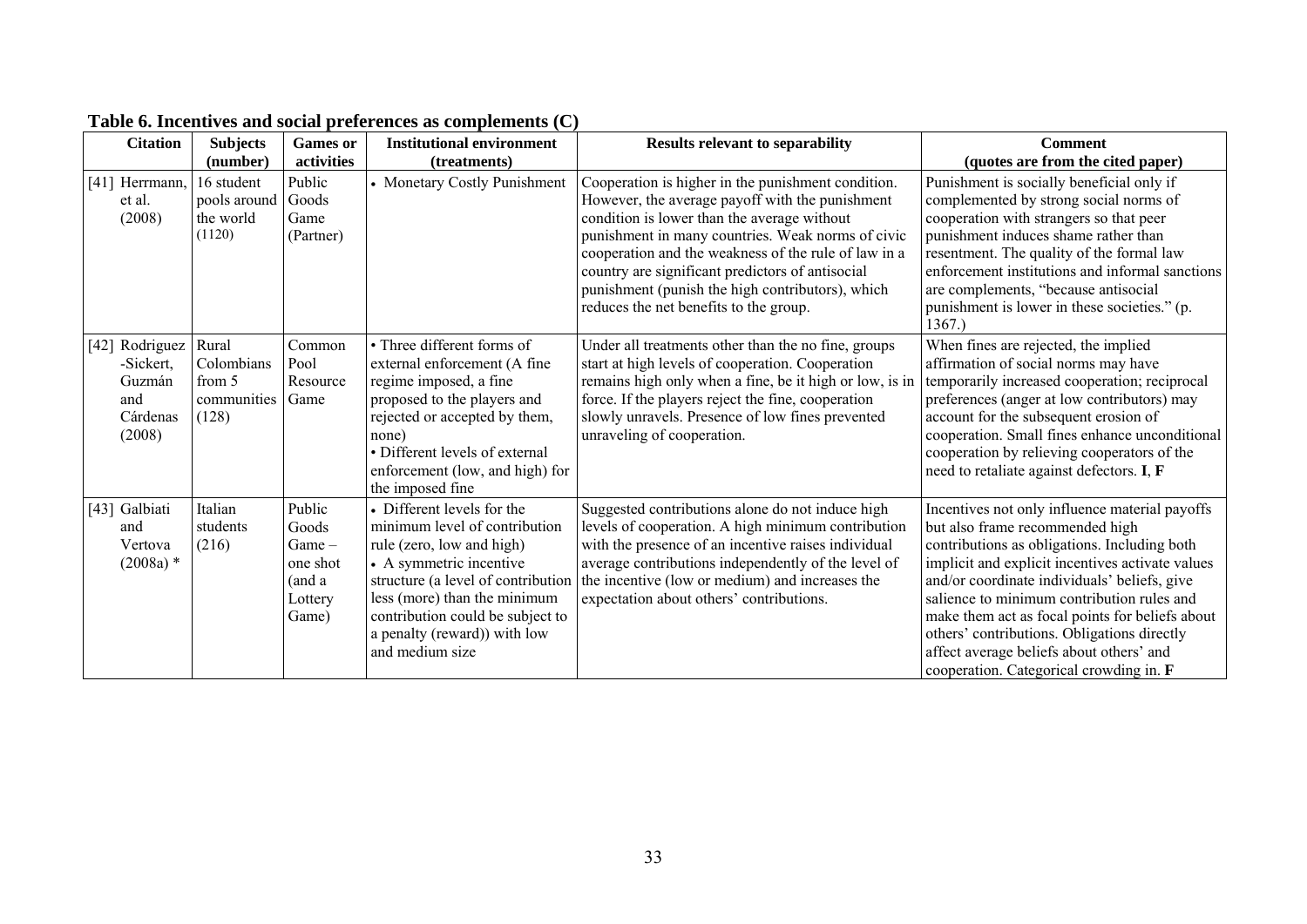| <b>Citation</b>                                      | <b>Subjects</b><br>(number)         | <b>Games</b> or<br>activities                                                                  | <b>Institutional environment</b><br>(treatments)                                                                                                                                                                                                                                                                                                                                                                                                                                                   | <b>Results relevant to separability</b>                                                                                                                                                                                                                                                                                                                                                                                                                                         | <b>Comment</b><br>(quotes are from the cited paper)                                                                                                                                                                                                                                                                                                                                                               |
|------------------------------------------------------|-------------------------------------|------------------------------------------------------------------------------------------------|----------------------------------------------------------------------------------------------------------------------------------------------------------------------------------------------------------------------------------------------------------------------------------------------------------------------------------------------------------------------------------------------------------------------------------------------------------------------------------------------------|---------------------------------------------------------------------------------------------------------------------------------------------------------------------------------------------------------------------------------------------------------------------------------------------------------------------------------------------------------------------------------------------------------------------------------------------------------------------------------|-------------------------------------------------------------------------------------------------------------------------------------------------------------------------------------------------------------------------------------------------------------------------------------------------------------------------------------------------------------------------------------------------------------------|
| [44] Gaechter,<br>Nosenzo<br>and Sefton<br>$(2008)*$ | <b>British</b><br>Students<br>(84)  | Gift-<br>Exchange<br>Game with<br>3-members<br>firms (one<br>employer<br>and two<br>employees) | • Employees move sequentially<br>(Employee 1 has pay comparison<br>information (i.e. information about what<br>coworker earns) and Employee 2<br>additionally has an effort comparison<br>information (information about how co-<br>worker performs)<br>• Employers can offer high wages to<br>both employees, a high wage to<br>Employee 1 only, a high wage to<br>Employee 2 only, and low wages to both                                                                                         | A homogeneous wage does not affect<br>effort when an employee is matched<br>with a co-worker that efforts less.<br>Reciprocity is more pronounced when<br>the co-worker is hard-working, as effort<br>is strongly and positively related to own<br>wage and when the employer pays<br>unequal wages to the employees.<br>Exposure to pay comparison information<br>in isolation from effort comparison<br>information does not appear to affect<br>reciprocity toward employers | Unequal wages conditional on worker type may<br>induce high levels of reciprocity based effort;<br>unconditional employer generosity fails to<br>recognize the 'deserving' worker, and is not<br>reciprocated. Incentives and social preferences as<br>complements. Workers respond to employers'<br>recognition of their deservingness, not to<br>employer generosity.                                           |
| $[45]$ Lopez, et<br>al. (2008a)                      | Colombian<br>Fishermen<br>(240)     | Public<br>Goods<br>Game                                                                        | • Monetary Costly Punishment. After<br>making the decision individual<br>contributions are publicly posted<br>anonymously and subjects can sanction<br>other's contribution decisions privately.<br>· plus an external enforcement<br>(announcement of the socially optimal<br>level of contribution) with monitoring<br>• Different levels of external<br>enforcement (low, and high) for the<br>imposed fine<br>• Two different sequences: monitoring<br>and players' sanctioning and vice versa | Sanctions combined with external<br>enforcement let to nearly perfect<br>contributions and higher earnings<br>Higher individual contributions with<br>monetary sanctions fail to yield higher<br>earnings. See Masclet, et al. (2003)                                                                                                                                                                                                                                           | Individuals do use the ability to sanction others in<br>their group and increases cooperation.<br>External regulation complements community<br>enforcement efforts.<br>"When community members have better<br>information about the behavior of their neighbors<br>than the external regulator they can fine tune<br>external enforcement efforts" (p. 15) Crowding<br>in. See Velez, Stranlund and Murphy (2009) |
| $[46]$ Serra<br>$(2008)*$                            | <b>British</b><br>students<br>(180) | <b>Bribery</b><br>game<br>(public<br>official-<br>citizen)                                     | • Three different forms of external<br>enforcement (no monitoring; top-down<br>auditing, and an accountability system<br>which gives citizens the opportunity to<br>report corrupt officials)                                                                                                                                                                                                                                                                                                      | Under the combined accountability<br>system, fewer officials engage in<br>corruption. The presence of only top-<br>down auditing did not affect the amount<br>of officers who demanded a bribe but<br>induced corrupt officials to demand a<br>higher bribe than no monitoring.                                                                                                                                                                                                 | "Non-monetary costs activated by the bottom-up<br>component of the combined system had a<br>significant impact on the public official's decision<br>to engage in bribery." $(p.17)$                                                                                                                                                                                                                               |

#### **Table 6. Continued…**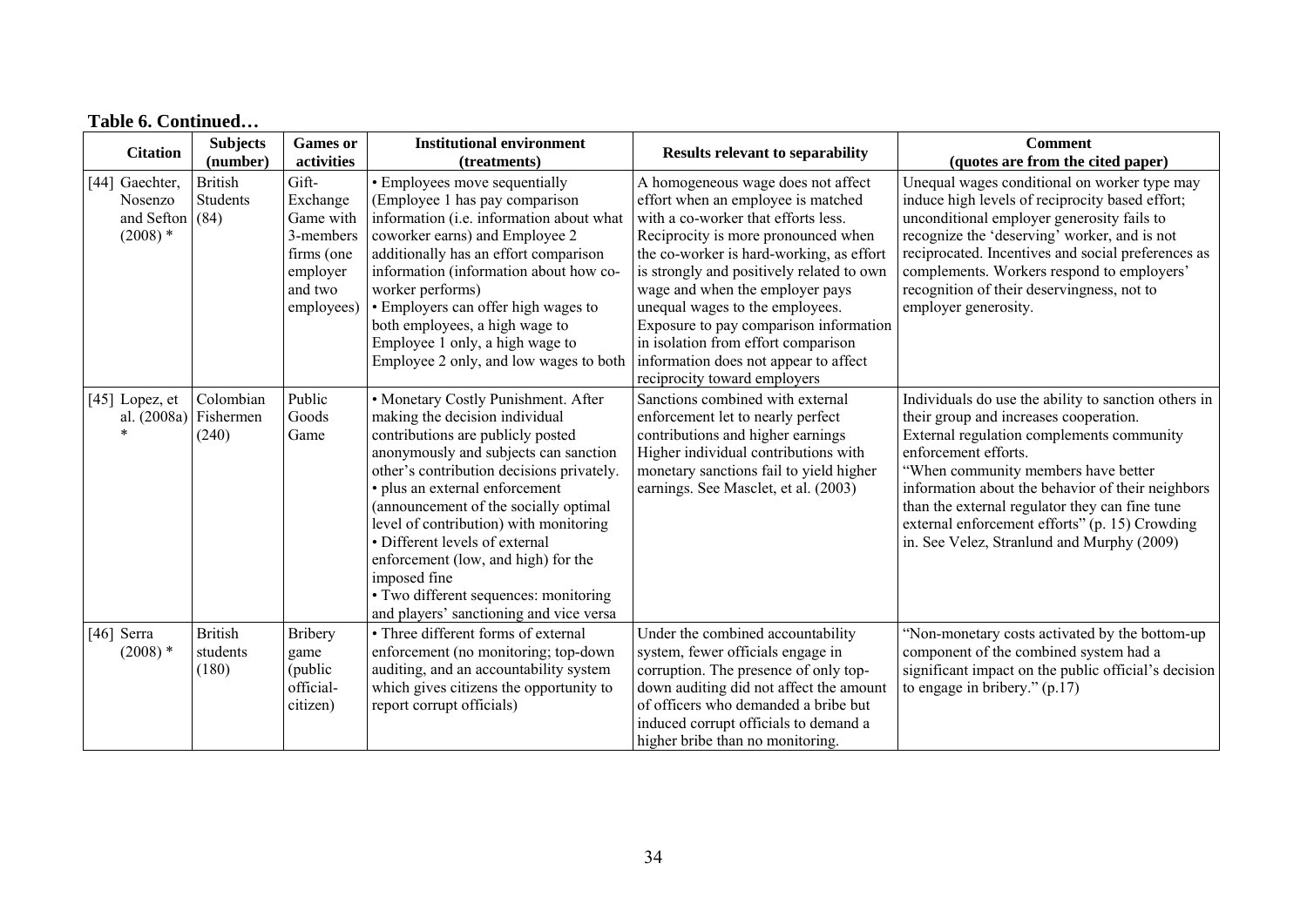| <b>Citation</b>                               | <b>Subjects</b><br>(number)                               | <b>Games</b> or<br>activities                                  | <b>Institutional environment</b><br>(treatments)                                                                                                                                                                                                                                                                                                                                                                                                                                                                                              | <b>Results relevant to separability</b>                                                                                                                                                                                                                                                                                                                                                                                                                                                                                                     | <b>Comment</b><br>(quotes are from the cited paper)                                                                                                                                                                                                                                                                                                                                                                                                                                                                                                   |
|-----------------------------------------------|-----------------------------------------------------------|----------------------------------------------------------------|-----------------------------------------------------------------------------------------------------------------------------------------------------------------------------------------------------------------------------------------------------------------------------------------------------------------------------------------------------------------------------------------------------------------------------------------------------------------------------------------------------------------------------------------------|---------------------------------------------------------------------------------------------------------------------------------------------------------------------------------------------------------------------------------------------------------------------------------------------------------------------------------------------------------------------------------------------------------------------------------------------------------------------------------------------------------------------------------------------|-------------------------------------------------------------------------------------------------------------------------------------------------------------------------------------------------------------------------------------------------------------------------------------------------------------------------------------------------------------------------------------------------------------------------------------------------------------------------------------------------------------------------------------------------------|
| $[47]$ Falk,<br>Fehr and<br>Zehnder<br>(2006) | Swiss<br>Students<br>(240)                                | Labor<br>Market<br>Game (one<br>employer,<br>three<br>workers) | • With and without a minimum wage.<br>• Two different sequences                                                                                                                                                                                                                                                                                                                                                                                                                                                                               | The introduction of a legal minimum wage<br>affects workers' fairness preferences leading<br>to a rise in their reservation wages (which<br>persists even after the minimum wage has<br>been removed).                                                                                                                                                                                                                                                                                                                                      | "Minimum wages [may] affect [subjects'] fairness<br>perceptions" (p.1376) creating moral<br>"entitlements". Obligations activate and or<br>enhance social preferences. See Galbiati and<br>Vertova (2008a, b) [12] [43] F, E                                                                                                                                                                                                                                                                                                                          |
| [48] Masclet,<br>et al.<br>(2003)             | <b>US</b> (96)<br>and French<br>(44)<br>students<br>(140) | Public<br>Goods<br>Game                                        | • Two external forms of Punishment<br>with different levels of disapproval<br>(from 0 to 10 points received by a<br>subject from any other agent):<br>Monetary punishment (subjects can<br>reduce the monetary payoff of others<br>after observing their decisions) and non<br>monetary punishment (subjects express<br>disapproval of others' decisions with no<br>effect on others' earnings)<br>• Stranger and Partner<br>• Three stages: In the first and third<br>stages without the punishment. In the<br>second stage, with punishment | Both sanctions show higher and similar<br>levels of contributions. Individuals tend to<br>make higher contributions relative to the<br>preceding period the higher punishment they<br>have received and the lower their<br>contribution was relative to the group<br>average. When the device is removed, having<br>previous monetary sanctions show higher<br>contributions than having non monetary<br>sanctions but the cost of enforcing monetary<br>sanctions causes overall earnings to be<br>similar under both sanction treatments. | Cooperation can be enhanced by non monetary<br>sanctions for reasons that are not strategic and<br>may require repeated interaction. It appears that<br>non monetary punishment, while not affecting the<br>best response of a pay off maximizer, nonetheless<br>raised contributions by enhancing the salience of<br>social motives like shame or external peer<br>pressure. Guilt may lead individuals who<br>contribute less than the average to increase their<br>contribution levels more than others. Crowding<br>in. See Lopez, et al. (2008b) |
| [49] Gaechter<br>and Falk<br>(2002)           | Austrian<br>students<br>(116)                             | Gift-<br>Exchange<br>Game                                      | • Stranger and Partner                                                                                                                                                                                                                                                                                                                                                                                                                                                                                                                        | With repetition, effort levels are higher than<br>one shot interaction and some selfish subjects<br>act strategically as reciprocators and choose<br>the minimal effort level in the last period                                                                                                                                                                                                                                                                                                                                            | Repeated interaction strengthens reciprocity<br>norms and induces 'imitated' reciprocity. "The<br>social norm of reciprocity and the repeated game<br>incentives are complementary." (p.18)                                                                                                                                                                                                                                                                                                                                                           |
| $[50]$ Barr<br>$(2001)$ *                     | Zimbabwea<br>n villagers<br>(602)                         | Public<br>Goods<br>Game                                        | • Two external forms of non monetary<br>punishment<br>- Public announcement: each player<br>announces her level of<br>contribution to everyone present in the<br>session<br>- Subjects could make public verbal<br>statements about each other's<br>decisions: lighthearted<br>criticism or the withholding of praise<br>during informal gatherings                                                                                                                                                                                           | After the introduction of the public<br>announcement and public criticism subjects<br>contribute more.                                                                                                                                                                                                                                                                                                                                                                                                                                      | The fact that non-material punishment raises<br>contributions suggests that it induces shame or<br>other social emotions (the best response for a<br>material payoff maximizer were unaffected). See<br>Gaechter and Fehr (1999) and Mulder, et al.<br>(2006). Subjects may contribute in accordance<br>with their obligations defined with reference to<br>the level of contribution that each member would<br>like all community members to choose. F                                                                                               |

#### **Table 6. Continued…**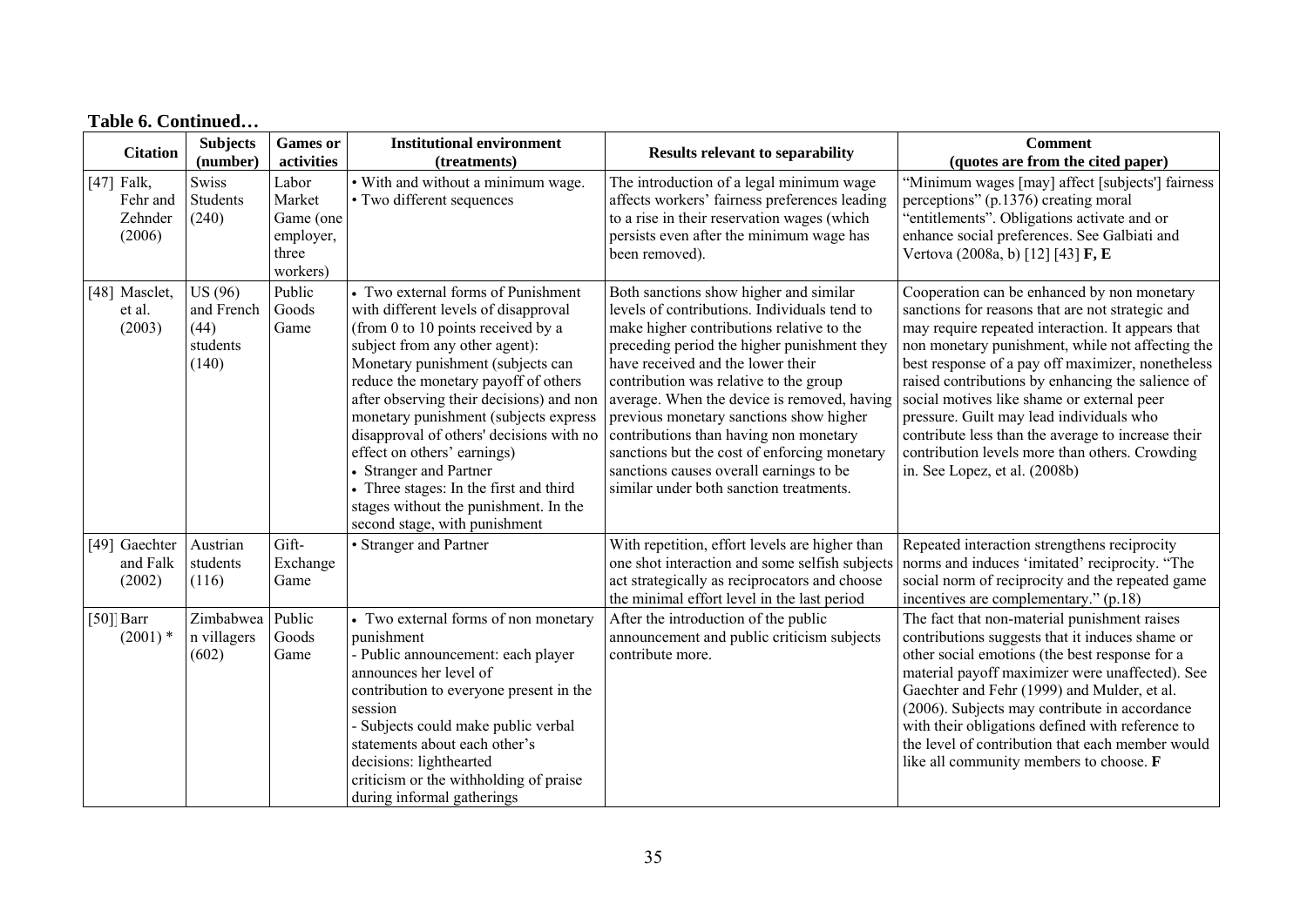## **Table 6. Continued…**

| <b>Citation</b> | <b>Subjects</b><br>(number) | <b>Games or</b><br>activities | <b>Institutional environment</b><br>(treatments) | <b>Results relevant to separability</b>                                           | Comment<br>(quotes are from the cited paper)   |
|-----------------|-----------------------------|-------------------------------|--------------------------------------------------|-----------------------------------------------------------------------------------|------------------------------------------------|
| $[51]$ Falk,    | Hungarian                   | Gift-                         | • Stranger and Partner                           | Partner treatment increased effort levels; Repeated interactions provide powerful |                                                |
| Gaechter        | students                    | Exchange                      | Two social approval treatments (face to          | social pressure has little effect. Wage                                           | incentives while enhancing both intrinsic      |
| and             | (126, 38)                   | Game                          | face, social pressure)                           | effort relationship (based on reciprocity)                                        | reciprocity motives and concerns for equitable |
| Kovacs          |                             |                               |                                                  | is steeper under partner than under                                               | shares (social pressure adds little).          |
| (1999)          |                             |                               |                                                  | stranger.                                                                         |                                                |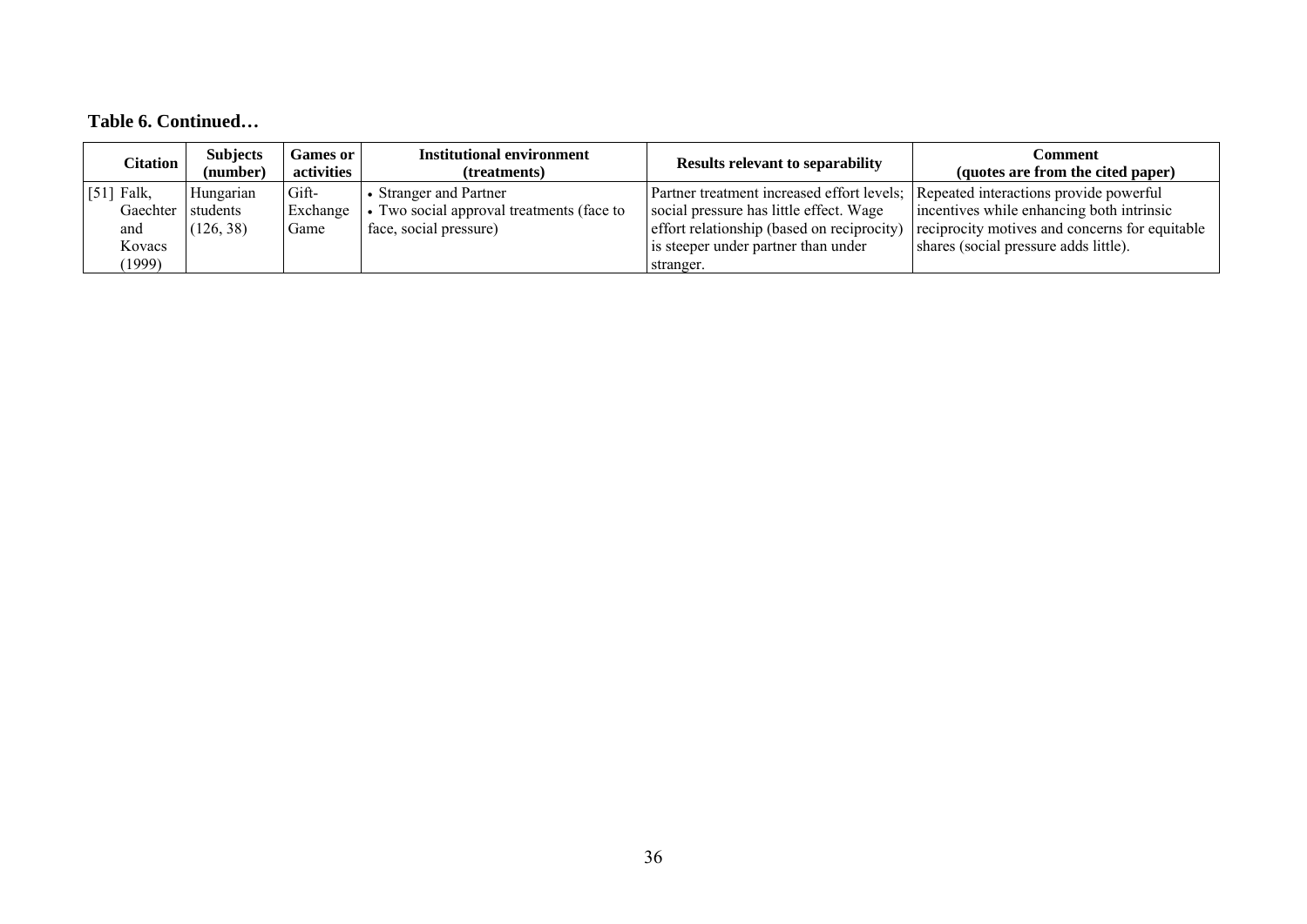### **References**

- Aaron, H. J. 1994. "Distinguished Lecture on Economics in Government: Public Policy, Values, and Consciousness." *Journal of Economic Perspectives*, 8:2, pp. 3-21.
- Akerlof, G. A. 1984. *An Economic Theorist's Book of Tales*. Cambridge, UK: Cambridge University Press.
- Ariely, D., A. Bracha, and S. Meier. 2009. "Doing Good or Doing Well? Image Motivation and Monetary Incentives in Behaving Prosocially." *American Economic Review. Forthcoming*.
- Ariely, D., U. Gneezy, G. Loewenstein, and N. Mazar. 2005. "Large stakes and big mistakes." *Working Papers*, Federal Reserve Bank of Boston:05-11.
- Arrow, K. J. 1971. "Political and Economic Evaluation of Social Effects and Externalities," in *Frontiers of Quantitative Economics*. M. D. Intriligator ed. Amsterdam: North Holland, pp. 3-23.
- Arrow, K. J. 1972. "Gifts and Exchanges." *Philosophy and Public Affairs*, 1:4, pp. 343-62.
- Bar-Gill, O. and C. Fershtman. 2005. "The limit of public policy: endogenous preferences." *Journal of Public Economic Theory*, 7:5, pp. 841-57.
- Barr, A. 2001. "Social dilemmas, shame-based sanctions, and shamelessness: experimental results from rural Zimbabwe." Centre for the Study of African Economies Working Paper WPS/2001.11: Oxford University.
- Barr, A., et al. 2009. "Homo Æqualis: A Cross-Society Experimental Analysis of Three Bargaining Games." *Discussion Paper Series*:422 Department of Economics, University of Oxford: Oxford.
- Becker, G. S. 1996. *Accounting for Tastes*. Cambridge, MA: Harvard University Press.
- Benabou, R. and J. Tirole. 2003. "Intrinsic and extrinsic motivation." *Review of Economic Studies*, 70, pp. 489-520.
- Benabou, R. and J. Tirole. 2006. "Incentives and Prosocial Behavior." *American Economic Review*, 96:5, pp. 1652-78.
- Bentham, J. 1789. *An Introduction to the Principles of Morals and Legislation*: WilsonS, Lincon's Fields, 1823.
- Benz, M. and S. Meier. 2006. "Do People Behave in Experiments as in the Field? Evidence from Donations." *IEW - Working Papers*, Vol. iewwp248. Institute for Empirical Research in Economics - IEW. University of Zurich.: Zurich.
- Bewley, T. F. 1999. *Why wages don't fall during a recession*. Cambridge: Harvard University Press.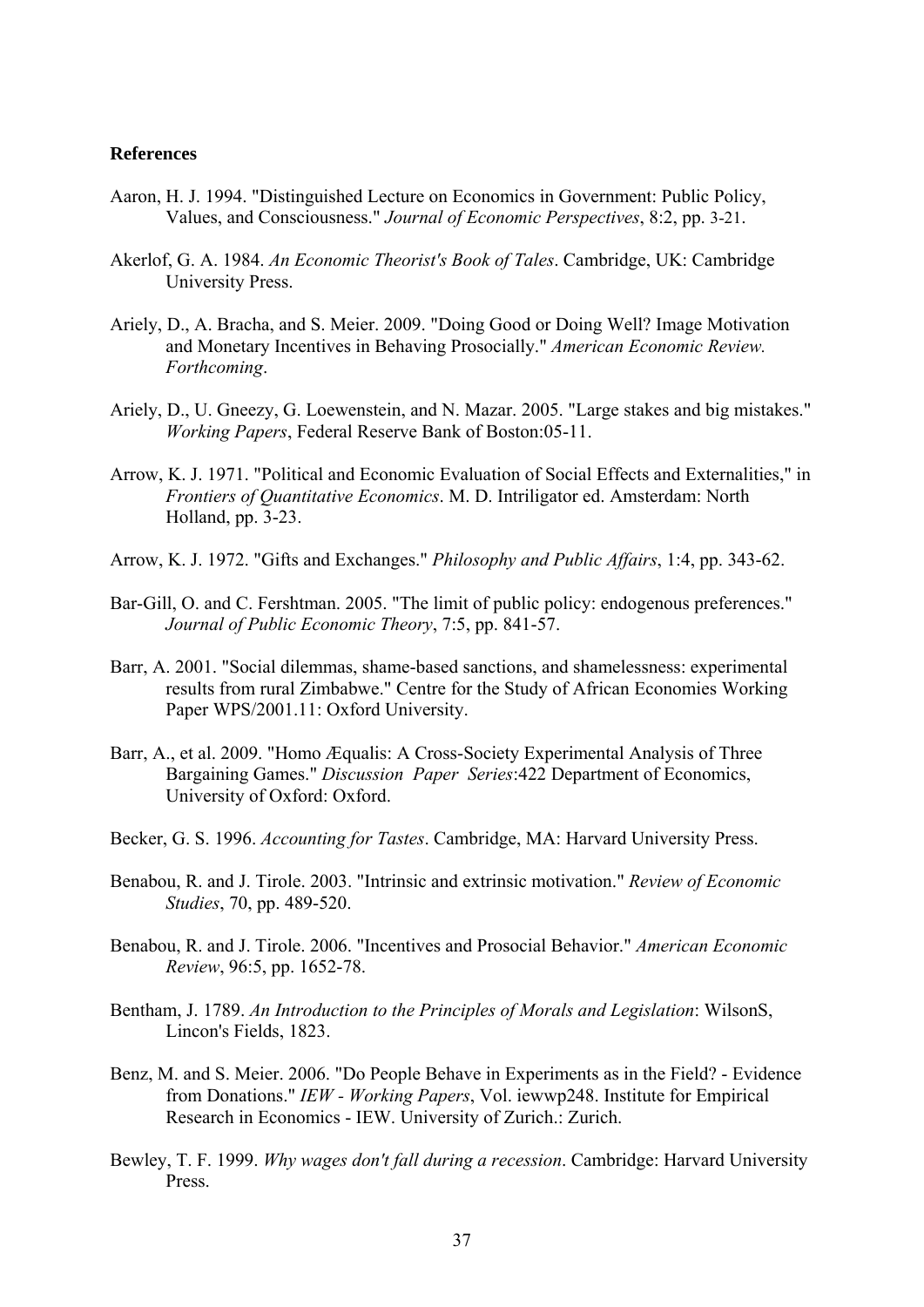- Bisin, A. and T. Verdier. 2001. "The Economics of Cultural Transmission and the Dynamics of Preferences." *Journal of Economc Theory*, 97:2, pp. 298-319.
- Bliss, C. J. 1972. "Review of R.M. Titmuss, The Gift Relationship: from human blood to social policy." *Journal of Public Economics*, 1, pp. 162-65.
- Bohnet, I. and Y. Baytelman. 2007. "Institution and Trust- Implications for Preferences, Beliefs, and Behavior." *Rationality and Society*, 19:1, pp. 99-135.
- Bohnet, I., B. Frey, and S. Huck. 2001. "More Order with Less Law: On Contractual Enforcement, Trust, and Crowding." *American Political Science Review*, 95:1, pp. 131-44.
- Borges, G. and B. Irlenbusch. 2007. "Fairness crowded out by law: An experimental study of withdrawal rights." *Journal of Instittional and Theoretical Economics*, 163, pp. 84- 101.
- Bowles, S. 1989. "Mandeville's Mistake: Markets and the Evolution of Cooperation." *Presented to the September Seminar, London.*
- Bowles, S. 1998. "Endogenous Preferences: The Cultural Consequences of Markets and Other Economic Institutions." *Journal of Economic Literature*, 36:1, pp. 75-111.
- Bowles, S. 2004. *Microeconomics: Behavior, Institutions, and Evolution*. Princeton: Princeton University Press.
- Bowles, S. and H. Gintis. 2006. "Social Emotions," in *The Economy as a Complex Evolving System III: Essays in Honor of Kenneth Arrow*. S. Durlauf and L. Blume eds. Oxford: Oxford University Press.
- Bowles, S. and S.-H. Hwang. 2008. "Social preferences and public economics: Mechanism design when social preferences depend on incentives." *Journal of Public Economics*, 92:8-9, pp. 1811-20.
- Burks, S., J. Carpenter, and L. Goette. 2009. "Performance pay and worker cooperation: Evidence from an artefactual field experiment." *Journal of Economic Behavior & Organization*, 70:3, pp. 458-69.
- Calónico, S., et al. 2007. "To What Extent Do Latin Americans Trust and Cooperate? Field Experments on Social Exclusion in Six Latin American Countries," in *Outsiders? The Changing Patterns of Exclusion in Latin America and the Caribbean. Economic and Social Progress in Latin America, 2008 Report*. G. Márquez ed. Washington D.C: IADB and DRCLAS Harvard.
- Camerer, C., L. Babcock, G. Loewenstein, and R. Thaler. 1997. "Labor Supply of New York City Cabdrivers: One Day at a Time." *The Quarterly Journal of Economics*, 112:2, pp. 407-41.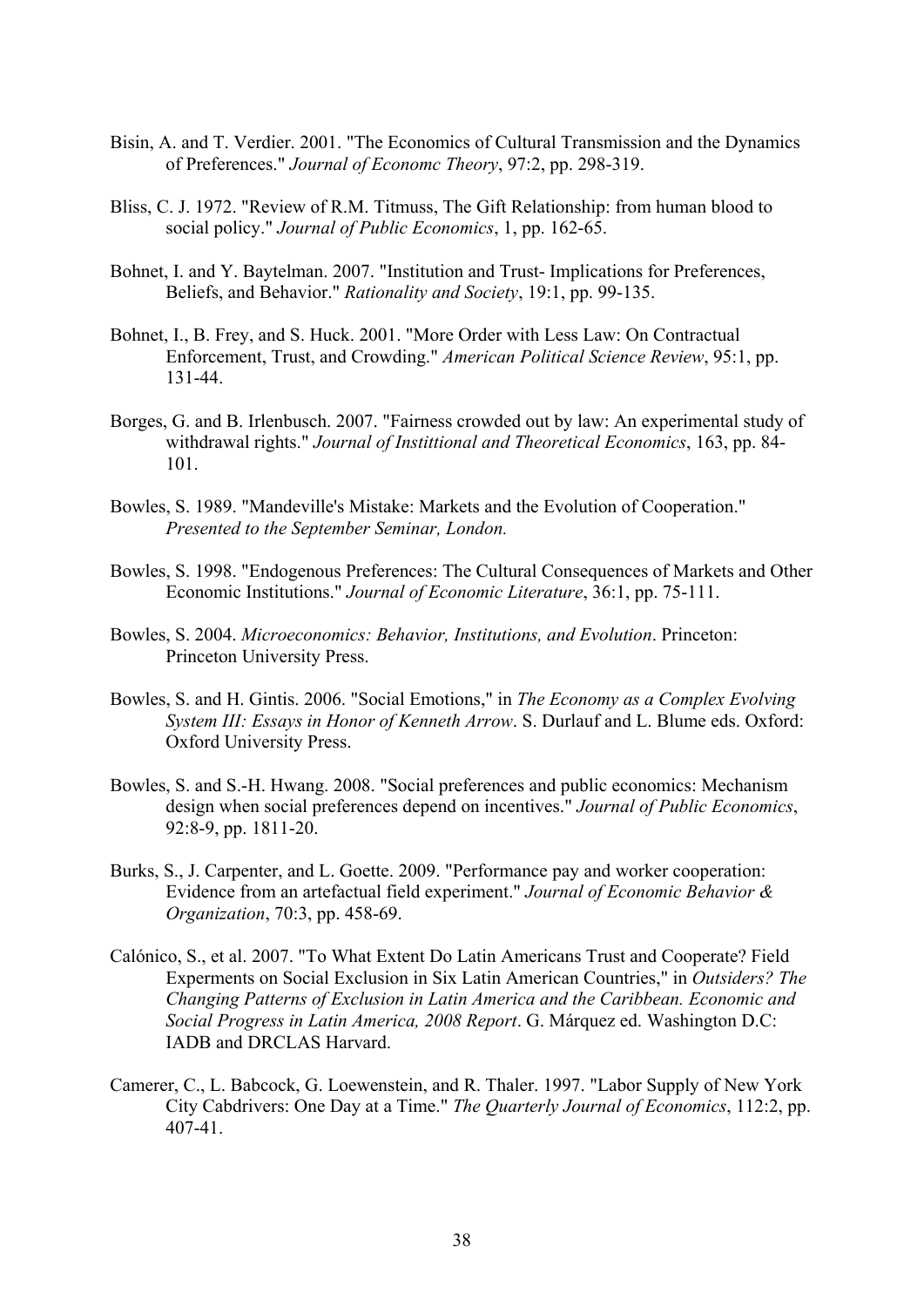- Camerer, C. and E. Fehr. 2004. "Measuring Social Norms and Preferences Using Experimental Games: A Guide for Social Scientists," in *Foundations of Human Sociality: Economic Experiments and Ethnographic Evidence from Fifteen Small-Scale Societies*. J. Henrich, S. Bowles, R. Boyd, C. Camerer, E. Fehr and H. Gintis eds. Oxford: Oxford University Press.
- Cameron, J., K. Banko, and W. D. Pierce. 2001. "Pervasive negative effects of rewards on intrinsic motivation: The myth continues." *Behavior Analyst, Special Issue*, 24:1, pp. 1-44.
- Cardenas, J. C. 2004. "Norms from outside and inside: an experimental analysis on the governance of local ecosystems." *Forest Policy and Economics*, 6, pp. 229-41.
- Cardenas, J. C. and J. Carpenter. 2008. "Behavioural Development Economics: Lessons from Field Labs in the Developing World." *Journal of Development Studies*, 44:3, pp. 311 - 38.
- Cardenas, J. C., J. K. Stranlund, and C. E. Willis. 2000. "Local Environmental Control and Institutional Crowding-out." *World Development*, 28:10, pp. 1719-33.
- Carpenter, J., S. Bowles, H. Gintis, and S.-H. Hwang. 2008. "Strong Reciprocity and Team Production: Theory and Evidence." *Journal of Economic Behavior and Organization*, In press.
- Carpenter, J., S. Bowles, H. Gintis, and S.-H. Hwang. 2009. "Strong Reciprocity and Team Production: Theory and Evidence." *Journal of Economic Behavior and Organization*, In press.
- Cervellati, M., J. Esteban, and L. Kranich. 2008. "Work Values, Endogenous Sentiments and Redistribution." *Working Paper*. University of Bologna, IAE Barcelona and University of Albany. At [http://www2.dse.unibo.it/cervellati/pdf/CEK\\_Sep08.pdf](http://www2.dse.unibo.it/cervellati/pdf/CEK_Sep08.pdf).
- Deci, E. L. 1975. *Intrinsic Motivation*. New York: Plenum.
- Deci, E. L., R. Koestner, and R. M. Ryan. 1999. "A Meta-Analytic Review of Experiments Examining the Effects of Extrinsic Rewards on Intrinsic Motivation." *Psychological Bulletin*, 125:6, pp. 627-68.
- Deci, E. L. and R. M. Ryan. 1985. *Intrinsic Motivation and Self-Determination in Human Behavior*. New York and London: Plenum Press.
- Dickenson, D. and M.-C. Villeval. 2008. "Does monitoring decrease work effort? The complementarity between agency and crowding-out theories." *Games and Economic Behavior*, 63:1, pp. 56-76.
- Ellingsen, T. and M. Johannesson. 2008. "Pride and prejudice: the human side of incentive theory." *American Economic Review*, 98, pp. 990-1008.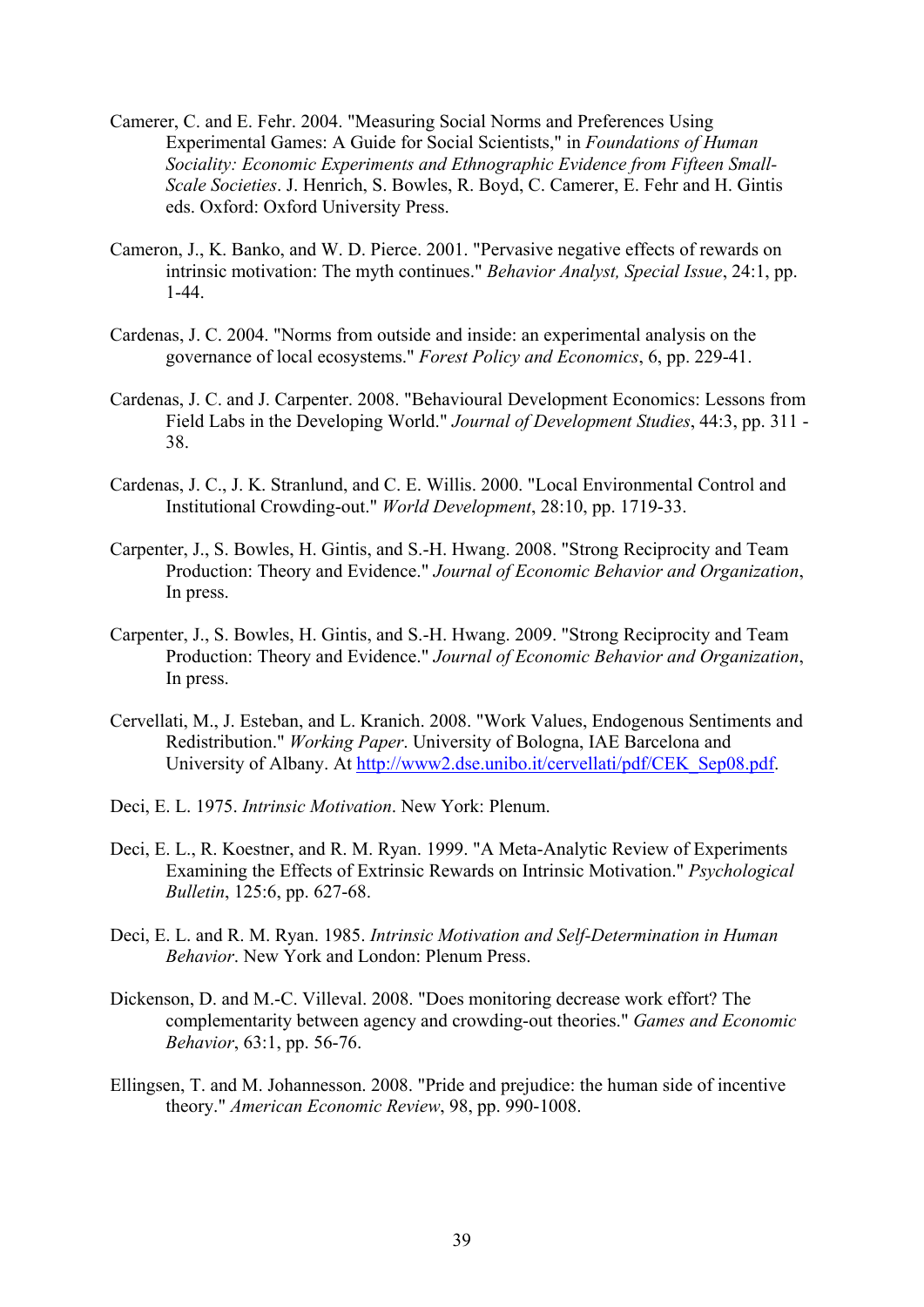- Ellingsen, T., M. Johannesson, S. Munkhammar, and J. Möllerström. 2008. "Why Labels Affect Cooperation." Stockholm School of Economics, Ramböll Management and Harvard University. At: [http://economics.uchicago.edu/pdf/Ellingsen\\_042709.pdf.](http://economics.uchicago.edu/pdf/Ellingsen_042709.pdf)
- Falk, A., E. Fehr, and C. Zehnder. 2006. "Fairness perceptions and reservation wages -- the behavioral effects of minimum wage laws." *Quarterly Journal of Economics*:1347- 1381.
- Falk, A., S. Gaechter, and J. Kovacs. 1999. "Intrinsic motivation and extrinsic incentives in a repeated game with incomplete contracts." *Journal of Economic Psychology*, 20, pp. 251-64.
- Falk, A. and M. Kosfeld. 2006. "The Hidden Costs of Control." *American Economic Review*, 96:5, pp. 1611-30.
- Falkinger, J. 1996. "Efficient Private Provision of Public Goods by Rewarding Deviations from Average." *Journal of Public Economics*, 62:3, pp. 413-22.
- Falkinger, J., E. Fehr, S. Gaechter, and R. Winter-Ebmer. 2000. "A simple mechanism for the efficient provision of public goods." *American Economic Review*, 90:1, pp. 247-64.
- Fehr, E. and A. Falk. 2002. "Psychological Foundations of Incentives." *European Economic Review*, 46:4 - 5, pp. 687-724.
- Fehr, E. and S. Gachter. 2000. "Cooperation and Punishment in Public Goods Games." *American Economic Review*, 90:4, pp. 980-94.
- Fehr, E. and S. Gaechter. 2002a. "Altruistic Punishment in Humans." *Nature*, 415, pp. 137-40.
- Fehr, E. and S. Gaechter. 2002b. "Do Incentive Contracts Crowd Out Voluntary Cooperation?" *Working Paper Series*:34. Institute for Empirical Research in Economics. University of Zurich. .
- Fehr, E., A. Klein, and K. M. Schmidt. 2007. "Fairness and Contract design." *Econometrica*, 75:1, pp. 121-54.
- Fehr, E. and J. List. 2004. "The hidden costs and returns of incentives: Trust and trustworthiness among CEOs." *Journal of The European Economic Association*, 2:5, pp. 743-71.
- Fehr, E. and B. Rockenbach. 2003. "Detrimental effects of sanctions on human altruism." *Nature*, 422:13 March, pp. 137-40.
- Fehr, E. and K. M. Schmidt. 2007. "Adding a Stick to the Carrot? The Interaction of Bonuses and Fines." *American Economic Review*, 97:2, pp. 177-81.
- Fershtman, C. and A. Heifetz. 2006. "Read My Lips, Watch for Leaps: Preference Equilibrium and Political Instability." *The Economic Journal*, 116, pp. 246-65.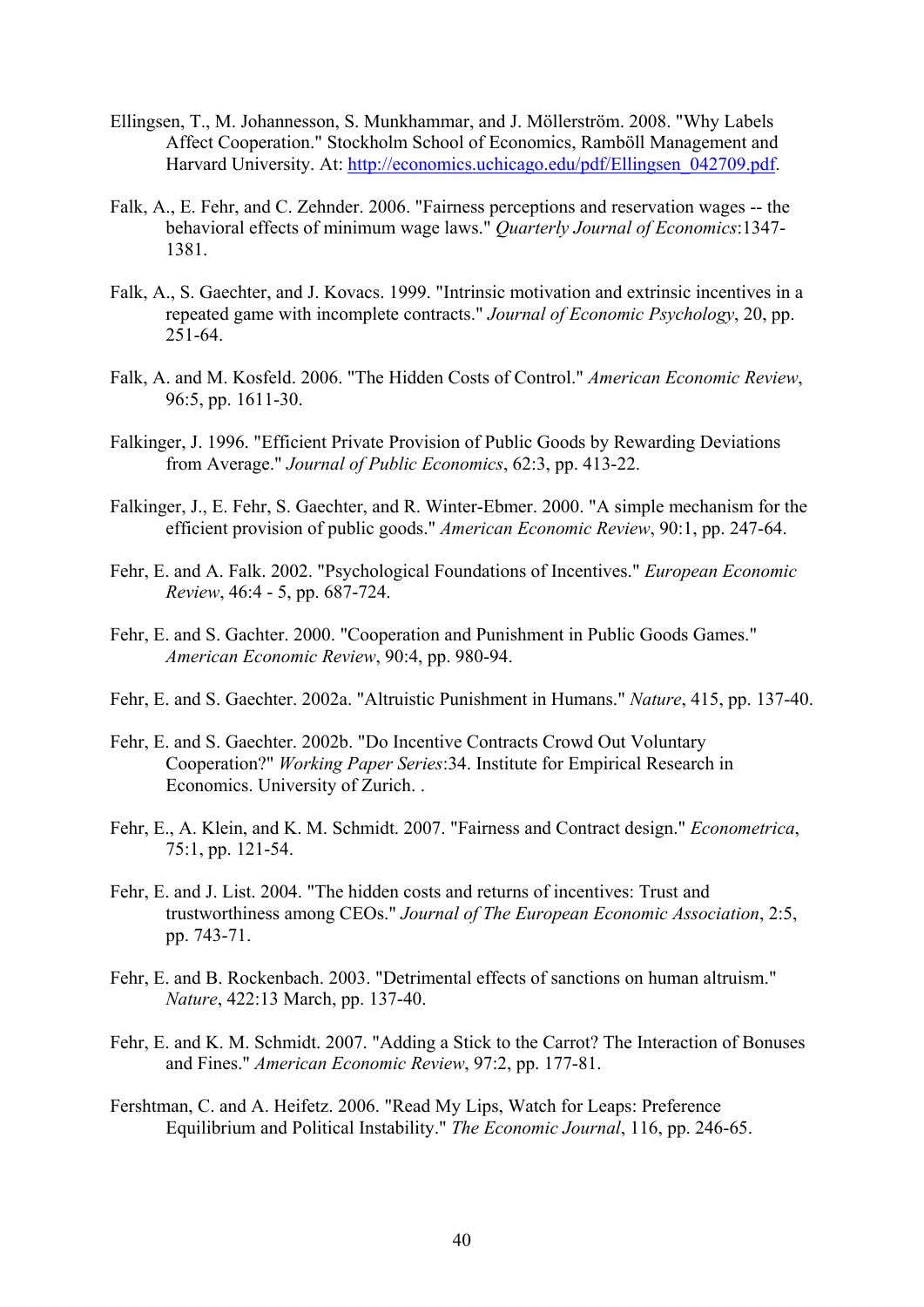- Fischbacher, U., C. Fong, and E. Fehr. 2005. "Fairness, errors, and the power of competition." *IEER Working Paper no. 133*, Institute for Empirical Research in Economics. University of Zurich.
- Frey, B. and R. Jegen. 2001. "Motivation Crowding Theory: A Survey of Empirical Evidence." *Journal of Economic Surveys*, 15:5, pp. 589 - 611.
- Frey, B. and A. Stutzer. 2006. "Environmental Morale and Motivation." *Working Paper*, Vol. 17. Center for Research in Economics, Management and Arts (CREMA). Basel.
- Frey, B. S. 1993. "Does Monitoring Increase Work Effort? The Rivalry with Trust and Loyalty." *Economic Inquiry*, 31, pp. 663-70.
- Frey, B. S. 1997. "A Constitution for Knaves Crowds Out Civic Virtues." *Economic Journal*, 107:443, pp. 1043-53.
- Gaechter, S. and A. Falk. 2002. "Reputation or Reciprocity? Consequences for Labour Relation." *Scandinavian Journal of Economics*, 104:1, pp. 1 - 26.
- Gaechter, S. and E. Fehr. 1999. "Collective Action as a Social Exchange." *Journal of Economic Behavior and Organization*, 39:4, pp. 341-69.
- Gaechter, S., E. Kessler, and M. Konigstein. 2008. "Performance Incentives and the Dynamics of Voluntary Cooperation." *University of Nottingham, School of Economics. At:<http://www.nzae.org.nz/conferences/2008/100708/nr1215383825.pdf>*.
- Gaechter, S., D. Nosenzo, and M. Sefton. 2008. "The Impact of Social Comparisons on Reciprocity." *IZA, Institute for the Study of Labor*:3639.
- Galbiati, R. and P. Vertova. 2008a. "Behavioural Effects of Formal Rules." ECONPUBBLICA, Università Bocconi: Milano.
- Galbiati, R. and P. Vertova. 2008b. "Obligations and cooperative behaviour in public good games." *Games and Economic Behavior*, 64:1, pp. 146-70.
- Ginges, J., S. Atran, D. Medin, and K. Shikaki. 2007. "Sacred bounds on rational resolution of violent political conflict." *Proceedings of the National Acadamy of Science*, 104:18, pp. 7357-60.
- Gneezy, U. 2003. "The W effect of incentives." University of Chicago Graduate School of Business. At: [http://www.peel.pitt.edu/esa2003/papers/gneezy\\_effetcincentives.pdf.](http://www.peel.pitt.edu/esa2003/papers/gneezy_effetcincentives.pdf)
- Gneezy, U. and A. Rustichini. 2000a. "A Fine is a Price." *Journal of Legal Studies*, 29:1, pp. 1-17.
- Gneezy, U. and A. Rustichini. 2000b. "Pay enough or don't pay at all." *Quarterly Journal of Economics*, 115:2, pp. 791-810.
- Greene, J. D., et al. 2001. "An fMRI Investigation of Emotional Engagement in Moral Judgement." *Science*, 293, pp. 2105-08.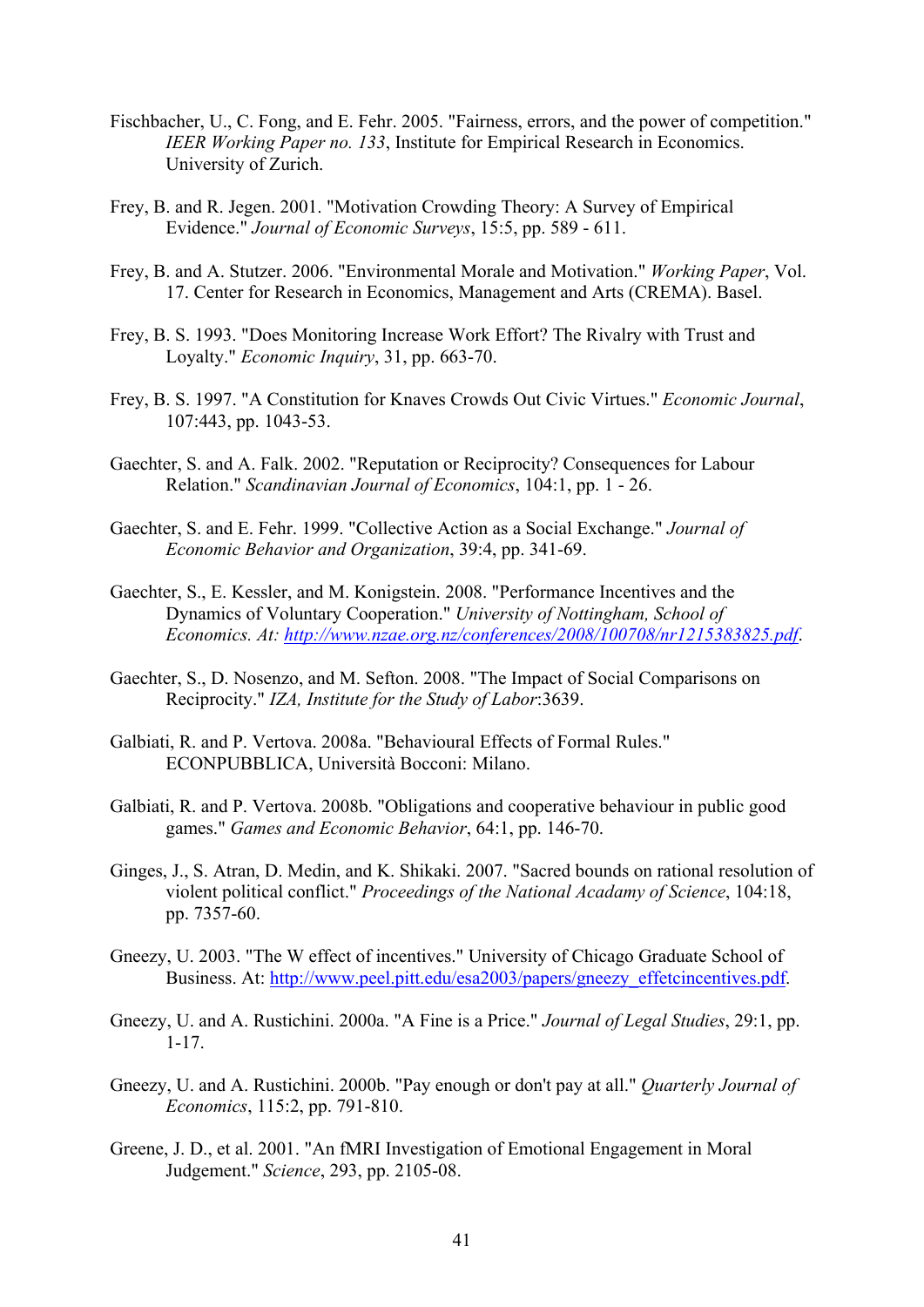- Heifetz, A., E. Segev, and E. Talley. 2007. "Market design with endogenous preferences." *Games and Economic Behavior*, 58, pp. 121-53.
- Henrich, J., et al. 2005. "'Economic Man' in Cross-Cultural Perspective: Behavioral experiments in 15 small-scale societies." *Behavioral and Brain Sciences*, 28, pp. 795- 855.
- Henrich, J., et al. 2009. "Markets, Religion, Community Size and the Evolution of Fairness and Punishment."
- Herrmann, B., S. Gaechter, and C. Thoni. 2008. "Antisocial Punishment Across Societies." *Science*, 319: 7 March 2008, pp. 1362-67.
- Herrmann, B. and H. Orzen. 2008. "The appearance of homo rivalis: Social preferences and the nature of rent seeking." *Discussion Papers 2008-10*. The Centre for Decision Research and Experimental Economics, School of Economics, University of Nottingham: Nottingham.
- Heyman, J. and D. Ariely. 2004. "Effort for Payment: A Tale of Two Markets." *Psychological Science*, 15:11, pp. pp. 787-93.
- Hirschman, A. O. 1977. *The passions and the interests : political arguments for capitalism before its triumph*. Princeton, N.J.: Princeton University Press.
- Hoffman, E., K. McCabe, K. Shachat, and V. L. Smith. 1994. "Preferences, Property Rights, and Anonymity in Bargaining Games." *Games and Economic Behavior*, 7:3, pp. 346- 80.
- Hopfensitz, A. and E. Reuben. 2006. "The importance of emotions for the effectiveness of social punishment." *Tinbergen Institute Working Paper 05-0571*.
- Houser, D., E. Xiao, K. McCabe, and V. Smith. 2008. "When Punishment Fails: Research on Sanctions, Intentions, and Non-Cooperation." *Games and Economic Behavior*, 62:2, pp. 509-32.
- Irlenbusch, B. and G. K. Ruchala. 2008. "Relative rewards within team-based compensation." *Labour Economics* 15 pp. 141-67.
- Irlenbusch, B. and D. Sliwka. 2005. "Incentives, Decision Frames and Motivation Crowding Out- An experimental Investigation." *IZA Discussion paper No 1758*
- Laffont, J. J. and M. S. Matoussi. 1995. "Moral Hazard, Financial Constraints, and Share Cropping in El Oulja." *Review of Economic Studies*, 62:3, pp. 381-99.
- Levitt, S. D. and J. List. 2007. "What do laboratory experiments measuring social preferences tell us about the real world?" *Journal of Economic Perspectives*, 21:2, pp. pp. 153-74.
- Li, J., E. Xiao, D. Houser, and P. R. Montague. 2008. "Neural responses to sanction threats in two-party exchanges." *Baylor College of Medicine*.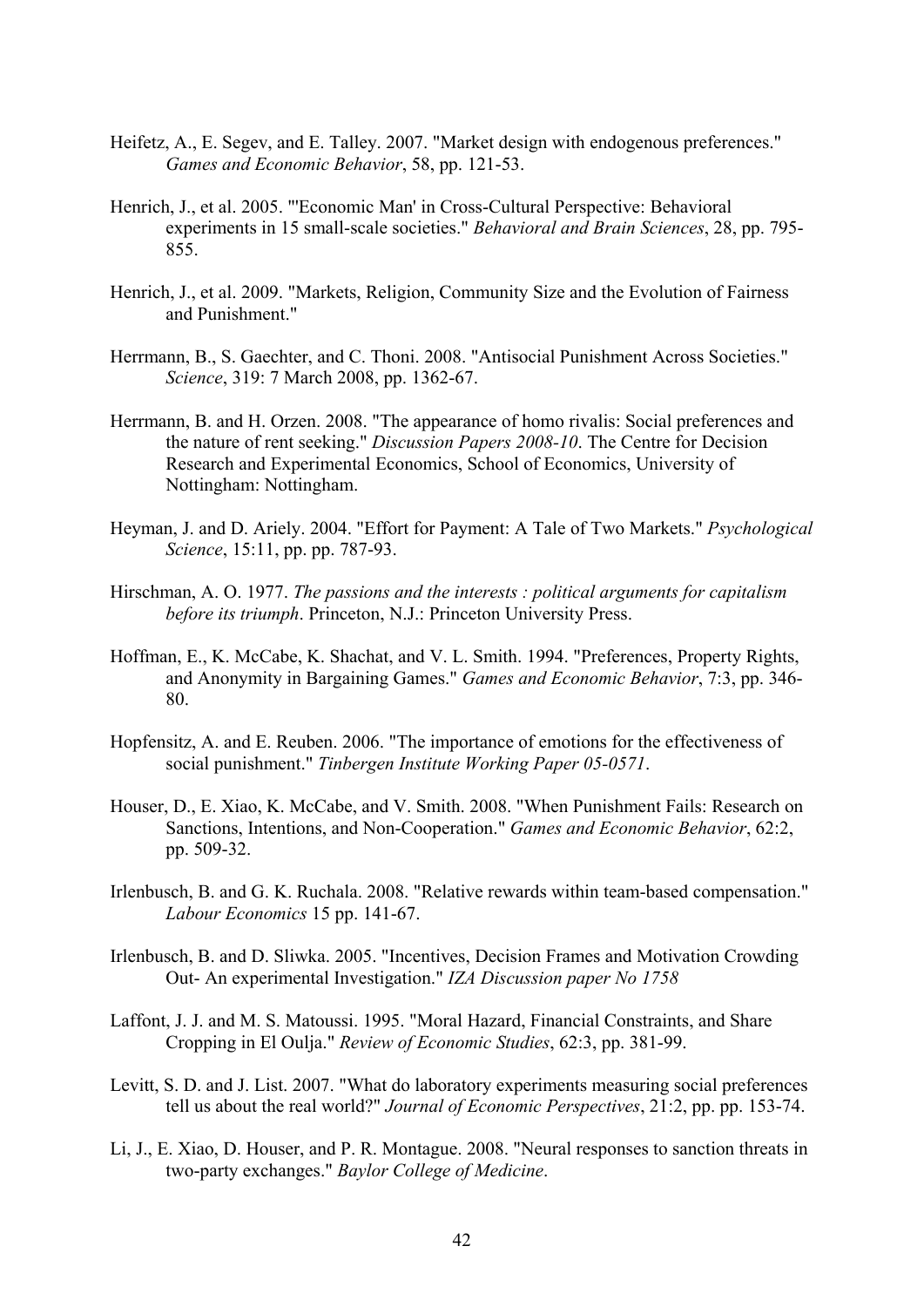- Lopez, M. C., J. Murphy, J. Spraggon, and J. K. Stranlund. 2008a. "Does Government Regulation Complement Existing Community Efforts to Support Cooperation? Evidence from Field Experiments in Colombia." *School of Environmental and Rural Studies, Pontificia Universidad Javeriana, Bogotá, Colombia. Department of Resource Economics, University of Massachusetts-Amherst; Department of Economics, University of Alaska-Anchorage*: At: [http://faculty.cbpp.uaa.alaska.edu/jmurphy/papers/LopezMurphySpraggonStranlundB.](http://faculty.cbpp.uaa.alaska.edu/jmurphy/papers/LopezMurphySpraggonStranlundB.pdf) [pdf.](http://faculty.cbpp.uaa.alaska.edu/jmurphy/papers/LopezMurphySpraggonStranlundB.pdf)
- Lopez, M. C., J. K. Stranlund, J. Murphy, and J. Spraggon. 2008b. "Comparing the Effectiveness of Regulation and Individual Emotions to Enhance Cooperation: Experimental Evidence from Fishing Communities in Colombia." *School of Environmental and Rural Studies, Pontificia Universidad Javeriana, Bogotá, Colombia. Department of Resource Economics, University of Massachusetts-Amherst; Department of Economics, University of Alaska-Anchorage*: At: [http://faculty.cbpp.uaa.alaska.edu/jmurphy/papers/LopezMurphySpraggonStranlundA.](http://faculty.cbpp.uaa.alaska.edu/jmurphy/papers/LopezMurphySpraggonStranlundA.pdf) [pdf](http://faculty.cbpp.uaa.alaska.edu/jmurphy/papers/LopezMurphySpraggonStranlundA.pdf)
- Lucas, R. E. J. 1976. "Econometric Policy Evaluation: A Critique." *Carnegie-Rochester Conference Series on Public Policy*, Vol. 1, 19-46.
- Masclet, D., C. Noussair, S. Tucker, and M.-C. Villeval. 2003. "Monetary and Non-monetary Punishment in the Voluntary Contributions Mechanism." *American Economic Review*, 93:1, pp. 366-80.
- Meier, S. 2007. "Do Subsidies Increase Charitable Giving in the Long Run? Matching Donations in a Field Experiment." *Journal of the European Economic Association*, 5:6, pp. 1203-22.
- Mellstrom, C. and M. Johannesson. 2008. "Crowding Out in Blood Donation: Was Titmuss Right?" *Journal of The European Economic Association*, 6:4, pp. 845-63.
- Mill, J. S. 1844. *Essays on Some Unsettled Questions of Political Economy, Essay V, Ch. 3*  London: John W. Parker.
- Mulder, L. B., E. van Dijk, D. De Cremer, and H. A. M. Wilke. 2006. "Undermining trust and cooperation: The paradox of sanctioning systems in social dilemmas." *Journal of Experimental Social Psychology*, 42:147-162.
- Reeson, A. F. and J. G. Tisdell. 2008. "Institutions, motivations and public goods: An experimental test of motivational crowding." *Journal of Economic Behavior & Organization.*, 68:1, pp. 273-81.
- Rege, M. and K. Telle. 2004. "The impact of social approval and framing on cooperation in public good situations." *Journal of Public Economics*, 88:7-8, pp. 1625-44.
- Rigdon, M. 2009. "Trust and reciprocity in incentive contracting." *Journal of Economic Behavior & Organization*, 70:1-2, pp. 93-105.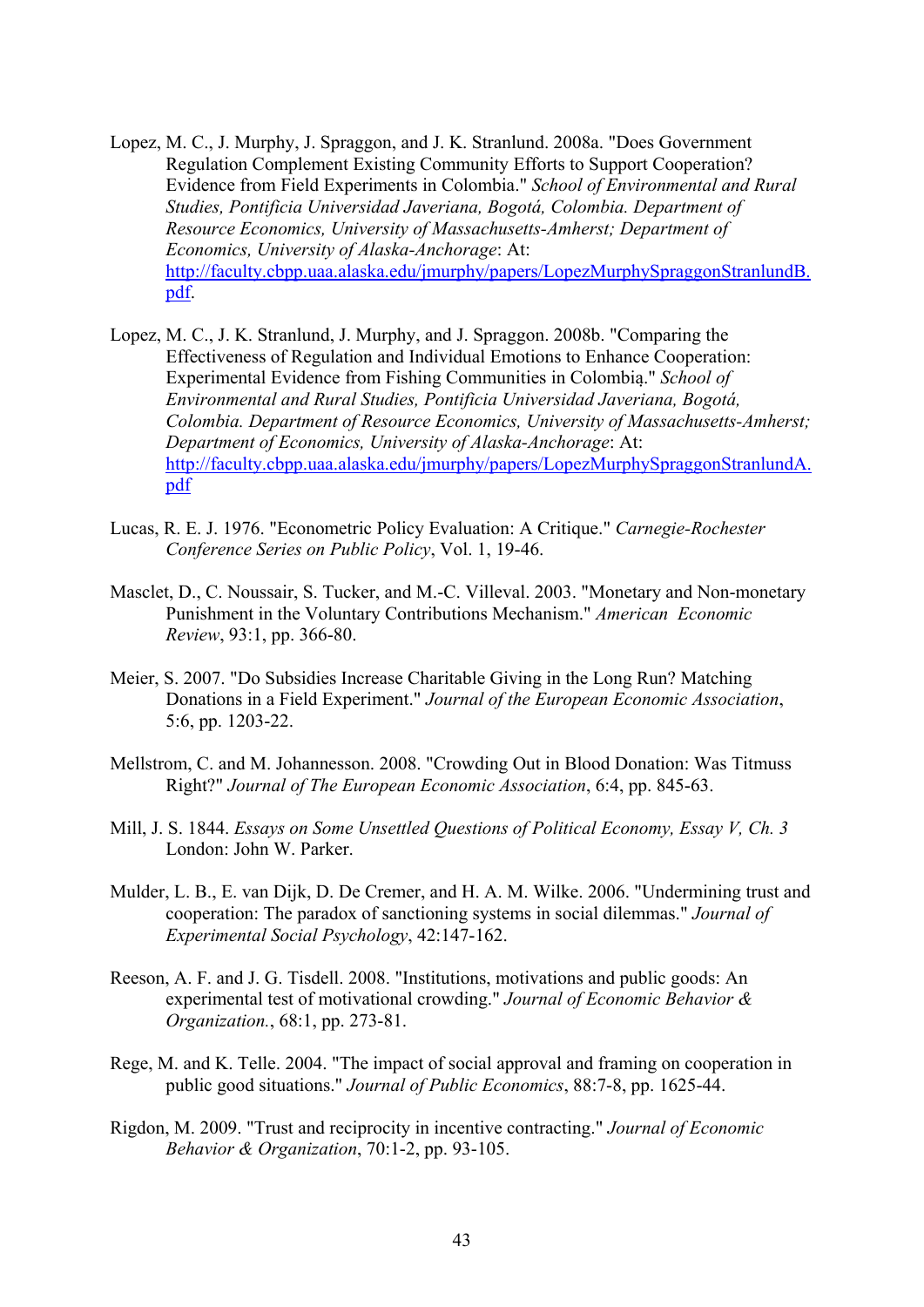Rilling, J. K., et al. 2002. "A Neural Basis for Social Cooperation." *Neuron*, 35, pp. 395-405.

- Rodriguez-Sickert, C., R. A. Guzmán, and J. C. Cárdenas. 2008. "Institutions influence preferences: Evidence from a common pool resource experiment." *Journal of Economic Behavior & Organization*, 67:1, pp. 215-27.
- Rosenthal, E. 2008. "Motivated by a Tax, Irish Spurn Plastic Bags." *New York Times*:<http://www.nytimes.com/2008/02/02/world/europe/02bags.html:> New York.
- Ross, L. and R. E. Nisbett. 1991. *The Person and the Situation: Perspectives of Social Psychology*. Philadelphia: Temple University Press.
- Ross, L. and S. M. Samuels. 1993. " The predictive power of personal reputation vs labels and construal in the prisoner's dilemma game." *Stanford university (unpublished) reported in Ross and Ward 1995.*
- Ross, L. and A. Ward. 1996. "Naive realism in everyday life: Implications for social conflict and misunderstanding," in *Values and Knowledge*. E. Reed, E. Turiel and B. Terrance eds. Hillsdale, NJ: Lawrence Erlbaum, pp. 103-35.
- Rustrom, E. E. 2002. "Sparing the Rod Does not Spoil the Child: An Experimental Study of Incentive Effects." Moore School of Business, University of South Carolina. At: [http://www.bus.ucf.edu/erutstrom/research/sparing-the-rod.pdf.](http://www.bus.ucf.edu/erutstrom/research/sparing-the-rod.pdf)
- Salant, Y. and A. Rubinstein. 2008. "(A,f) Choice with Frames." *Review of Economic Studies*, 75:4, pp. 1296.
- Sanfey, A., et al. 2003. "The Neural Basis of Economic Decision-Making in the Ultimatum Game." *Science*, 300, pp. 1755-58.
- Schotter, A., A. Weiss, and I. Zapater. 1996. "Fairness and Survival in Ultimatum and Dictatorship Games." *Journal of Economic Behavior and Organization*, 31:1, pp. 37- 56.
- Seabright, P. 2009. "Continuous Preferences and Discontinous Choices: How Altruists Respond to Incentives." *The B.E. Journal of Theoretical Economics*, 9:Article 14.
- Serra, D. 2008. "Combining Top-down and Bottom-up Accountability: Evidence from a Bribery Experiment." *Centre for the Study of African Economies Series*, University of Oxford. :Working paper no. 25.
- Shinada, M. and T. Yamagishi. 2007. "Punishing free riders: Direct and indirect promotion of cooperation." *Evolution and Human Behavior*, 28, pp. 330-39.
- Sobel, J. 2005. "Interdependent Preferences and Reciprocity." *Journal of Economic Literature*, 43:2, pp. 392-436.
- Sobel, J. 2007. "Do Markets Make People Selfish?". Department of Economics, University of California. : San Diego. At: [http://www.econ.ucsd.edu/~jsobel/Papers/20070225\\_markets.pdf.](http://www.econ.ucsd.edu/%7Ejsobel/Papers/20070225_markets.pdf)